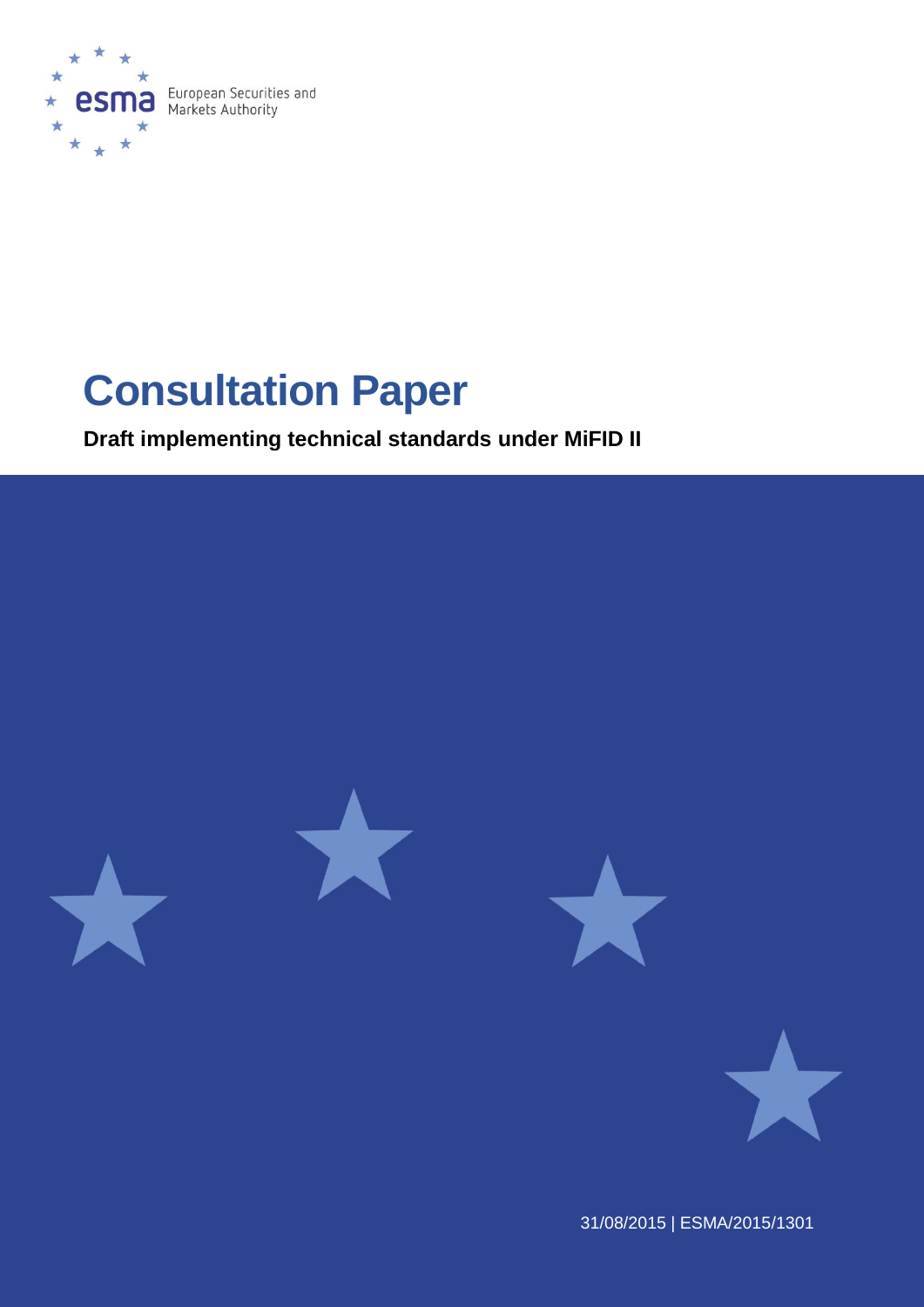

Date: 31 August 2015 ESMA/2015/1301

# **Responding to this paper**

The European Securities and Markets Authority (ESMA) invites responses to the specific questions listed in this Consultation Paper.

All contributions should be submitted online at [www.esma.europa.eu](http://www.esma.europa.eu/) under the heading 'Your input - Consultations'.

In order to respond to this paper, please follow the instructions given in the document 'Reply form for the Consultation Paper on Draft Implementing Technical Standards under MiFID II' also published on the ESMA website.

ESMA will consider all comments received by 31 October 2015.

#### **Publication of responses**

All contributions received will be published following the close of the consultation, unless you request otherwise. Please clearly and prominently indicate in your submission any part you do not wish to be publically disclosed. A standard confidentiality statement in an email message will not be treated as a request for non-disclosure. A confidential response may be requested from ESMA in accordance with ESMA's rules on access to documents. ESMA may consult respondents if ESMA receives such a request. Any decision we make not to disclose the response is reviewable by ESMA's Board of Appeal and the European Ombudsman.

#### **Data protection**

Information on data protection can be found at [www.esma.europa.eu](http://www.esma.europa.eu/) under the heading 'Legal Notice'.

#### **Who should read this paper?**

This document will be of interest to all stakeholders involved in the securities markets. It is primarily of interest to competent authorities and firms that are subject to MiFID II and MiFIR – in particular, investment firms and credit institutions performing investment services and activities but it is also important for trade associations and industry bodies, institutional and retail investors and their advisers, and consumer groups, as well as any market participant engaged in the dealing with or processing of financial instruments.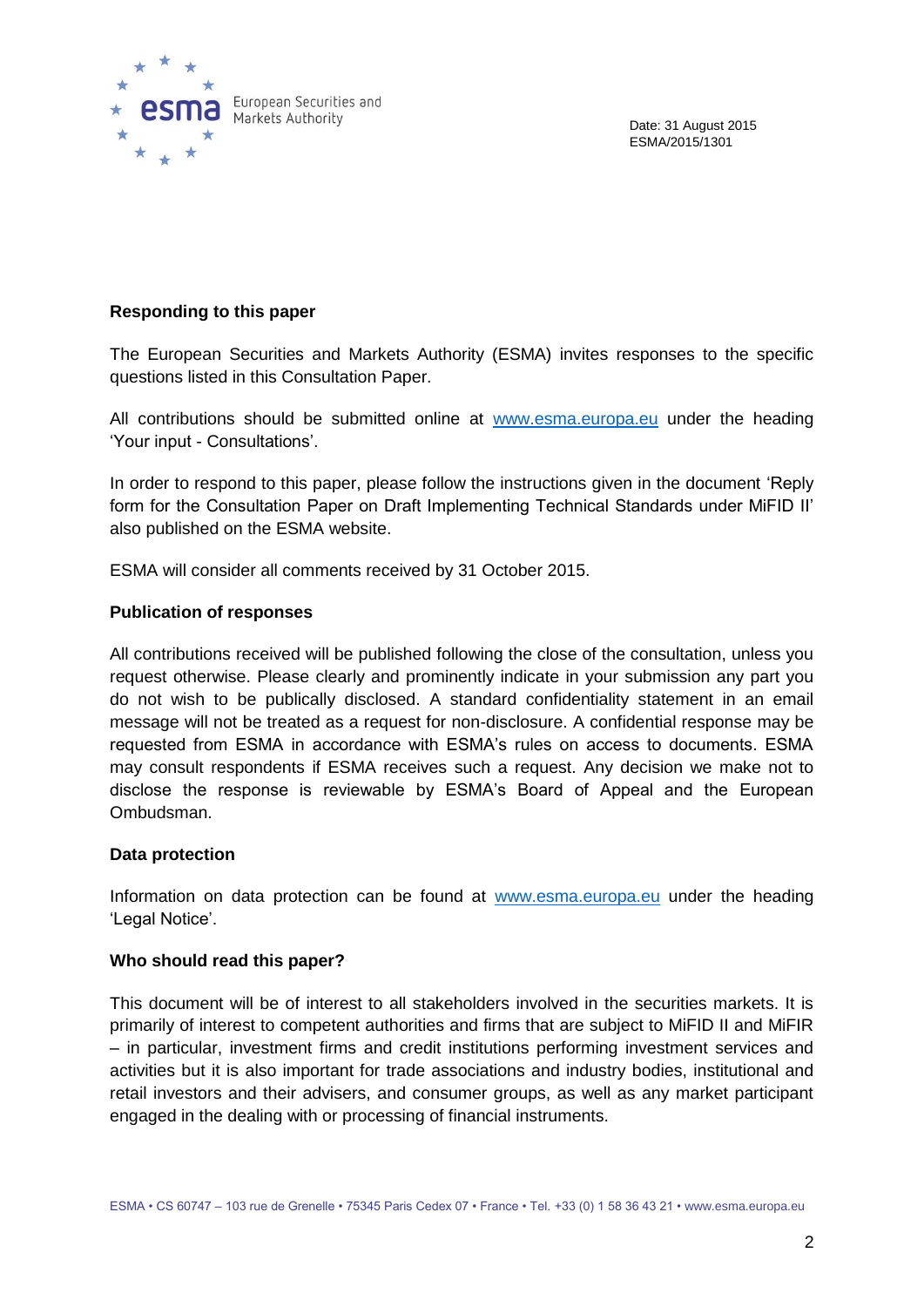

# **Table of contents**

| 2. Format and timing of the communication and the publication of the suspension and<br>removal of financial instruments from trading on a regulated market, an MTF or an OTF  5    |
|------------------------------------------------------------------------------------------------------------------------------------------------------------------------------------|
| 3. Standard forms, templates and procedures that apply in relation to data reporting                                                                                               |
|                                                                                                                                                                                    |
|                                                                                                                                                                                    |
| ITS 1: Draft implementing technical standards on format and timing of the communications<br>and the publication regarding the suspension and removal of financial instruments from |
| 127. ITS 2: Draft implementing technical standards under Article 61(5) of Directive 2014/65/EU                                                                                     |
| ITS 3: Draft implementing technical standards on the format and timing of weekly position                                                                                          |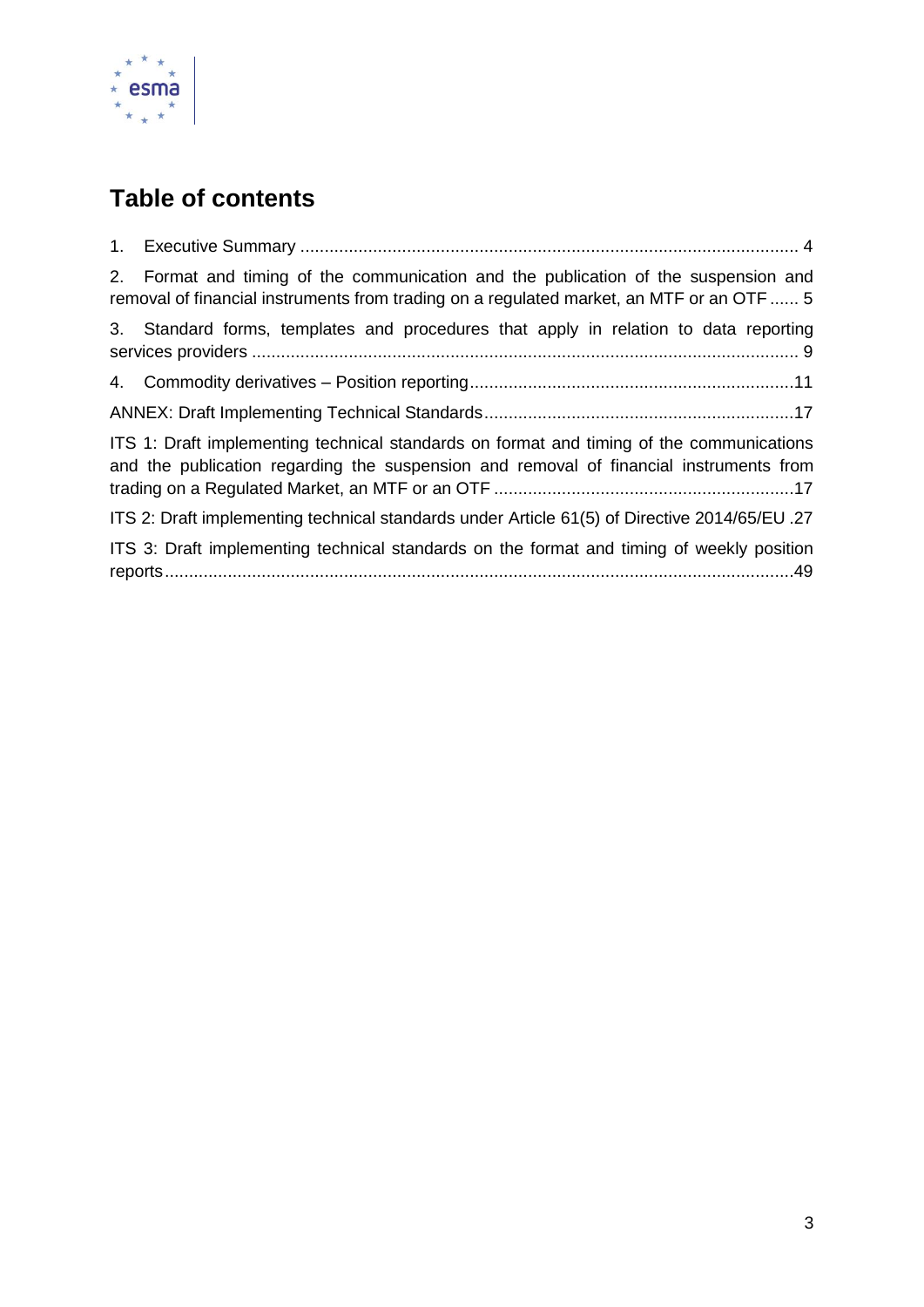

# <span id="page-3-0"></span>**1. Executive Summary**

#### **Reasons for publication**

This consultation paper (CP) seeks stakeholders' views on Implementing Technical Standards (ITS) ESMA is required to draft under the Directive 2014/65/EU (MiFID II). Under Article 15 of Regulation (EU) No 1095/2010 of the European Parliament and Council establishing ESMA (ESMA Regulation), ESMA needs to conduct a public consultation before submitting draft ITS to the Commission.

The input from stakeholders will help ESMA in finalising the draft technical standards.

# **Contents**

This CP seeks views on three draft ITS required under MiFID II on which ESMA has not yet consulted: 1) the suspension and removal of financial instruments from trading on a trading venue; 2) the notification and provision of information for data reporting services providers (DRSPs); and 3) the weekly aggregated position reports for commodity derivatives, emission allowances and derivatives thereof.

The draft ITS on suspension and removal of financial instruments from trading on venues covers the timing and format of publications and communications foreseen by MiFID II in case a suspension or removal of an instrument occurs.

The draft ITS on standard forms, templates and procedures for the notification and provision of information for DRSPs covers both the application for authorisation by DRSP applicants as well as the notification of members of the management body of a DRSP and of any changes to its membership.

The draft ITS on weekly aggregated position reports is intended to deliver transparency and support monitoring of the new position limits regime. Article 58 requires trading venues to produce and make public, subject to de minimis thresholds, a weekly report of the aggregate positions in commodity derivatives, emission allowances, and derivatives of emission allowances on that trading venue. In this CP, ESMA consults on the empowerment under Article 58(7) to prepare ITS in relation to sending the weekly position reports to ESMA at a specified time, for their centralised publication by ESMA.

# **Next Steps**

On the basis of the responses to this CP, ESMA will revise the draft technical standards and send the final report to the European Commission for endorsement by 3 January 2016.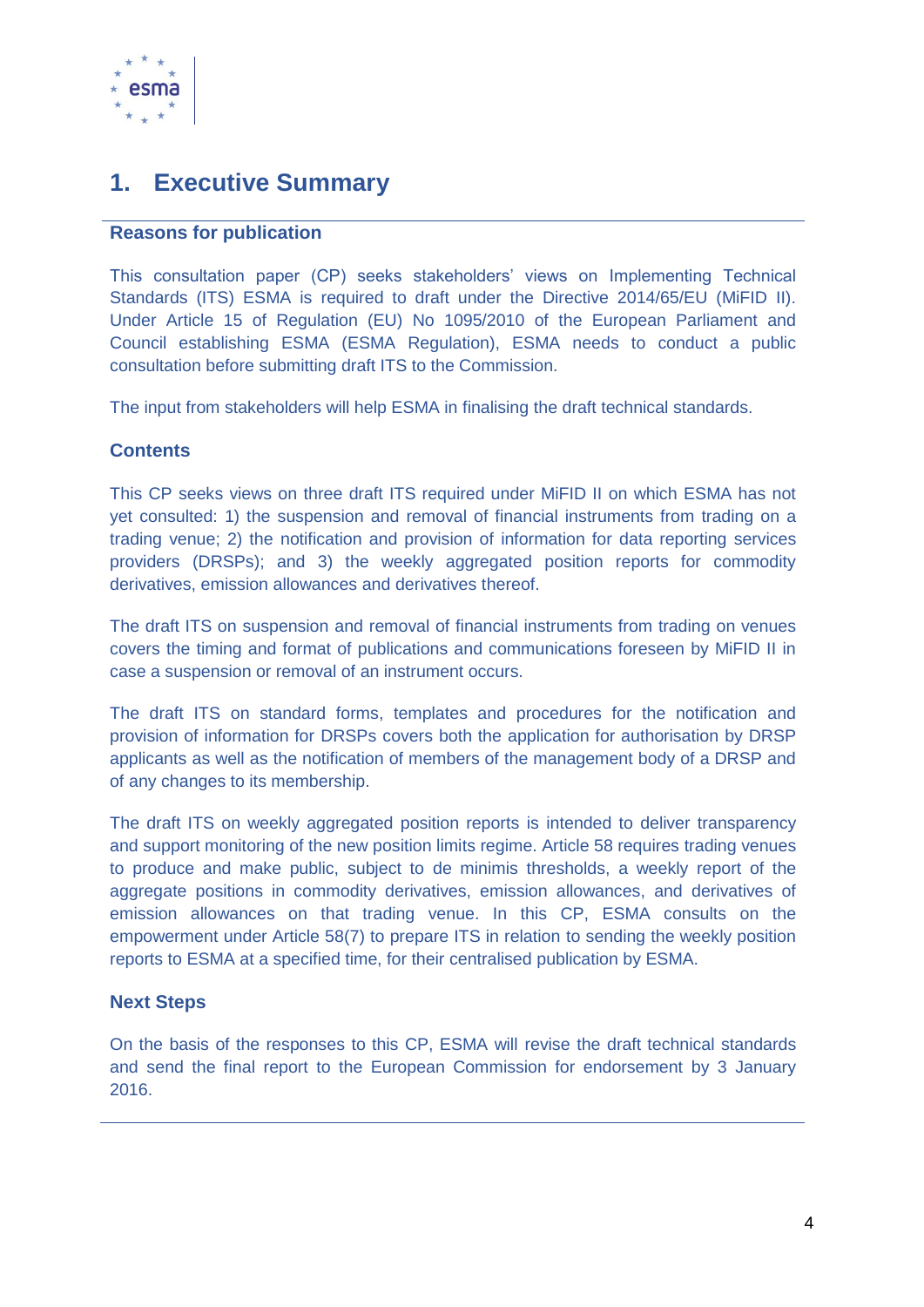

# <span id="page-4-0"></span>**2. Format and timing of the communication and the publication of the suspension and removal of financial instruments from trading on a regulated market, an MTF or an OTF**

#### **Background/Mandate/Empowerment**

- 1. Article 52(1) of MiFID II empowers a market operator (MO) to suspend or remove from trading financial instruments which no longer comply with the rules of the regulated market (RM), unless such a step would be likely to cause significant damage to investors' interests or the orderly functioning of the market.
- 2. According to Article 52(2) of MiFID II the NCA in whose jurisdiction the suspension or removal originated has to decide whether one of the three reasons to extend the suspension process (suspected market abuse, a take-over bid or the non-disclosure of inside information about the issuer or financial instrument in breach of the Market Abuse Regulation (MAR) Articles 7 and 17) to other regulated markets, MTFs, OTFs and SIs in its jurisdiction, applies. If the competent authority comes to the conclusion that none of the three reasons apply, the competent authority is not required to expand the suspension or removal and to communicate its decision to ESMA and the competent authorities of the other Member States.
- 3. If the suspension is due to one of the three reasons and in the event of a suspension originating from a MO, Article 52(2) MiFID II details the process that must then be followed:
	- i. The MO suspends the derivatives where this is necessary to support the objectives of the suspension or removal of the underlying financial instrument.
	- ii. The MO makes public its decision to suspend the financial instrument and any related derivatives and communicates relevant information to its relevant competent authority (CA).
	- iii. If the competent authority comes to the conclusion that the suspension is due to suspected market abuse, a take-over bid or non-disclosure of inside information about the issuer or financial instrument in breach of Article 7 and 17 MAR, the CA orders suspension of the financial instrument and any related derivatives on other RMs, MTFs, OTFs and SIs in its jurisdiction trading the suspended instruments or any related derivatives, unless this could cause significant damage to investors' interests or the orderly functioning of the market.
	- iv. The CA makes public such a suspension decision and communicates it to ESMA and other CAs ('notified CAs') including an explanation if the decision was not to follow the suspension.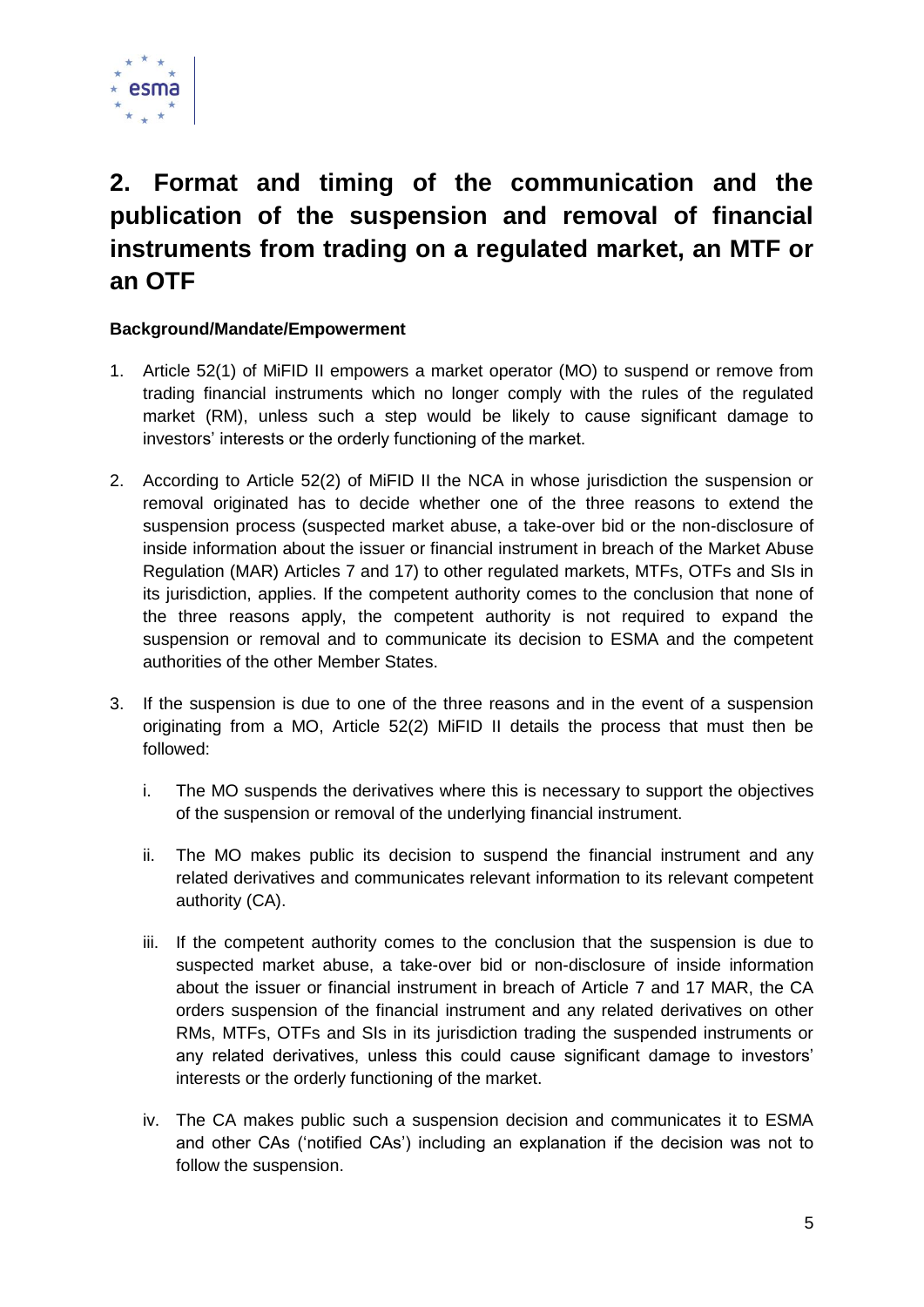

- v. The notified CAs order suspension of trading on other RMs, MTFs, OTFs and SIs in their jurisdictions trading the suspended instruments or any related derivatives, unless this could cause significant damage to investors' interests or the orderly functioning of the market in the notified CAs jurisdiction.
- vi. The notified CAs communicate their decision on whether to follow the suspension to ESMA and other CAs, including an explanation if the decision was not to follow the suspension.
- 4. The process detailed above also applies in general in the case of removal of a financial instrument and any related derivatives from trading and when a suspension is lifted.
- 5. Article 52(2) of MiFID II also stipulates that the above notification process applies in the case where the decision to suspend or remove a financial instrument from trading is taken by the NCA pursuant to Article 69(2) of MiFID II.
- 6. Article 32 of MiFID II applies the same rules as outlined above where the operator of an MTF or OTF suspends or removes a financial instrument and related derivatives from trading. All the explanations and statements in this section in respect of Article 52 shall be read as applying to Article 32 as well.
- 7. This regime is without prejudice to the power of NCAs to initiate a suspension or removal from trading at their own initiative under Article 69(2)(m) and (n) of MiFID II.

# **Article 52(2), MiFID II**

*2. In order to ensure that the obligation to suspend or remove from trading such derivatives is applied proportionately, ESMA shall develop draft regulatory technical standards to further specify the cases in which the connection between a derivative relating or referenced to a financial instrument suspended or removed from trading and the original financial instrument implies that the derivative are also to be suspended or removed from trading, in order to achieve the objective of the suspension or removal of the underlying financial instrument.* 

*ESMA shall develop draft implementing technical standards to determine the format and timing of the communications and publications referred to in Paragraph 2.*

#### **Analysis following feedback from stakeholders**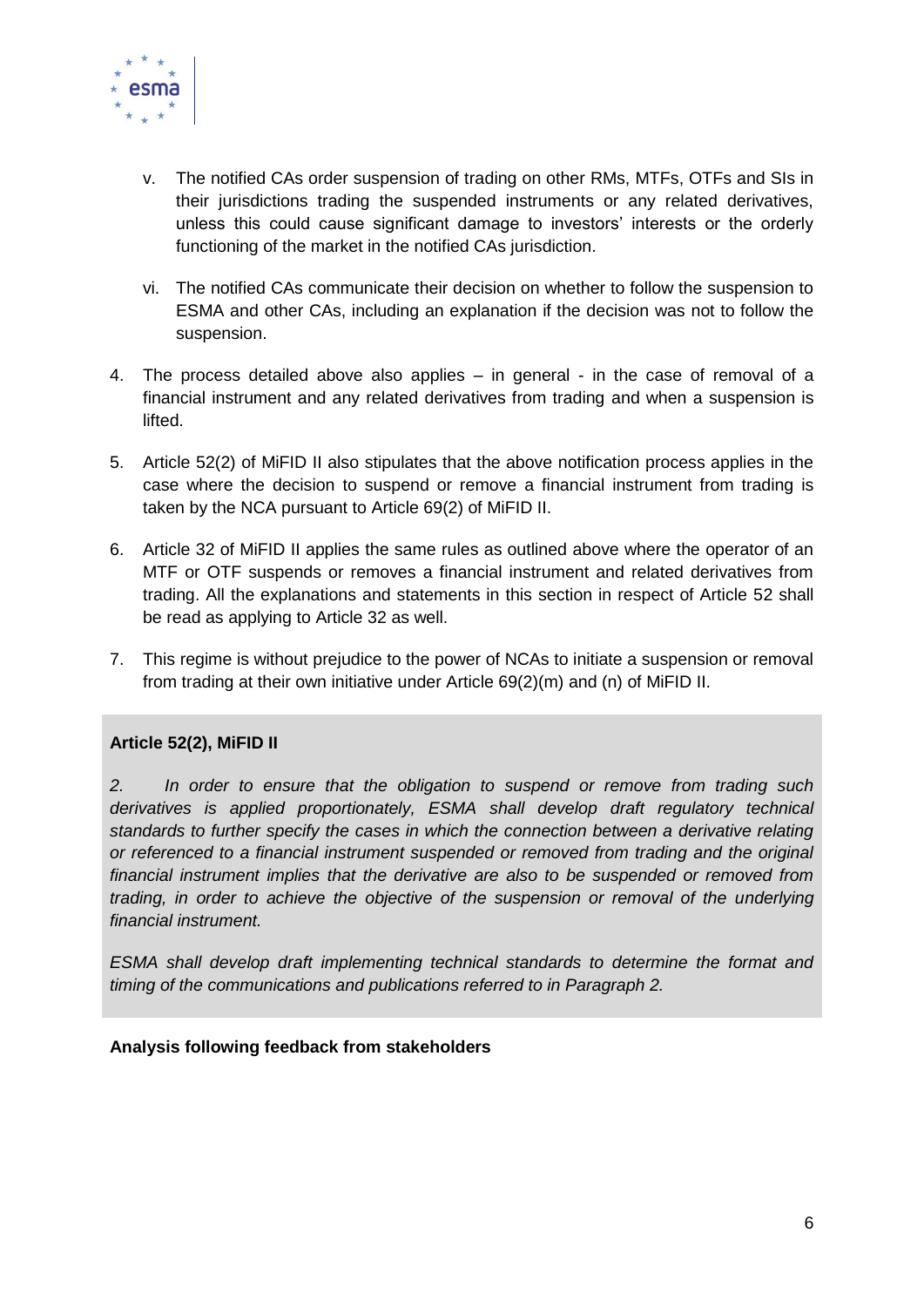

- 8. ESMA had already published first proposals in respect of this ITS in its MiFID II Discussion Paper (DP) published in May 2014<sup>1</sup>. The proposals in this CP take into account the comments received from stakeholders at the time.
- 9. ESMA notes that Article 52 MiFID II requires determining the format and timing of communications and publications in ten distinct scenarios:
	- i. the communication by MOs to CAs of the decision to suspend/remove a financial instrument and any derivatives related to the originally suspended instrument;
	- ii. the publication by MOs of a suspension or a removal of a financial instrument and any derivatives related to the originally suspended instrument;
	- iii. the communication by the CA to ESMA and to other CAs of a decision to suspend or remove or a decision not to suspend/remove (including an explanation if the decision was not to follow the suspension) in respect of the same and/or related instruments traded on another trading venue or SI in the same jurisdiction;
	- iv. the publication by the CA of a decision to suspend or remove or a decision not to suspend/remove (including an explanation if the decision was not to follow the suspension)in respect of the same and/or related instruments traded on another trading venue or SI in the same jurisdiction;
	- v. the communication of the decision by notified CAs whether to follow the suspension or removal to ESMA and to other CAs, including an explanation if the decision was not to follow the suspension;
	- vi. the communication of the lifting of a suspension by MOs to CAs (following a communication under i));
	- vii. the publication of the lifting of a suspension (following a publication under ii));
	- viii. the communication of the lifting of a suspension by a CA to ESMA and other CAs (following a communication under iii));
	- ix. the publication by a CA of the lifting of a suspension (following a publication under iv)); and
	- x. the communication of the decision by notified CAs whether to also lift a suspension to ESMA and other CAs (following a communication under v)).
- 10. According to Article 52(2)(subparagraph 6) of MiFID II, the whole notification procedure shall also apply if the original suspension or removal had been effected by a CA pursuant to Article 69(2)(m, n) of MiFID II. Therefore a CA would need to communicate such suspension or removal to ESMA and other CAs and the other CAs would need to

-

<sup>&</sup>lt;sup>1</sup> http://www.esma.europa.eu/content/Discussion-Paper-MiFID-IIMiFIR.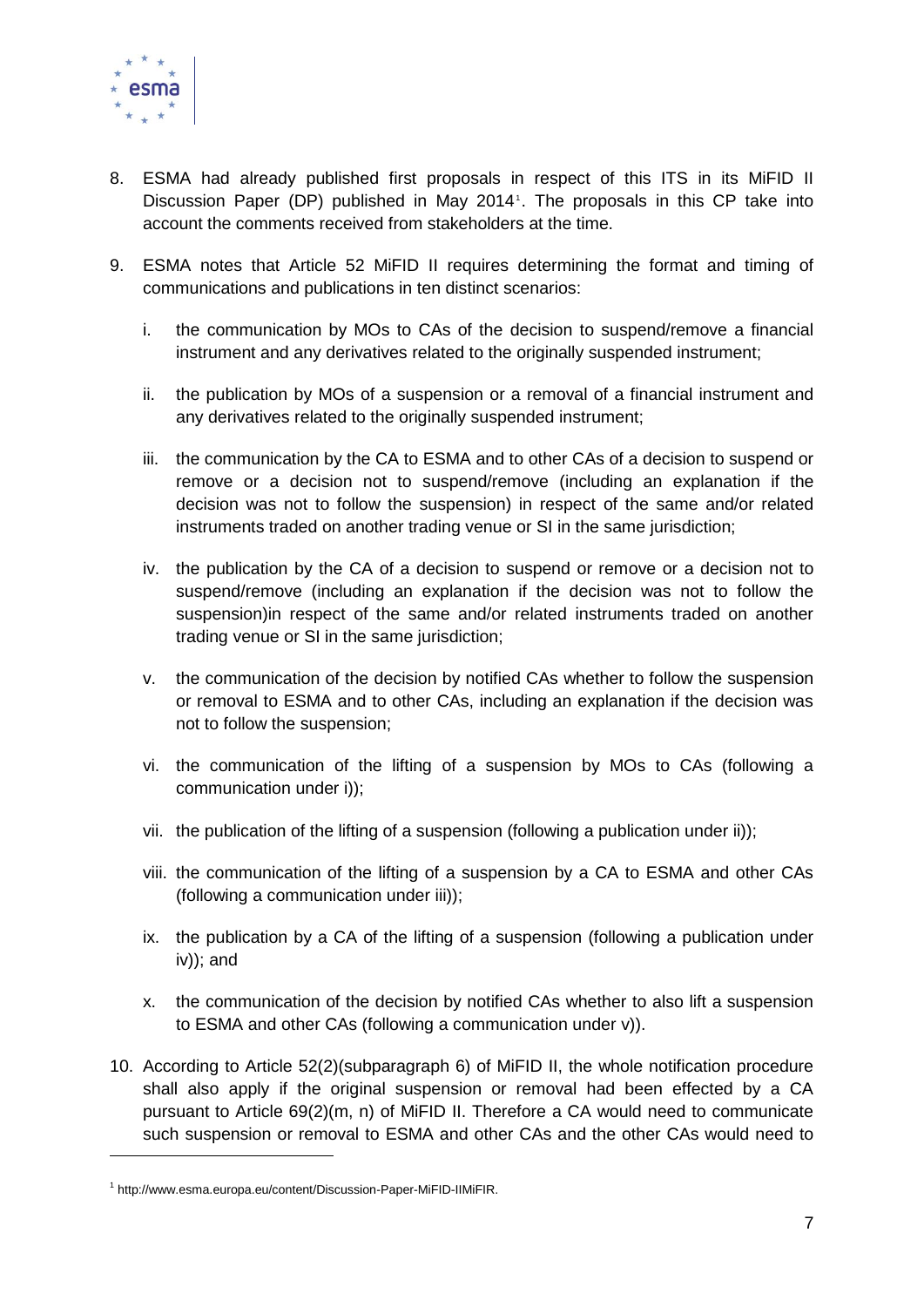

communicate to ESMA and other CAs whether they also suspend/remove the financial instrument and any derivatives related to the originally suspended instrument. The same applies to the lifting of the initial suspension.

#### *Format and timing of communications*

- 11. ESMA needs to set forth the timing and format of communications of suspensions, removals and the lifting of suspensions by trading venue operators to competent authorities and the publications by trading venue operators of such suspensions, removals and lifting of suspensions.
- 12. Regarding the timing, based on views voiced in response to the DP, ESMA proposes that the communication to a competent authority as well as the publication of a suspension, removal or lifting of a suspension shall be effected immediately after taking the decision as respondents to the public consultation were broadly in agreement with that proposal.
- 13. Regarding the format, ESMA has further developed its proposal, which was widely supported in the responses to the DP, that the publication of the suspension, removal or lifting of a suspension shall be published on the website of the trading venue operator. Furthermore, a description of the relevant fields was developed. As the publication of the decisions can occur through a variety of means, it is important to ensure that the suspensions and removals are not disseminated before the relevant publication of the decision on the website, except in exceptional circumstances.
- 14. Regarding the format of the communications to the competent authorities, ESMA considers it useful to request the submission of information in a format which ensures a quick and seamless processing by competent authorities so they can easily take their decision in respect of the suspension, removal or lifting of suspensions in respect of the derivatives instruments and effect follow-up communications and publications, therefore, an electronic format is mandated.
- 15. Articles 32 and 52 of MiFID II mandate the mandatory suspension and removal of sufficiently related derivatives. According to the RTS developed under those Articles a derivative is sufficiently related with an instrument, where that instrument is its sole underlying. As it may be appropriate to extend a suspension or removal to other instruments, it is useful to include a field called "other related instruments" so that the notification and the publication of the relevant action could encompass a removal or suspension of other instruments, related to the first ones.

# **Q1. Do you agree with the draft ITS on the timing and format of communications and publications?**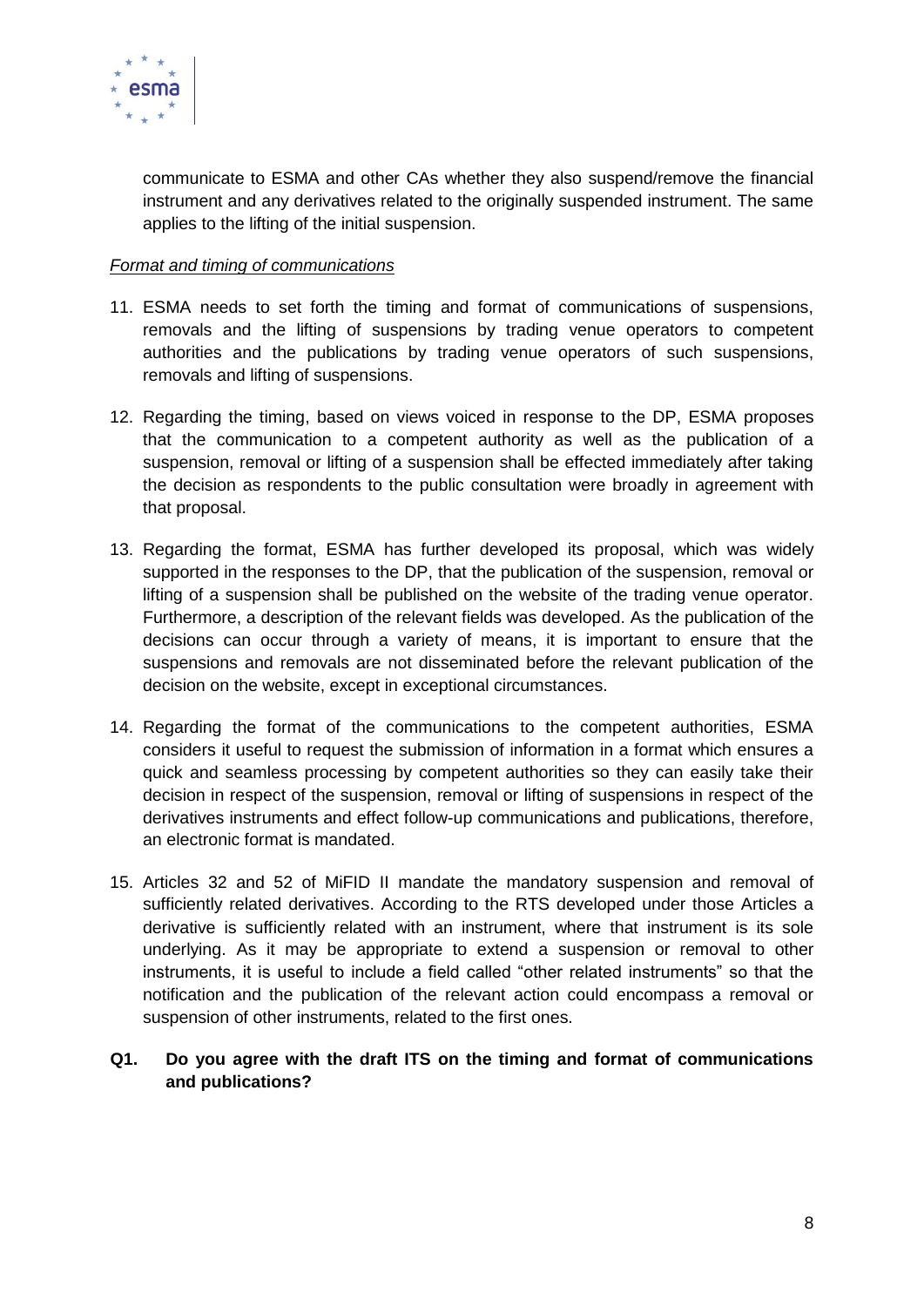

# <span id="page-8-0"></span>**3. Standard forms, templates and procedures that apply in relation to data reporting services providers**

# **Article 61(5), MiFID II**

*2. ESMA shall develop draft implementing technical standards to determine standard forms, templates and procedures for the notification or provision of information provided for in paragraph 2 of this Article and in Article 63(4).*

*[…]*

-

- 1. Under Article 61(5) of the Directive 2014/65/EU (Directive), ESMA is responsible for developing draft implementing technical standards (ITS) to determine the standard forms, templates and procedures that apply in relation to data reporting services providers (DRSPs). In particular, the ITS shall cover the notification and provision of information by a DRSP applicant when applying to be authorised and in relation to subsequent changes to its management body.
- 2. Overall, the purpose of the ITS is to facilitate the consistent handling of DRSP applications across the Union and to help applicants to structure their applications in such a way as to enable competent authorities to more effectively assess applications.
- 3. In drafting the ITS, ESMA has given consideration to the draft ITS that have been prepared pursuant to Article 7(5) of the Directive<sup>2</sup>. Those draft ITS apply to applications to become authorised as an investment firm. In ESMA's view, there are strong similarities between the procedure for applying to be authorised, the information to be provided and the notifications which must be made under the two provisions. ESMA has therefore sought to align the two sets of draft ITS to the greatest extent possible.
- 4. For example, in line with the investment firm draft ITS, both the competent authority and the DRSP applicant must provide the contact details of a designated contact person/point. This is to make it clear to potential applicants who they should contact at the competent authority regarding applying to become a DRSP and to allow the competent authority to direct follow up enquiries to a single point of contact at the DRSP applicant.
- 5. Additionally, similar notification requirements apply to DRSPs and investment firms once authorised. For example, a DRSP must notify its competent authority of changes to its management body prior to the change taking effect or where this is not possible, within 10 working days of the change taking effect. This is to allow the competent authority to

<sup>&</sup>lt;sup>2</sup> http://www.esma.europa.eu/system/files/2015-esma-1006 - mifid\_ii\_final\_report\_on\_mifid\_ip\_technical\_standards.pdf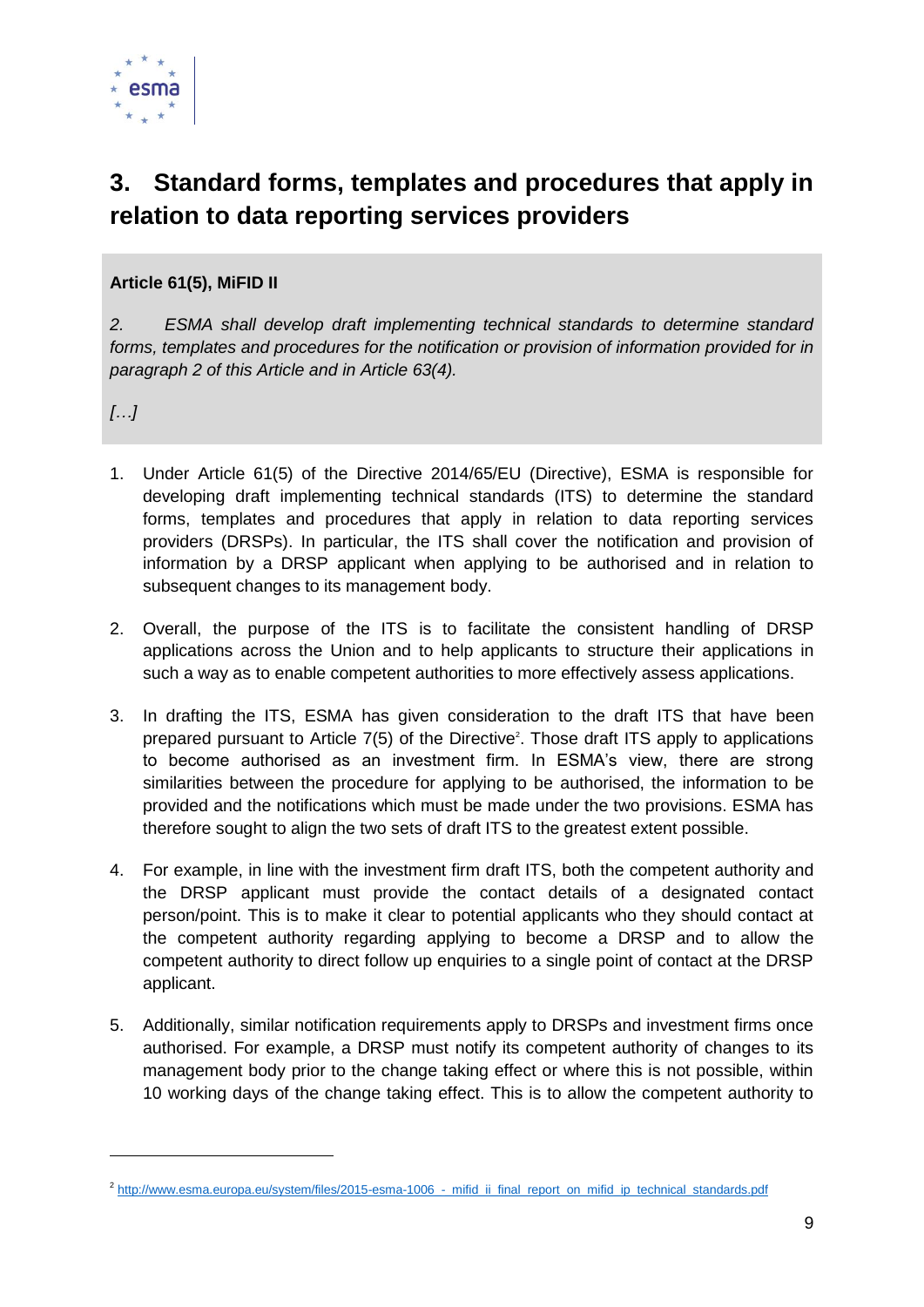

assess whether such a change would adversely impact the ability of the DRSP to continue to meet its obligations under Article 63 of the Directive.

**Q2. Do you agree with the draft implementing technical standards for data reporting services providers? Please provide reasons.**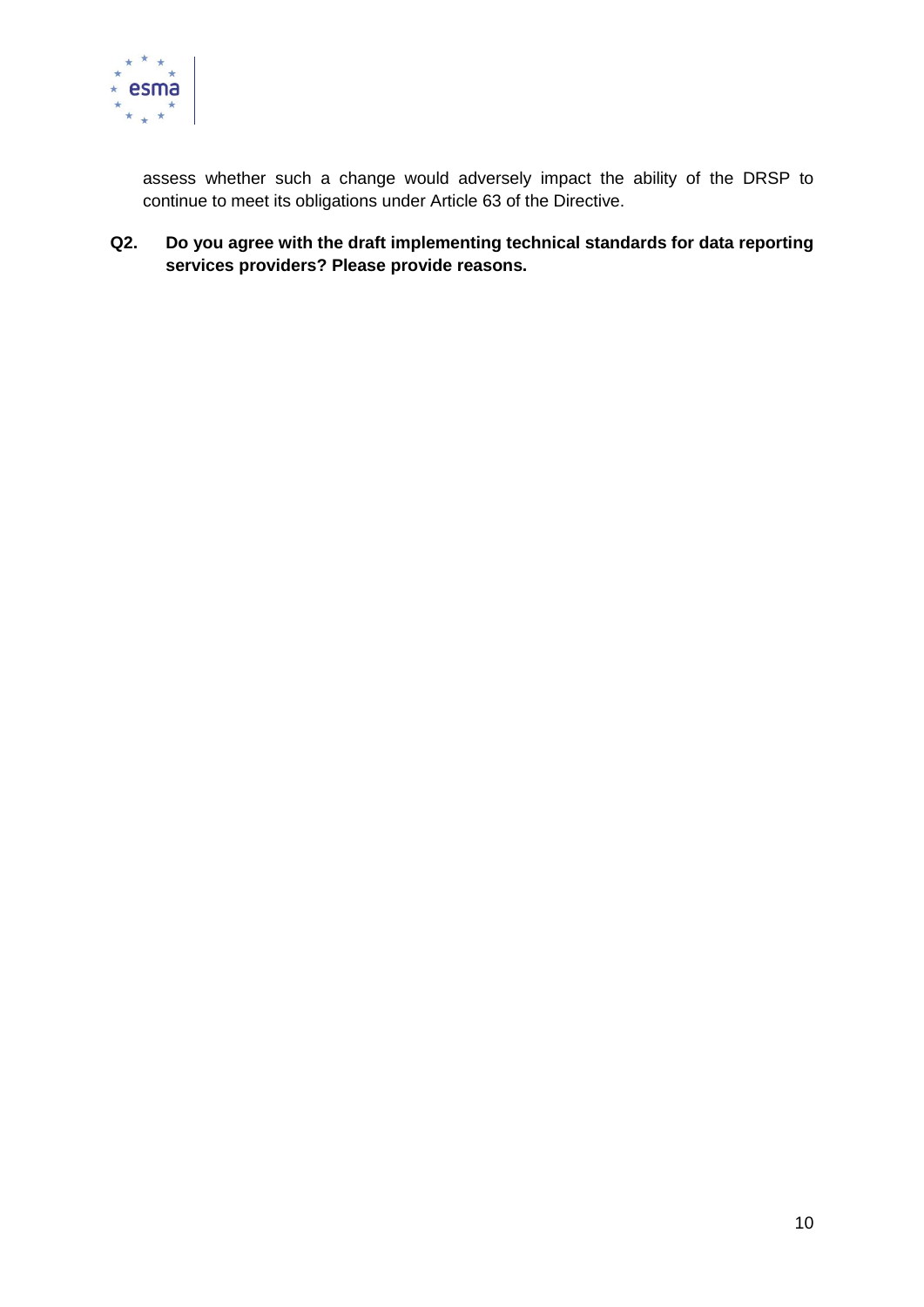

# <span id="page-10-0"></span>**4. Commodity derivatives – Position reporting**

#### **Background/Mandate/Empowerment**

# **Article 58, MiFID II**

*1. Member States shall ensure that an investment firm or a market operator operating a trading venue which trades commodity derivatives or emission allowances or derivatives thereof:*

- *(a) make public a weekly report with the aggregate positions held by the different categories of persons for the different commodity derivatives or emission allowances or derivatives thereof traded on their trading venue, specifying the number of long and short positions by such categories, changes thereto since the previous report, the percentage of the total open interest represented by each category and the number of persons holding a position in each category in accordance with paragraph 4 and communicate that report to the competent authority and to ESMA; ESMA shall proceed to a centralised publication of the information included in those reports;*
- *(b) provide the competent authority with a complete breakdown of the positions held by all persons, including the members or participants and the clients thereof, on that trading venue, at least on a daily basis.*

*The obligation laid down in point (a) shall only apply when both the number of persons and their open positions exceed minimum thresholds.*

*2. Member States shall ensure that investment firms trading in commodity derivatives or emission allowances or derivatives thereof outside a trading venue provide the competent authority of the trading venue where the commodity derivatives or emission allowances or derivatives thereof are traded or the central competent authority where the commodity derivatives or emission allowances or derivatives thereof are traded in significant volumes on trading venues in more than one jurisdiction at least on a daily basis with a complete breakdown of their positions taken in commodity derivatives or emission allowances or derivatives thereof traded on a trading venue and equivalent OTC contracts, as well as of those of their clients and the clients of those clients until the end client is reached, in accordance with Article 26 of Regulation (EU) No .../2014\* and, where applicable, of Article 8 of Regulation (EU) No 1227/2011.* 

*3. In order to enable monitoring of compliance with Article 57(1), Member States shall require members or participants of regulated markets, MTFs and clients of OTFs to report to the investment firm or market operator operating that trading venue the details of their own positions held through contracts traded on that trading venue at least on a daily basis, as well as those of their clients and the clients of those clients until the end client is reached.*

*4. Persons holding positions in a commodity derivative or emission allowance or*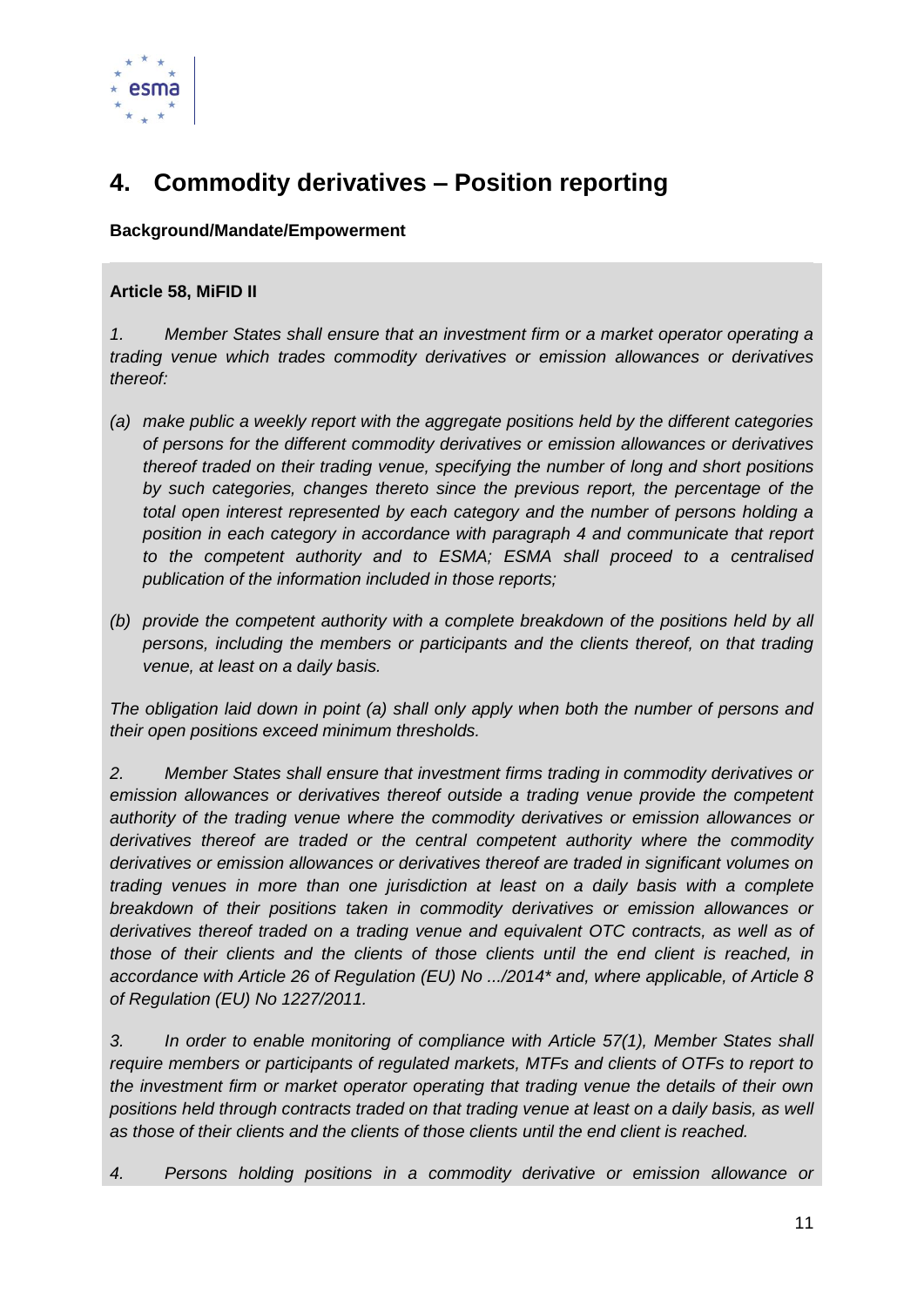

*derivative thereof shall be classified by the investment firm or market operator operating that trading venue according to the nature of their main business, taking account of any applicable authorisation, as either:*

- *(a) investment firms or credit institutions;*
- *(b) investment funds, either an undertaking for collective investments in transferable securities (UCITS) as defined in Directive 2009/65/EC, or an alternative investment fund manager as defined in Directive 2011/61/EC;*
- *(c) other financial institutions, including insurance undertakings and reinsurance undertakings as defined in Directive 2009/138/EC, and institutions for occupational retirement provision as de-fined in Directive 2003/41/EC;*
- *(d) commercial undertakings;*
- *(e) in the case of emission allowances or derivatives thereof, operators with compliance obligations under Directive 2003/87/EC.*

*The reports referred to in point (a) of paragraph 1 shall specify the number of long and short positions by category of persons, any changes thereto since the previous report, percent of total open interest represented by each category, and the number of persons in each category.*

*The reports referred to in point (a) of paragraph 1 and the breakdowns referred to in paragraph 2 shall differentiate between:*

- *(a) positions identified as positions which in an objectively measurable way reduce risks directly relating to commercial activities; and*
- *(b) other positions.*

*[…]*

*7. ESMA shall develop draft implementing technical standards to specify the measures to require all reports referred to in point (a) of paragraph 1 to be sent to ESMA at a specified weekly time, for their centralised publication by the latter.*

- 1. To achieve transparency and support monitoring of the new position limits regime prescribed under Article 57 of MiFID II, Article 58 requires production and submission of daily reports and a weekly report.
- 2. Daily position reports: Members and participants of trading venues must report to the trading venue on a daily basis a complete breakdown of their positions in commodity derivatives, emission allowances, and derivatives of emission allowances, as well as those of their clients, their clients' clients, and so on down to the end user. The trading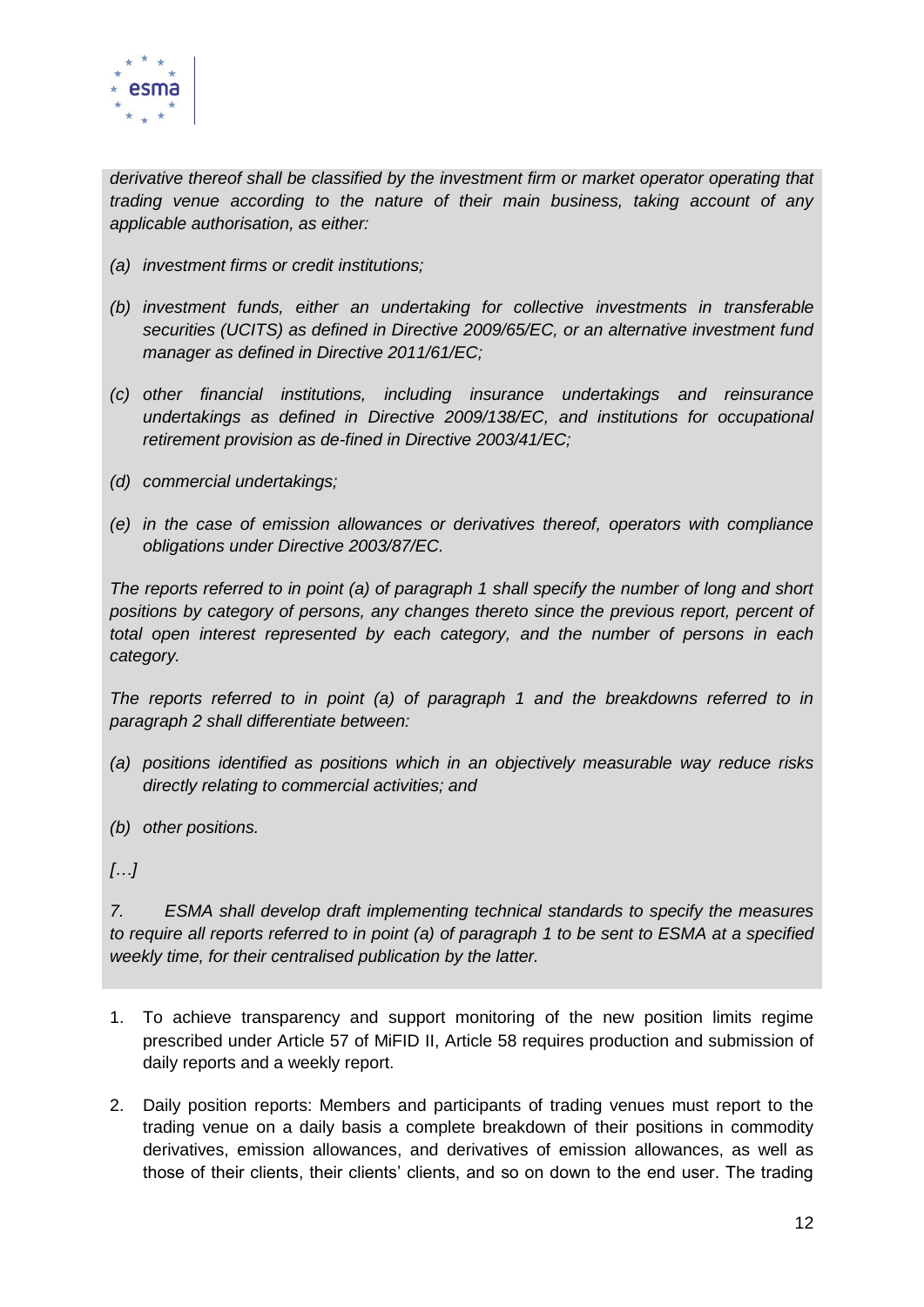

venue must then provide those reports to the national competent authority (NCA). In addition, investment firms which undertake trading in commodity derivatives, emission allowances or derivatives of emission allowances outside a trading venue must report on a daily basis their positions in all commodity derivatives, emission allowances and derivatives of emission allowances, as well as those of their clients, their clients' clients, and so on down to the end user to the relevant NCA.

- 3. Weekly position reports: Article 58(1)(a) of MiFID II requires that trading venues produce and make public, subject to de minimis thresholds (Article 58(1) subparagraph 2 of MiFID II), a weekly report of the aggregate positions in commodity derivatives, emission allowances, and derivatives of emission allowances on that trading venue. For the purpose of Article 58, "aggregate" means the summation of all positions in an individual contract that is listed on a trading venue. When required, one report must be prepared for each contract for publication.
- 4. Article 58 requires ESMA to develop two ITS in respect of the weekly position report required under Article 58(1)(a):
	- i. Article 58(5) of MiFID II requires ESMA to prepare a draft ITS specifying the format of the weekly position reports. ESMA consulted on these ITS in its consultation paper published on 14 December 2014 (see ESMA Consultation Paper Annex B, draft ITS 31, Annex II, page 405 for proposal).
	- ii. Article 58(7) of MiFID II requires ESMA to prepare a draft ITS in relation to sending the weekly position reports to ESMA at a specified weekly time, for their centralised publication.
- 5. This CP is issued in respect of the empowerment under Article 58(7) of MiFID II only. Article 58(7) requires these reports to be sent by trading venues to their relevant competent authority and to ESMA "at a specified weekly time" and that ESMA receives the reports submitted by trading venues "for their centralised publication".

#### **Timing of reports**

- 6. ESMA proposes that trading venues should submit their weekly reports to ESMA by 23.59 CET on Monday of each week for the previous calendar week in order to publish data on a calendar week basis. Where Monday is not a working day for the trading venue and the trading venue is unable to send the report before the deadline of 23.59 CET on Monday, the trading venue should submit the report as soon as possible on its next working day and no later than 23.59 CET of that working day.
- **Q3. Do you agree with the proposed time and day for submission? If not, please explain why and provide an alternative time and/or day.**

#### **Format of report**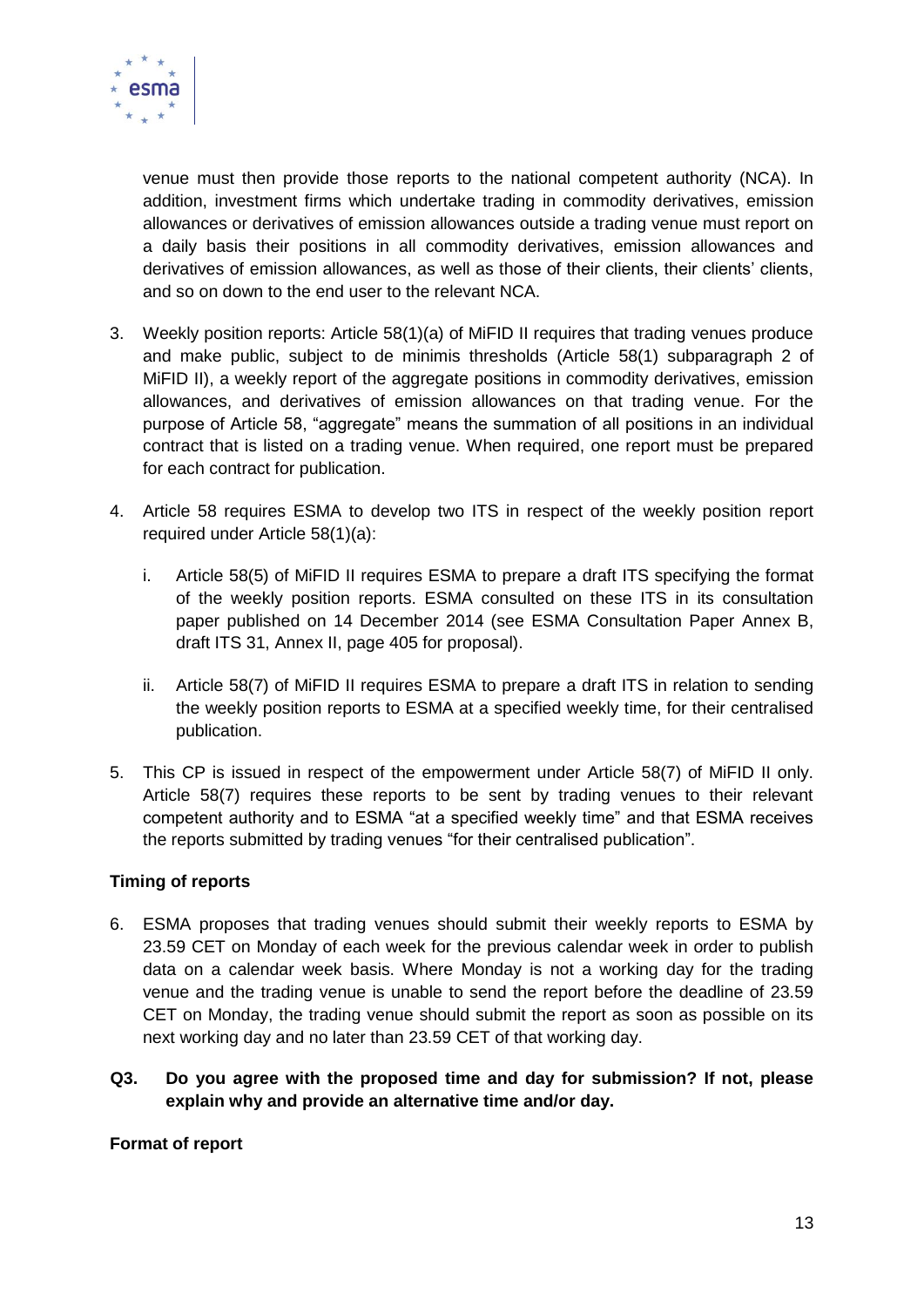

7. ESMA proposed the below format and fields in its Consultation Paper issued in December 2014 (Annex B, draft ITS 31) for the weekly report.

| {Name of Trading Venue}<br>{Date of the Report}<br>{Name of Commodity Derivative Contract} |                                      |       |                                            |       |                                        |       |                            |       |                       |       |      |       |
|--------------------------------------------------------------------------------------------|--------------------------------------|-------|--------------------------------------------|-------|----------------------------------------|-------|----------------------------|-------|-----------------------|-------|------|-------|
|                                                                                            |                                      |       | Investment<br>Investment<br>Firms<br>Funds |       | <b>Other Financial</b><br>Institutions |       | Commercial<br>Undertakings |       | Emission<br>Operators |       |      |       |
|                                                                                            |                                      | Total | Long                                       | Short | Long                                   | Short | Long                       | Short | Long                  | Short | Long | Short |
| Current<br>week's<br>report                                                                | <b>Risk</b><br>Reducin<br>g<br>Other |       |                                            |       |                                        |       |                            |       |                       |       |      |       |
|                                                                                            | Total                                |       |                                            |       |                                        |       |                            |       |                       |       |      |       |
| Changes<br>from<br>last<br>week's                                                          | <b>Risk</b><br>Reducin<br>g          |       |                                            |       |                                        |       |                            |       |                       |       |      |       |
| report $(+/-)$                                                                             | Other<br>Total                       |       |                                            |       |                                        |       |                            |       |                       |       |      |       |
|                                                                                            |                                      |       |                                            |       |                                        |       |                            |       |                       |       |      |       |
| Percentage<br>of<br>open<br>interest                                                       | Risk<br>Reducin<br>g                 |       |                                            |       |                                        |       |                            |       |                       |       |      |       |
|                                                                                            | Other                                |       |                                            |       |                                        |       |                            |       |                       |       |      |       |
|                                                                                            | Total                                |       |                                            |       |                                        |       |                            |       |                       |       |      |       |
| Number<br>of<br>Position<br>Holders<br>in                                                  | <b>Risk</b><br>Reducin<br>g          |       |                                            |       |                                        |       |                            |       |                       |       |      |       |
| each<br>category                                                                           | Other                                |       |                                            |       |                                        |       |                            |       |                       |       |      |       |
|                                                                                            | Total                                |       |                                            |       |                                        |       |                            |       |                       |       |      |       |
|                                                                                            | Total                                |       |                                            |       |                                        |       |                            |       |                       |       |      |       |

8. Market operators and investment firms operating a trading venue on which commodity derivatives, emission allowances and derivatives thereof are traded will be required to send aggregate position reports to ESMA and to their NCA on a weekly basis in the above format. (Reports are required only for commodity derivatives, emissions allowances and derivatives thereof where the number of persons holding the contract and the total size of open position exceeds the thresholds which the European Commission will set in accordance with Article 58(6) MiFID II). This data must be provided in a common machine-readable XML format.

# **Q4. Do you have any comments on the format or fields for the weekly position report?**

#### **Data validation and error management**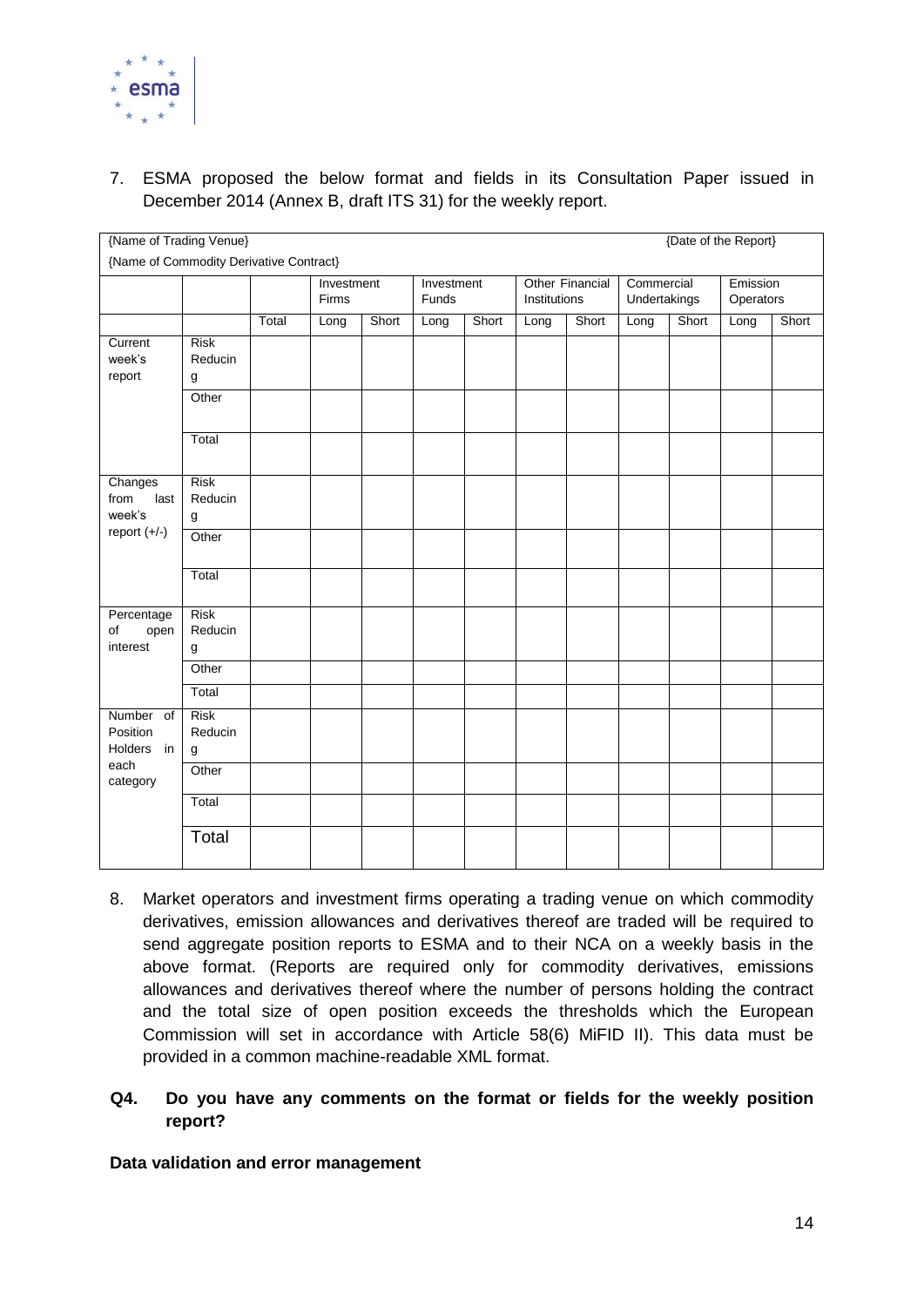

- 9. MiFID II does not provide for ESMA to check the reports transmitted to it for errors but ESMA considers establishing a minimum automatic validation process is a prerequisite of ensuring sound reporting, and is therefore considering the following checks:
	- i. if the transmitted file cannot be extracted by ESMA, the ESMA system will notify the sender and the sender will be required to amend and resubmit the records.
	- ii. the ESMA system will check the files transmitted comply with format specifications and if they do not, the ESMA system will notify the sender and the sender will be required to amend and resubmit the records.
	- iii. the ESMA system will perform some basic consistency checks, for example, the period start date and end date are valid dates, the end date is later than the start date etc. If an error is identified, the ESMA system will notify the sender and the sender will be required to amend and resubmit the records.
- 10. Where validation errors are identified the sent data will not be stored or published by ESMA. Where the data passes all validations, the ESMA system will send a confirmation receipt to the sender. Only reports for which a confirmation receipt has been sent will be stored and published by ESMA. Lack of either confirmation receipt or error notice would mean there has been a delivery failure which would require further investigation and resubmission by the sender.
- 11. In its technical advice to the European Commission, ESMA proposed that the weekly reports should be reported by trading venues as soon as feasibly practical but no later than three weeks after a contract exceeds both thresholds and then for a period of three months after a contract fails to exceed both the thresholds. In the event of a contract not exceeding the thresholds during that period, the requirement to report positions for that contract would cease. Such an approach, if adopted by the European Commission, would mean that the number of position holders may, from time to time, fall beneath the reporting thresholds. ESMA proposed in its technical advice that in order to reduce the risks of a breach of confidentiality towards such position holders, where there are 4 or fewer position holders active in a given category, the number of position holders in that category is not reported.
- 12. If the European Commission does adopt the approach proposed by ESMA, this would have implications for the validation checks the ESMA system could perform. For example, if the number of position holders is only reported where the value is 5 or more ESMA will assume that missing values in this field will be due to this reason and therefore reports will not be rejected. Equally reported values of 4 or less will not be considered invalid and will be published (as reporting venues have no obligation to report them but may do).
- **Q5. Do you have any comments on the validation and error management checks proposed?**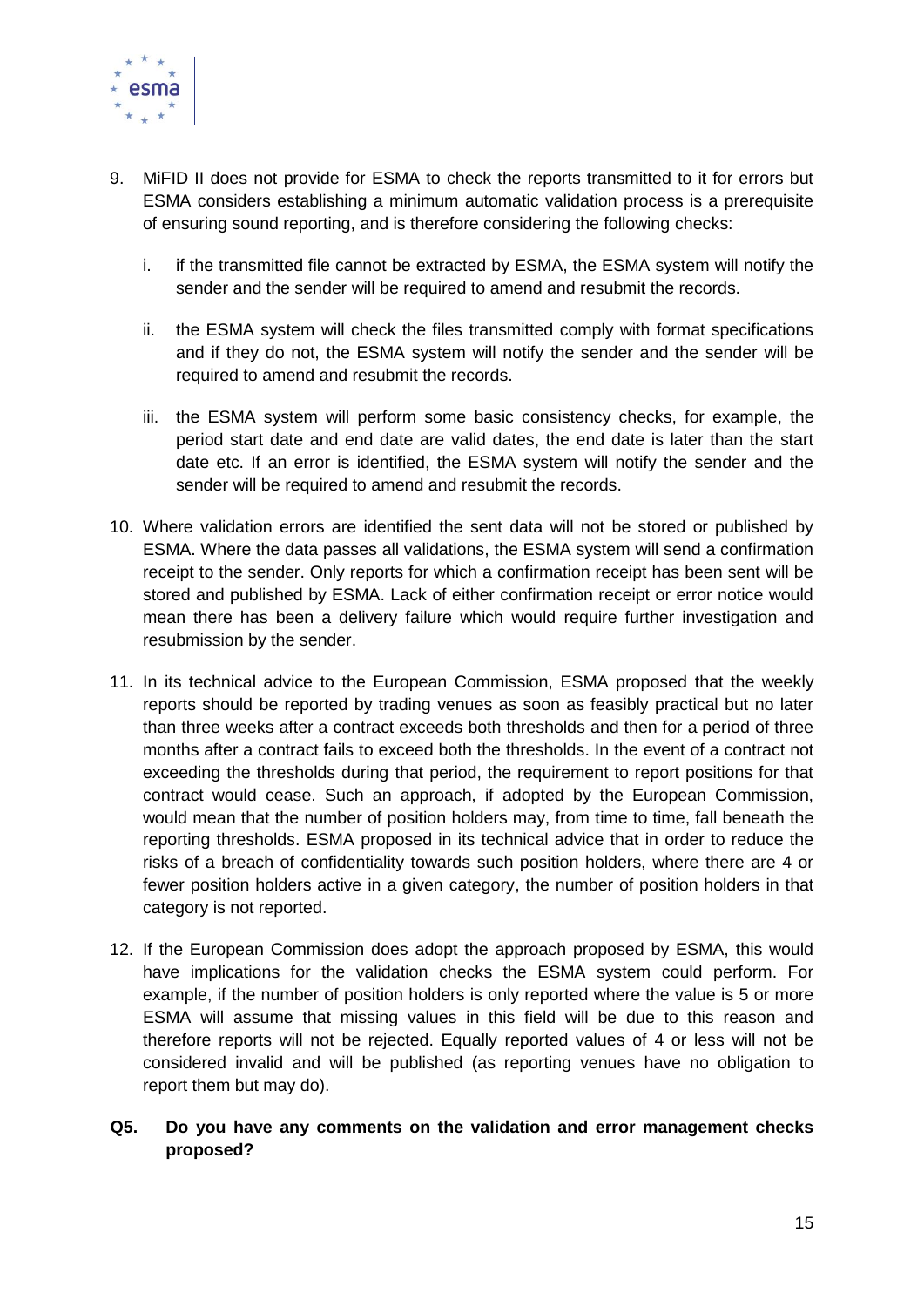

#### **Publishing data**

- 13. ESMA will publish data on a weekly basis on ESMA's website. Users of the data will be able to search historical data on the ESMA website with a functionality to filter for example, by week, trading venue or commodity derivative product identifier. ESMA will retain the data for a minimum of 5 years.
- 14. ESMA will publish the reports on its website as soon as possible after they have been received and validated.
- **Q6. Do you agree with ESMA's proposals? Please specify those proposals with which you do not agree, with the reasons why, and provide an alternative proposal.**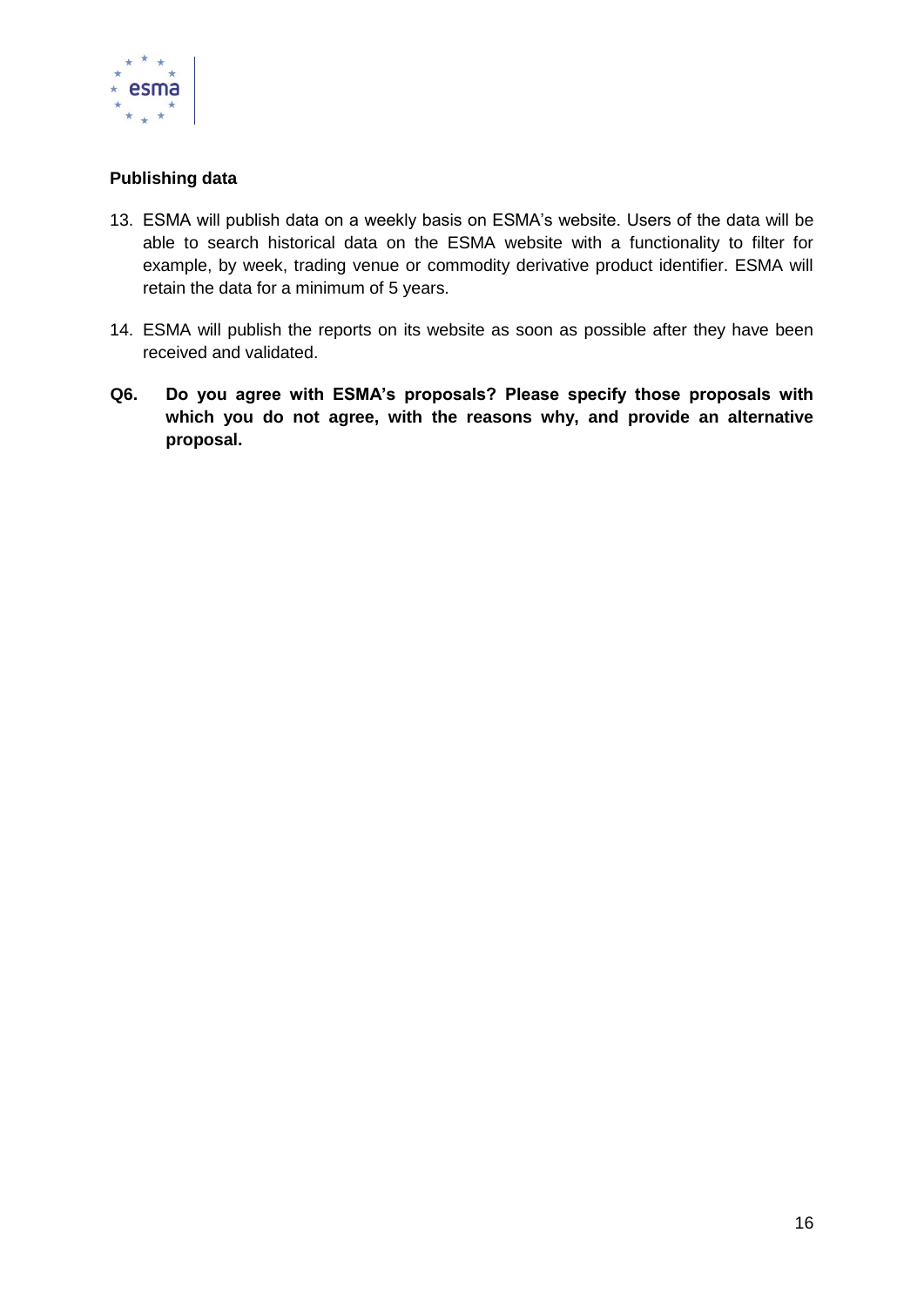

# <span id="page-16-0"></span>**ANNEX: Draft Implementing Technical Standards**

<span id="page-16-1"></span>**ITS 1: Draft implementing technical standards on format and timing of the communications and the publication regarding the suspension and removal of financial instruments from trading on a Regulated Market, an MTF or an OTF**



EUROPEAN COMMISSION

Brussels, XXX [...](2012) **XXX** draft

# **COMMISSION IMPLEMENTING REGULATION (EU) No …/..**

**of XXX**

**[…]**

**COMMISSION IMPLEMENTING REGULATION (EU) No …/... laying down implementing technical standards with regard to the format and timing of the communications and the publication of the suspension and removal of financial instruments from trading on a regulated market, an MTF or an OTF according to Directive 2014/65/EU of the European Parliament and of the Council on markets in financial instruments** 

**of [ ]** 

THE EUROPEAN COMMISSION,

Having regard to the Treaty on the Functioning of the European Union,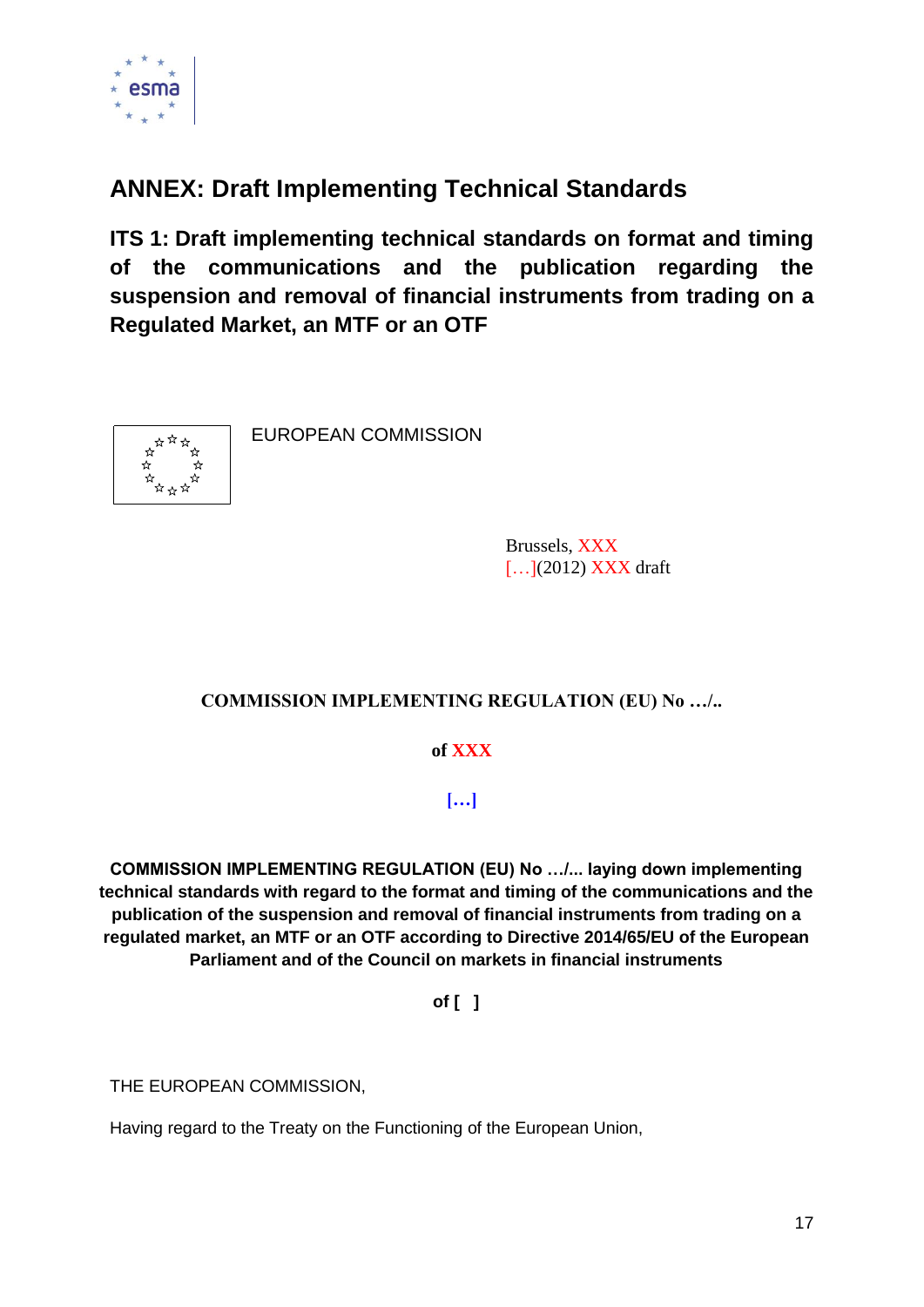

Having regard to Directive 2014/65/EU of 15 May 2014 of the European Parliament and of the Council on markets in financial instruments and amending Directive 2002/92/EC and Directive 2011/61/EU(1), and in particular Articles 32(3) and 52(3) thereof,

Whereas:

- (1)Directive 2014/65/EU establishes an elaborate system by which suspensions, their respective liftings and removals from trading are to be published and communicated in a timely and efficient manner.
- (2)Publication by trading venue operators and competent authorities on websites ensures ease of access whilst not imposing significant costs. Publication can also occur by additional means, simultaneously with or after publication on the website but website publication should be the primary means of publication and simultaneous dissemination of the information in the Union.
- (3)Due to the need of speedy and accurate communication, enabling a good functioning of the system, this implementing standard sets out uniform formats that enable all relevant information to be easily and efficiently communicated and published.
- (4)Competent authorities should use these formats for all communications except in seriously exceptional circumstances such as the closure of an entire market where competent authorities may use alternative means to ensure timely communication of suspensions.
- (5)The communication formats in the annex to this regulation differentiate between sufficiently related derivatives and other related financial instruments. Sufficiently related derivatives should be understood as those derivatives where the connection between the derivative and the suspended instrument implies that the derivative should also be suspended as specified in [insert reference to suspension RTS].
- (6)The new legislation of the European Parliament and of the Council on markets in financial instruments set out in Directive 2014/65/EU and Regulation (EU) No 600/2014 of the European Parliament and of the Council<sup>2</sup> applies from 3 January 2017. To ensure consistency and legal certainty, this Regulation should apply from the same date.
- (7)This Regulation is based on the draft implementing technical standards submitted by the European Securities and Markets Authority (ESMA) to the Commission.
- (8)ESMA has conducted open public consultations on the draft implementing technical standards on which this Regulation is based, analysed the potential related costs and benefits and requested the opinion of the Securities and Markets Stakeholder Group

-

<sup>1</sup> OJ L 173, 12.6.2014, p. 173

<sup>2</sup> Regulation (EU) No 600/2014 of the European Parliament and of the Council of 15 May 2014 on markets in financial instruments and amending Regulation (EU) No 648/2012 (OJ L 173, 12.6.2014, p. 84)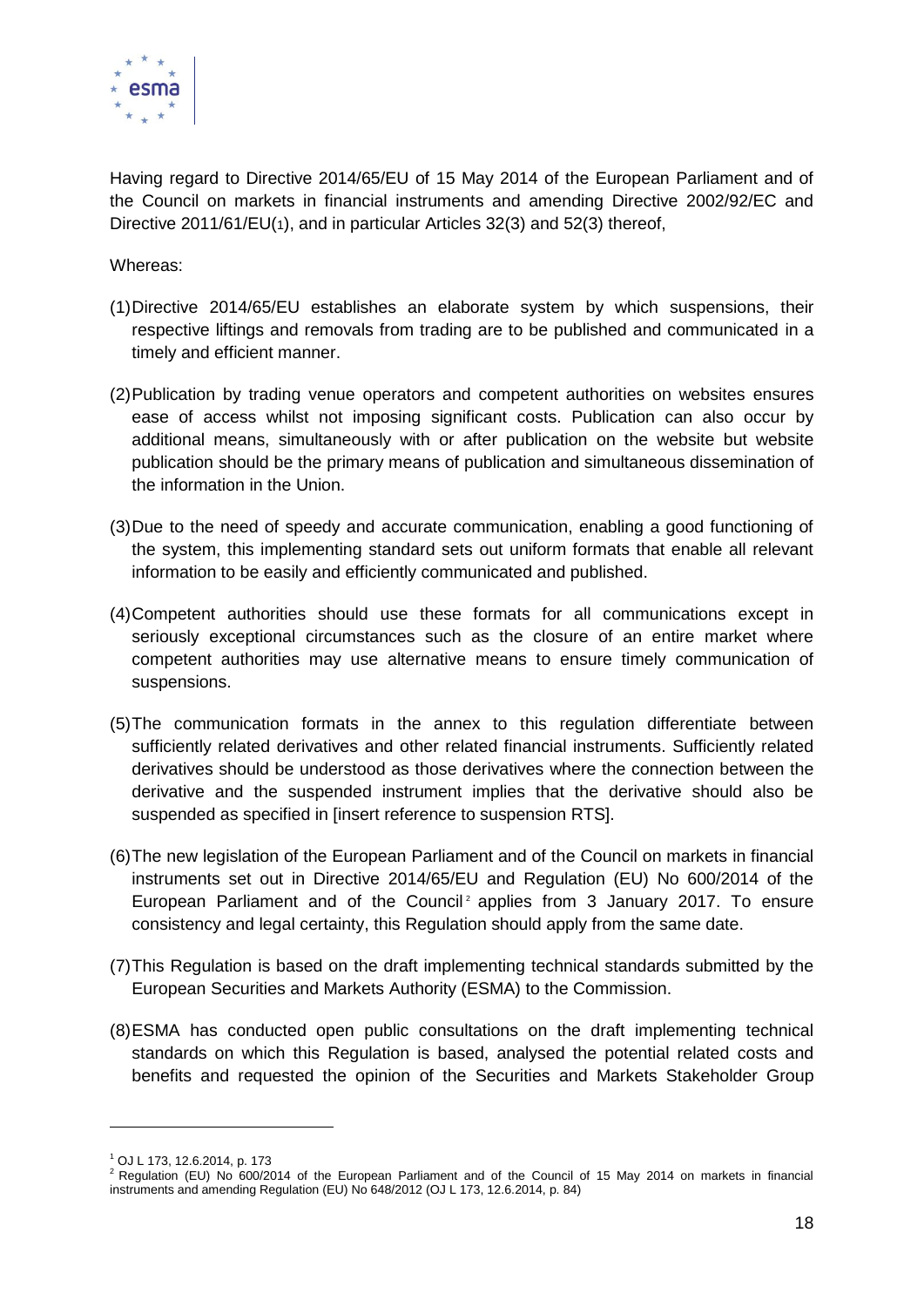

established by Article 37 of Regulation (EU) No 1095/2010 of the European Parliament and of the Council3,

HAS ADOPTED THIS REGULATION:

#### Article 1 **Subject matter**

This Regulation sets down the format and timing for the following communications and publications:

- (a) the publication by the trading venue operator of its decision to suspend or remove a financial instrument and, if relevant, related derivatives from trading or to lift a suspension;
- (b) the communication of the decisions referred to in point (a) to the relevant competent authority;
- (c) publication by a competent authority of its decision to suspend trading or remove from trading a financial instrument and, if relevant, related derivatives or to lift a suspension;
- (d) communication by a competent authority to ESMA and other competent authorities of the decision to suspend trading or to remove from trading a financial instrument and, if relevant, related derivatives or to lift a suspension;
- (e) communication by the notified competent authorities of their respective decisions on whether to follow the decisions referred to in point (d) to ESMA and other competent authorities.

# Article 2 **Definitions**

For the purposes of this Regulation, the following definitions apply:

- (a) 'trading venue operator' means:
	- (i). a market operator,

-

- (ii). an investment firm or a market operator operating an MTF or an OTF;
- (b) 'notified competent authority' means a competent authority that has received a notification from another competent authority pursuant to Articles 32(2) or 52(2) of Directive 2014/65/EU;

 $3$  Regulation (EU) No 1095/2010 of the European Parliament and of the Council of 24 November 2010 establishing a European Supervisory Authority (European Securities and Markets Authority), amending Decision No 716/2009/EC and repealing Commission Decision 2009/77/EC (OJ L 331, 15.12.2010, p. 84).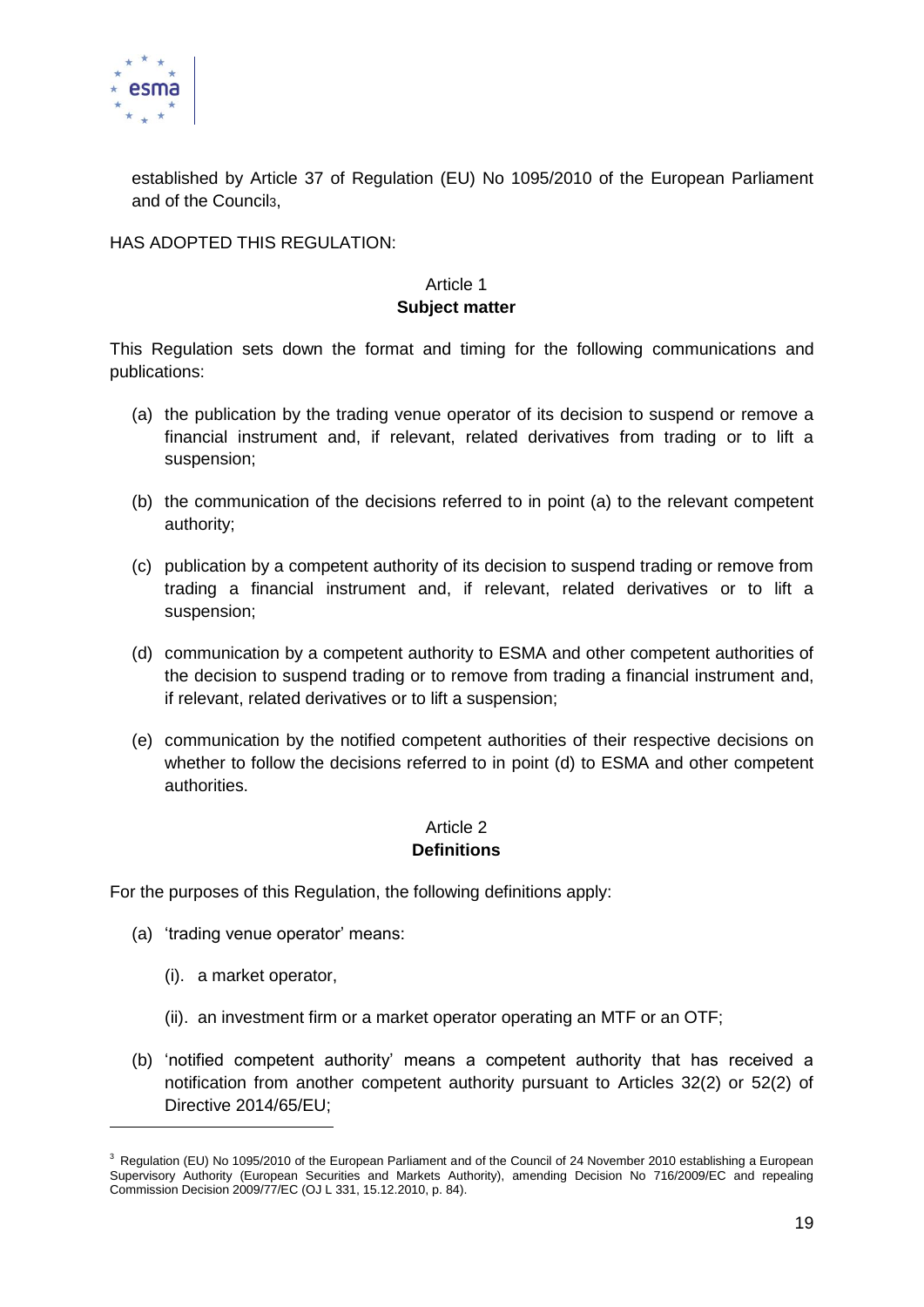

#### Article 3

# **Format of the publication and communication by trading venue operators**

1. A trading venue operator shall publish the decisions referred to in point (a) of Article 1 on its website in the format set out in Table 1 of the Annex.

2. A trading venue operator shall communicate the decisions referred to in point (a) of Article 1 to the relevant competent authority in a standard machine readable format approved by that competent authority using the format set out in Table 1 of the Annex.

#### Article 4

# **Timing of the publications and communications by trading venue operators**

1. A trading venue operator shall publish the decisions referred to in point (a) of Article 1 immediately.

2. A trading venue operator shall not, except in exceptional circumstances, publish the decisions referred to in point (a) of Article 1 by additional means prior to publication on its website.

3. A trading venue operator shall communicate the decisions referred to in point (a) of Article 1 to the relevant competent authority simultaneously with its publication or immediately thereafter.

#### Article 5

#### **Format of the publications and communications by competent authorities**

1. A competent authority shall publish the decision referred to in point (c) of Article 1 on a website in the format set out in Table 2 of the Annex.

2. A competent authority shall, except in exceptional circumstances, communicate the decisions referred to in points (d) and (e) of Article 1 in a standard machine readable format using the formats set out in Tables 2 and 3 of the Annex.

#### Article 6

# **Timing of the publications and communications by competent authorities**

1. A competent authority shall publish a decision referred to in point (c) of Article 1 immediately.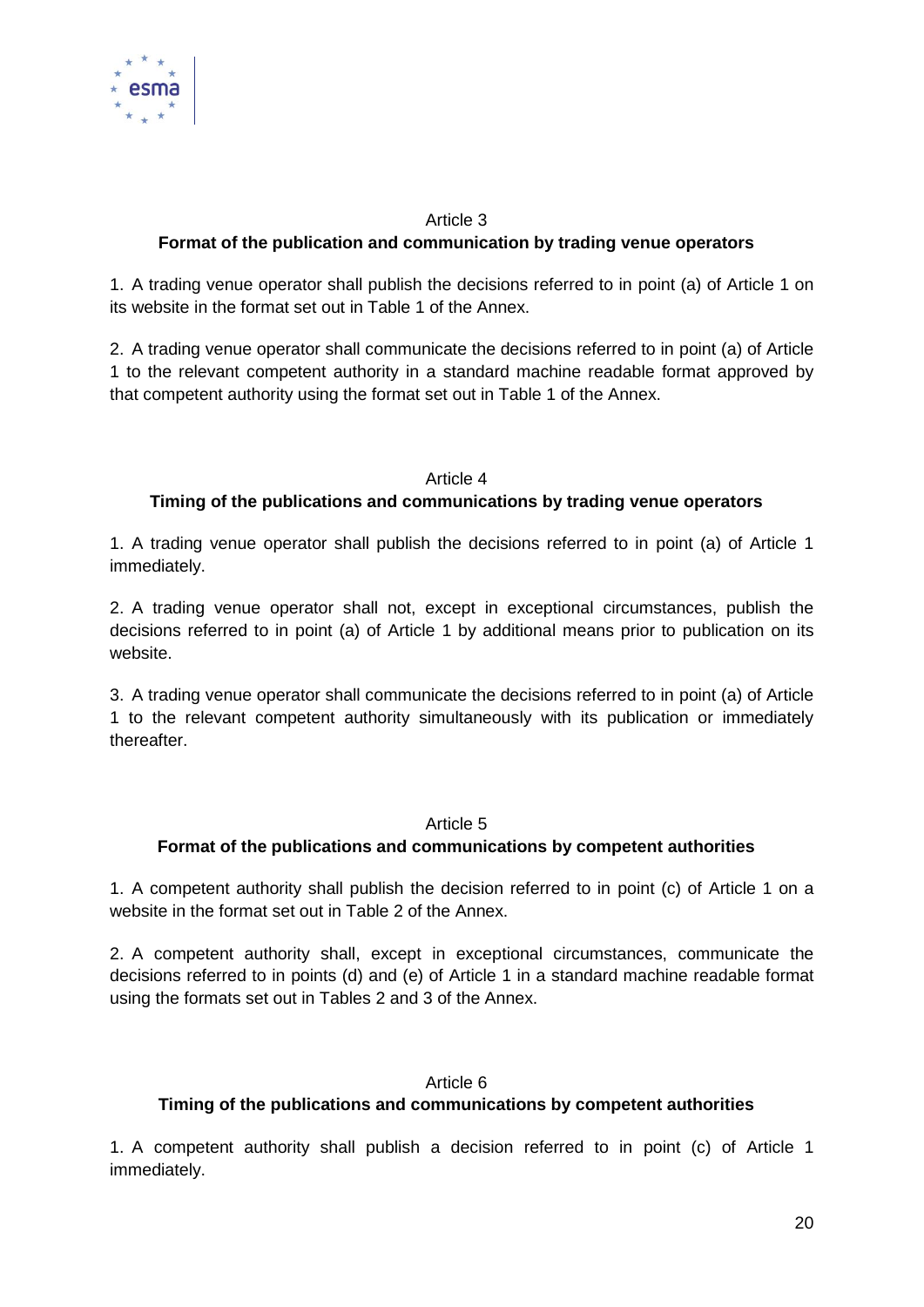

2. A competent authority shall communicate a decision referred to in points (d) and (e) of Article 1 simultaneously with its publication or immediately thereafter.

3. A notified competent authority shall communicate a decision referred to in point (e) of Article 1 as soon as reasonably practicable after having received a communication referred to in point (d) of Article 1 that relates to instruments admitted to trading or traded in its jurisdiction.

#### Article 7 **Entry into force and application**

This Regulation shall enter into force on the twentieth day following that of its publication in the Official Journal of the European Union.

It shall apply from 3 January 2017.

This Regulation shall be binding in its entirety and directly applicable in all Member States.

Done at Brussels,

For the Commission

The President

On behalf of the President

[Position]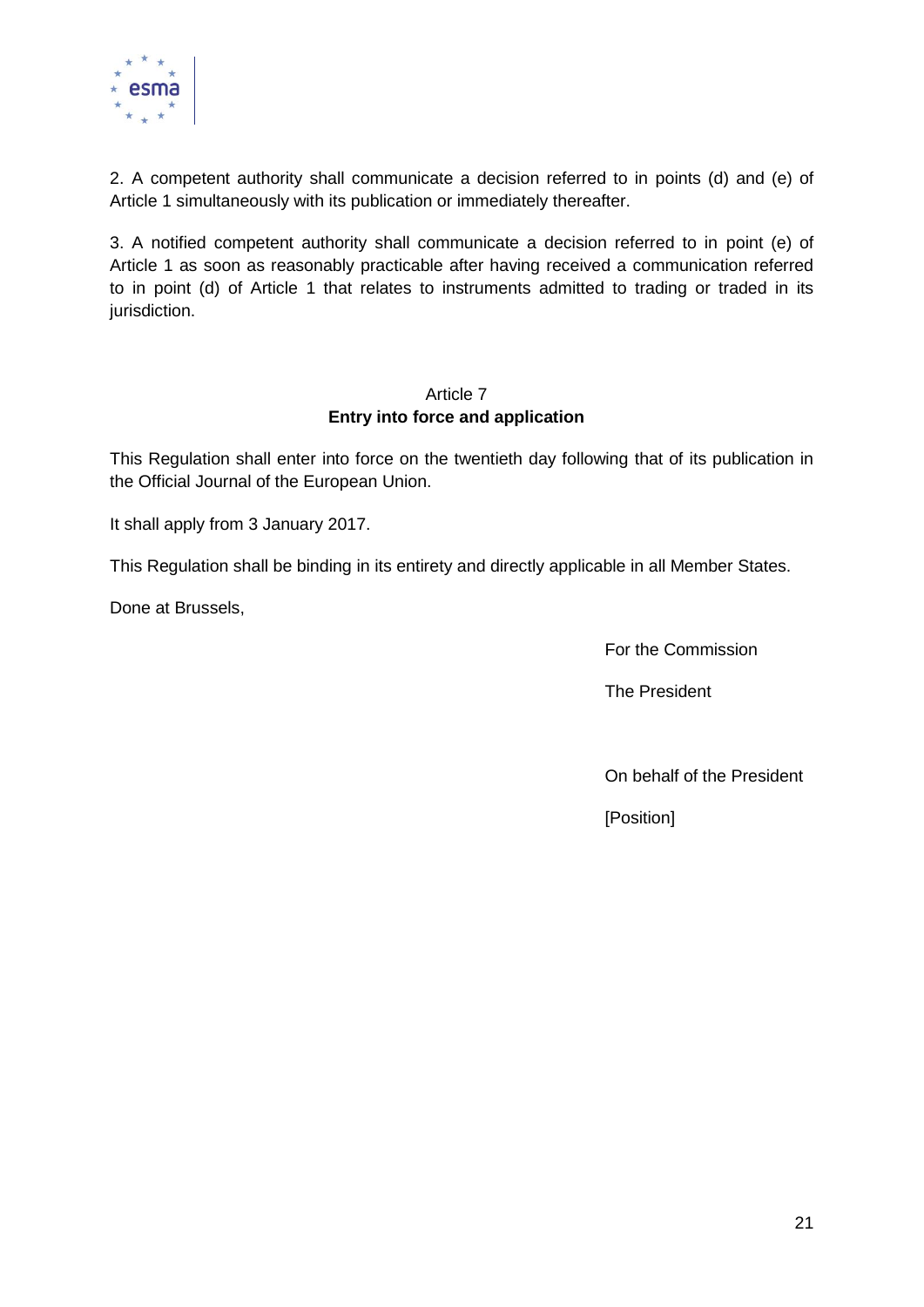

# **ANNEX**

# **Symbol table (to be applied to all Tables below)**

| <b>SYMBOL</b>                       | <b>DATA TYPE</b>                                   | <b>DEFINITION</b>                                                                                                                                                                                                                                                                                                     |
|-------------------------------------|----------------------------------------------------|-----------------------------------------------------------------------------------------------------------------------------------------------------------------------------------------------------------------------------------------------------------------------------------------------------------------------|
| {ALPHANUM-n}                        | Up to n<br>alphanumer<br>ical<br>characters        | Free text field.                                                                                                                                                                                                                                                                                                      |
| {COUNTRYCODE<br>$\langle 2 \rangle$ | $\overline{2}$<br>alphanumer<br>ical<br>characters | 2 letter country code, as defined by ISO 3166-1 alpha-2<br>country code                                                                                                                                                                                                                                               |
| {DATE_TIME_FO<br>$RMAT$ }           | <b>ISO 8601</b><br>date and<br>time format         | Date and time in the following format:<br>YYYY-MM-DDThh:mm:ss.Z.<br>'YYYY' is the year;<br>'MM' is the month;<br>'DD' is the day;<br>'T' - means that the letter 'T' shall be used<br>'hh' is the hour;<br>'mm' is the minute;<br>'ss.' is the second;<br>Z is UTC time.<br>Dates and times shall be reported in UTC. |
| $\{ISIN\}$                          | 12<br>alphanumer<br>ical<br>characters             | ISIN code, as defined in ISO 6166                                                                                                                                                                                                                                                                                     |
| ${LEI}$                             | 20<br>alphanumer<br>ical<br>characters             | Legal entity identifier as defined in ISO 17442                                                                                                                                                                                                                                                                       |
| ${MIC}$                             | 4<br>alphanumer<br>ical<br>characters              | Market identifier as defined in ISO 10383                                                                                                                                                                                                                                                                             |
| {COMPETENT<br><b>AUTHORITY}</b>     | 6<br>alphanumer<br>ical<br>characters              | Acronyms for competent authorities as in<br>http://www.esma.europa.eu/bos                                                                                                                                                                                                                                             |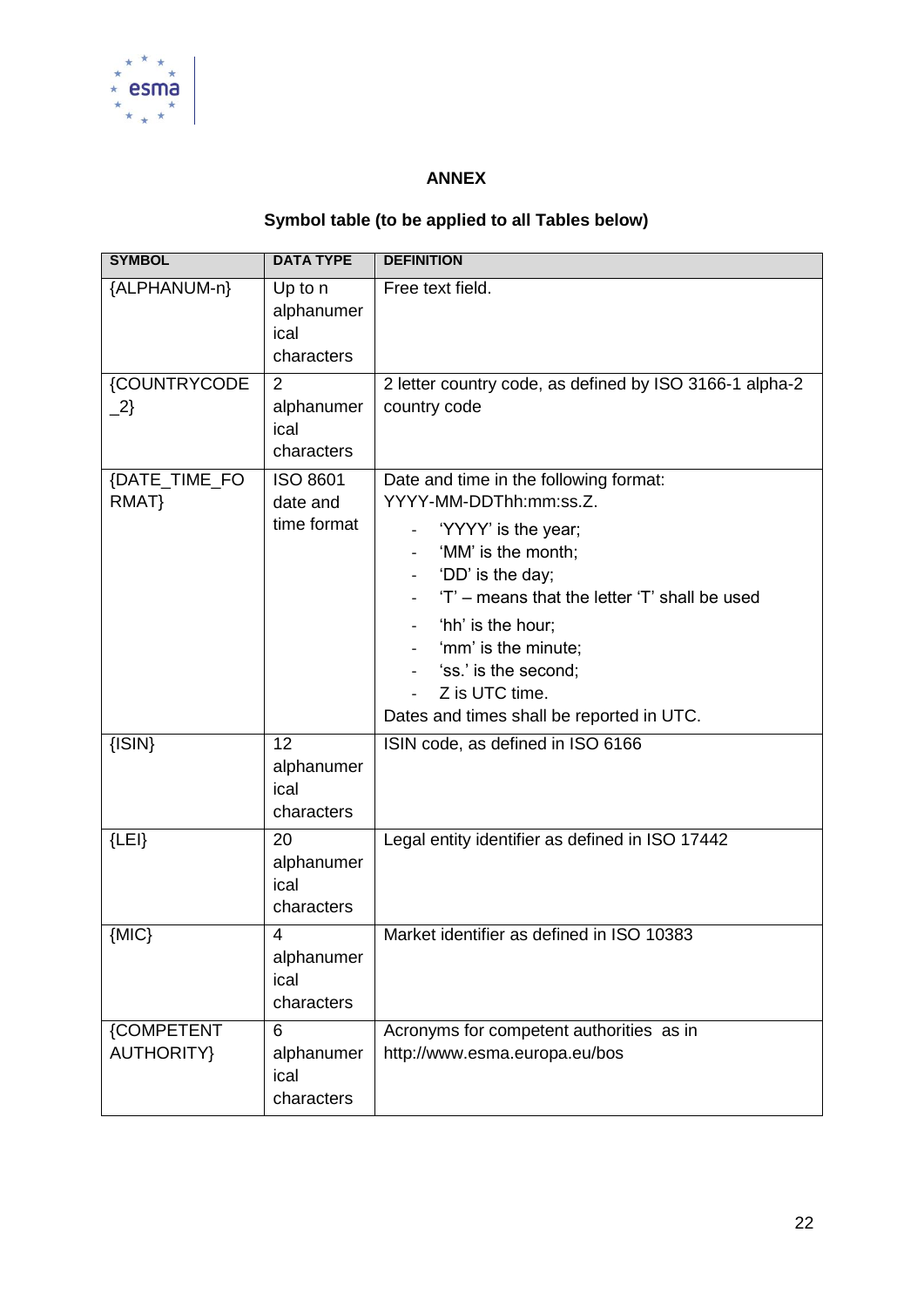

Table 1

**Format of the publication by a trading venue operator of its decision to suspend or remove the financial instrument and related derivatives from trading; and of its decision to lift a suspension of a financial instrument and related derivatives;** 

**Format of the communication by a trading venue operator to the relevant competent authority of its decision to suspend or remove the financial instrument and related derivatives from trading; and of its decision to lift a suspension of a financial instrument and related derivatives;**

| <b>Data Field</b>                     | <b>Comments</b>                               |
|---------------------------------------|-----------------------------------------------|
| Started on                            | {DATE_TIME_FORMAT}                            |
| Ended on                              | {DATE_TIME_FORMAT}                            |
| Ongoing                               | "True" - Yes                                  |
|                                       | "False" - No                                  |
| Action type                           | Suspension, removal, lifting of a suspension. |
| Date and time of the<br>communication | {DATE_TIME_FORMAT}                            |
| <b>Issuer</b>                         | {ALPHANUM-350}                                |
|                                       | ${LEI}$                                       |
| Instrument identifier                 | $\{ISIN\}$                                    |
| Instrument full name                  | {ALPHANUM-350}                                |
| Trading venue                         | ${MIC}$                                       |
| Reasons for the decision              | {ALPHANUM-350}                                |
| <b>Related derivatives</b>            | ${ISIN}$                                      |
| Comments                              | {ALPHANUM-350}                                |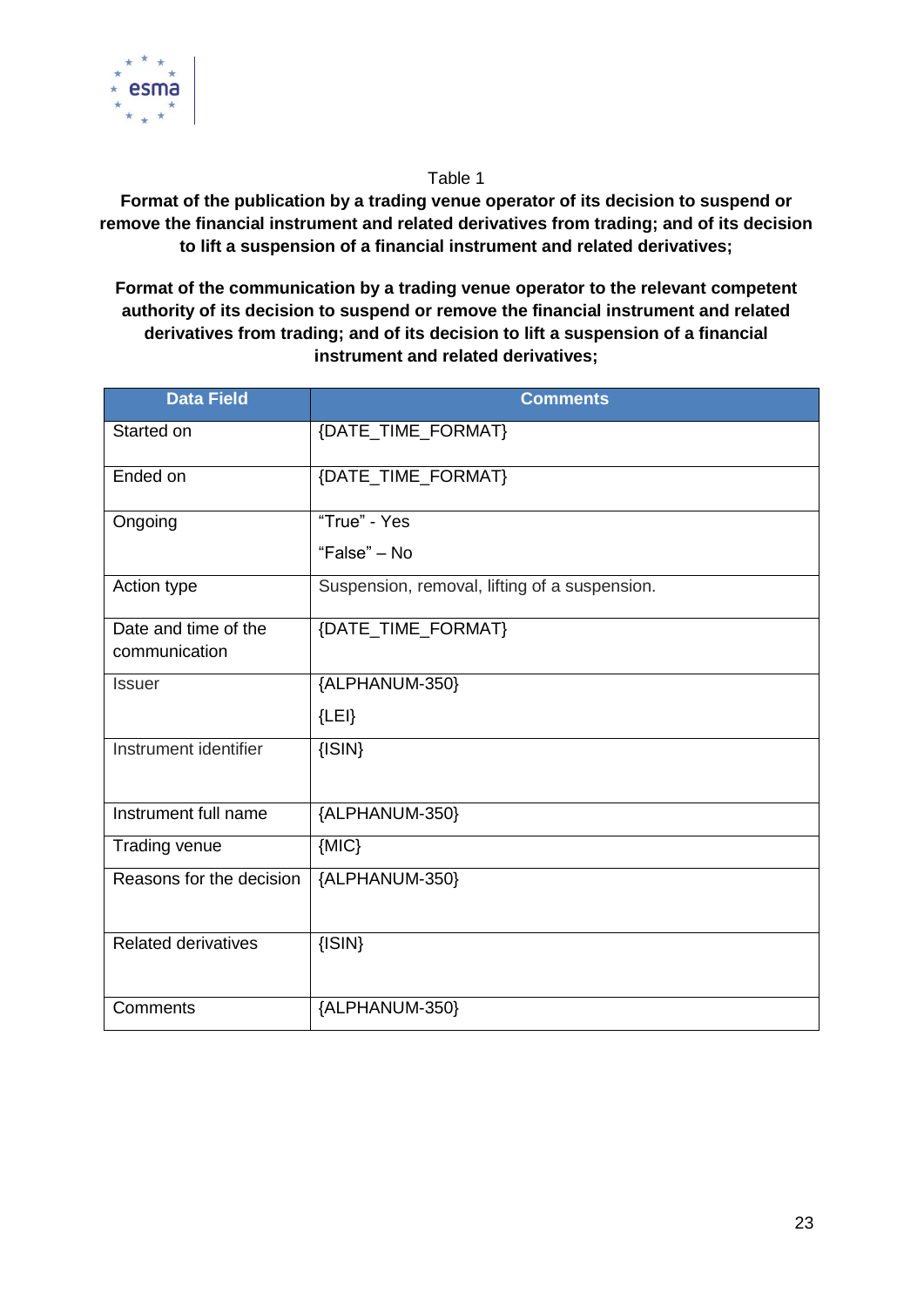

Table 2

# **Format of the publication by Competent Authorities of the decision to suspend or remove a financial instrument and related derivatives from trading and to lift a suspension of a financial instrument and related derivatives**

# **Format of the communication by Competent Authorities of the decision to suspend or remove a financial instrument and related derivatives from trading and to lift a suspension of a financial instrument and related derivatives**

| <b>Data Field</b>                                      | <b>Comments</b>                               |  |  |  |  |  |
|--------------------------------------------------------|-----------------------------------------------|--|--|--|--|--|
| Competent authority                                    | {COMPETENT AUTHORITY}                         |  |  |  |  |  |
| Member State of the                                    | {COUNTRYCODE_2}                               |  |  |  |  |  |
| competent authority                                    | {ALPHANUM-350}                                |  |  |  |  |  |
| Trading venue(s)                                       | ${MC}$                                        |  |  |  |  |  |
| Started on                                             | {DATE_TIME_FORMAT}                            |  |  |  |  |  |
| Ended on                                               | {DATE_TIME_FORMAT}                            |  |  |  |  |  |
| Ongoing                                                | "True" - Yes                                  |  |  |  |  |  |
|                                                        | "False" - No                                  |  |  |  |  |  |
| Action                                                 | Suspension, removal, lifting of a suspension. |  |  |  |  |  |
| Date and time of the                                   | {DATE_TIME_FORMAT}                            |  |  |  |  |  |
| communication                                          |                                               |  |  |  |  |  |
| <b>Issuer</b>                                          | {ALPHANUM-350}                                |  |  |  |  |  |
|                                                        | ${LEI}$                                       |  |  |  |  |  |
| Instrument identifier                                  | $\{ISIN\}$                                    |  |  |  |  |  |
|                                                        |                                               |  |  |  |  |  |
| Reasons for the decision                               | {ALPHANUM-350}                                |  |  |  |  |  |
|                                                        |                                               |  |  |  |  |  |
|                                                        |                                               |  |  |  |  |  |
| Competent<br>authority                                 | {COMPETENT AUTHORITY}                         |  |  |  |  |  |
| initiating<br>the<br>current<br>action                 |                                               |  |  |  |  |  |
| of the<br>Member State                                 | {COUNTRYCODE_2}                               |  |  |  |  |  |
| authority<br>competent<br>initiating<br>the<br>current |                                               |  |  |  |  |  |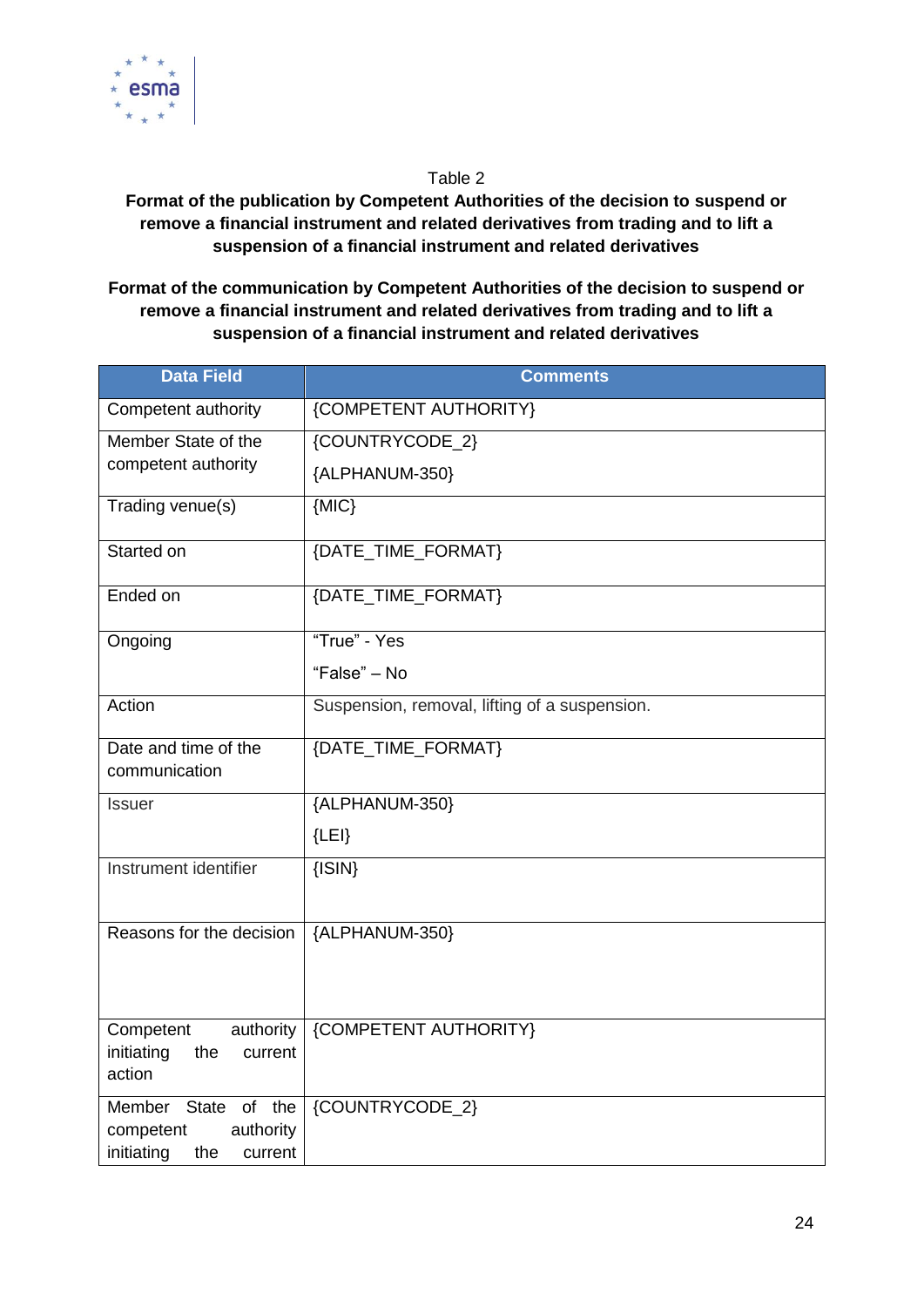

| action                      |         |                |
|-----------------------------|---------|----------------|
| Instrument full name        |         | {ALPHANUM-350} |
| Sufficiently<br>derivatives | related | $\{ISIN\}$     |
| Other<br>instruments        | related | $\{ISIN\}$     |
| Comments                    |         | {ALPHANUM-350} |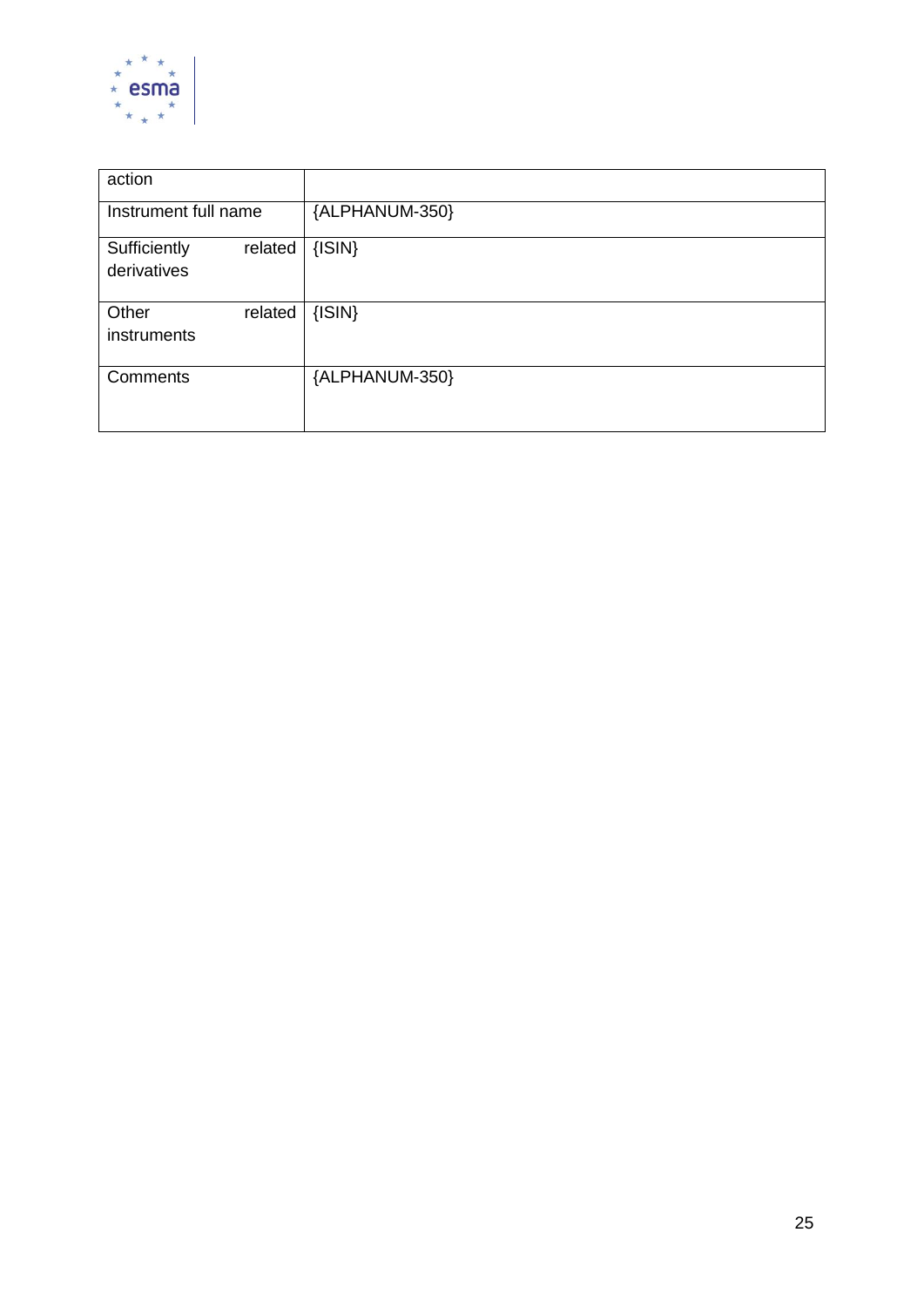

Table 3

# **Format of the communication to ESMA and other competent authorities by competent authorities of their decisions on whether to follow a suspension, a removal or a lifting of a suspension**

| <b>Data Field</b>                                                                                             | <b>Comments</b>                               |
|---------------------------------------------------------------------------------------------------------------|-----------------------------------------------|
| Competent authority                                                                                           | {COMPETENT AUTHORITY}                         |
| Member State of the<br>competent authority                                                                    | {COUNTRYCODE_2}                               |
| Date and time of the<br>communication                                                                         | {DATE_TIME_FORMAT}                            |
| Started on                                                                                                    | {DATE_TIME_FORMAT}                            |
| Ended on                                                                                                      | {DATE_TIME_FORMAT}                            |
| Original action                                                                                               | Suspension, removal, lifting of a suspension. |
| <b>Issuer</b>                                                                                                 | ${LEI}$                                       |
| Identifier                                                                                                    | $\{ISIN\}$                                    |
| follow<br>Decision<br>to<br>(if                                                                               | "True" - Yes, follow or                       |
| applicable)                                                                                                   | "False" - No, not follow                      |
| Reasons for the decision<br>not to follow a removal,<br>lifting<br>suspension<br>or<br>thereof, if applicable | {ALPHANUM-350}                                |
| Instrument full name                                                                                          | {ALPHANUM-350}                                |
| Sufficiently<br>related<br>derivatives                                                                        | $\{ISIN\}$                                    |
| related<br>Other<br>instruments                                                                               | $\{ISIN\}$                                    |
| Comments                                                                                                      | {ALPHANUM-350}                                |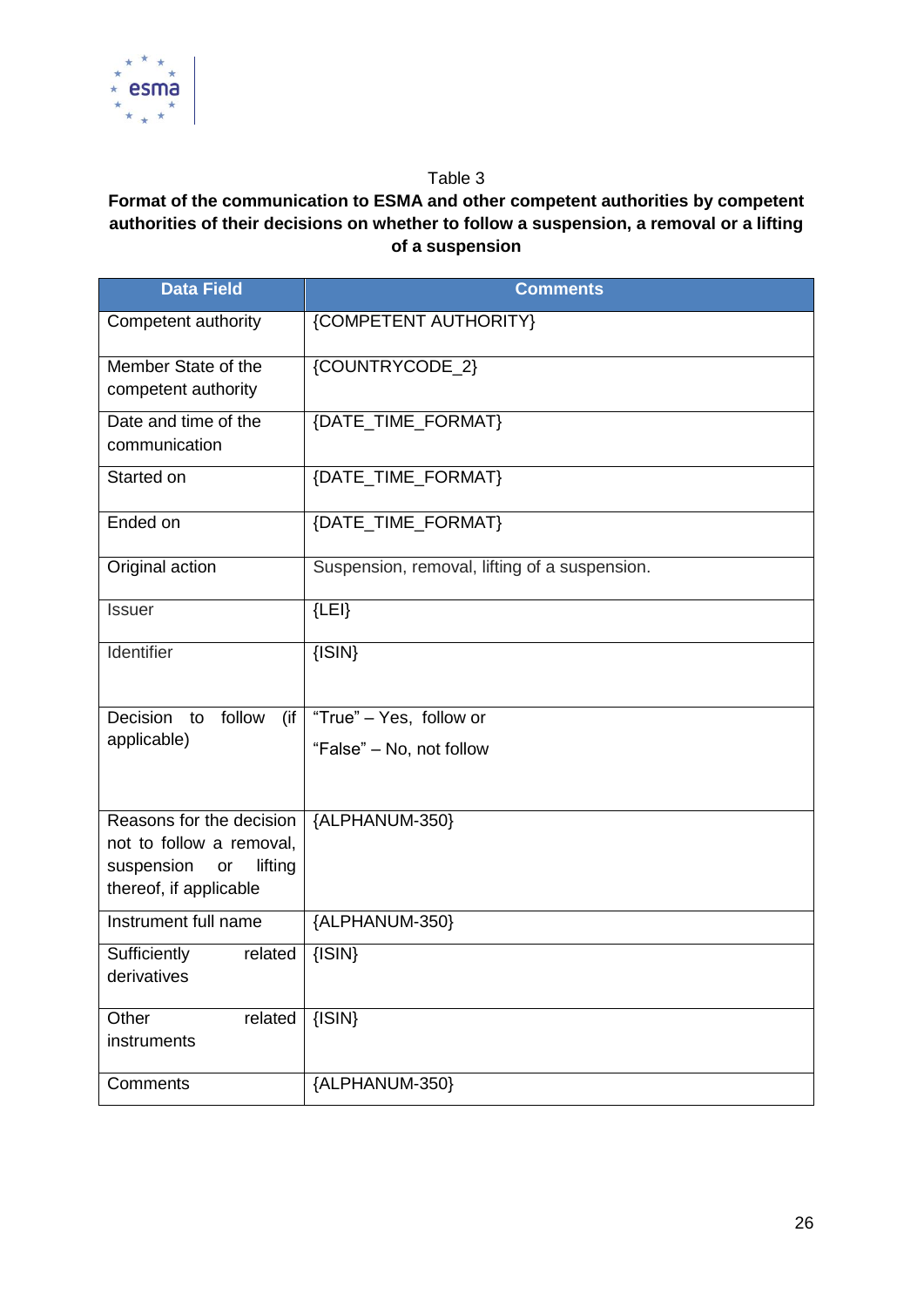

# <span id="page-26-0"></span>**ITS 2: Draft implementing technical standards under Article 61(5) of Directive 2014/65/EU**



EUROPEAN COMMISSION

Brussels, XXX [...](2012) **XXX** draft

# **COMMISSION IMPLEMENTING REGULATION (EU) No …/..**

# **of XXX**

# **[…]**

**COMMISSION IMPLEMENTING REGULATION (EU) No …/... laying down implementing technical standards with regard to the standard forms, templates and procedures for the authorisation of data reporting services providers and related notifications according to Directive 2014/65/EU of the European Parliament and of the Council on markets in financial instruments**

**of [ ]** 

(Text with EEA relevance)

THE EUROPEAN COMMISSION,

Having regard to the Treaty on the Functioning of the European Union,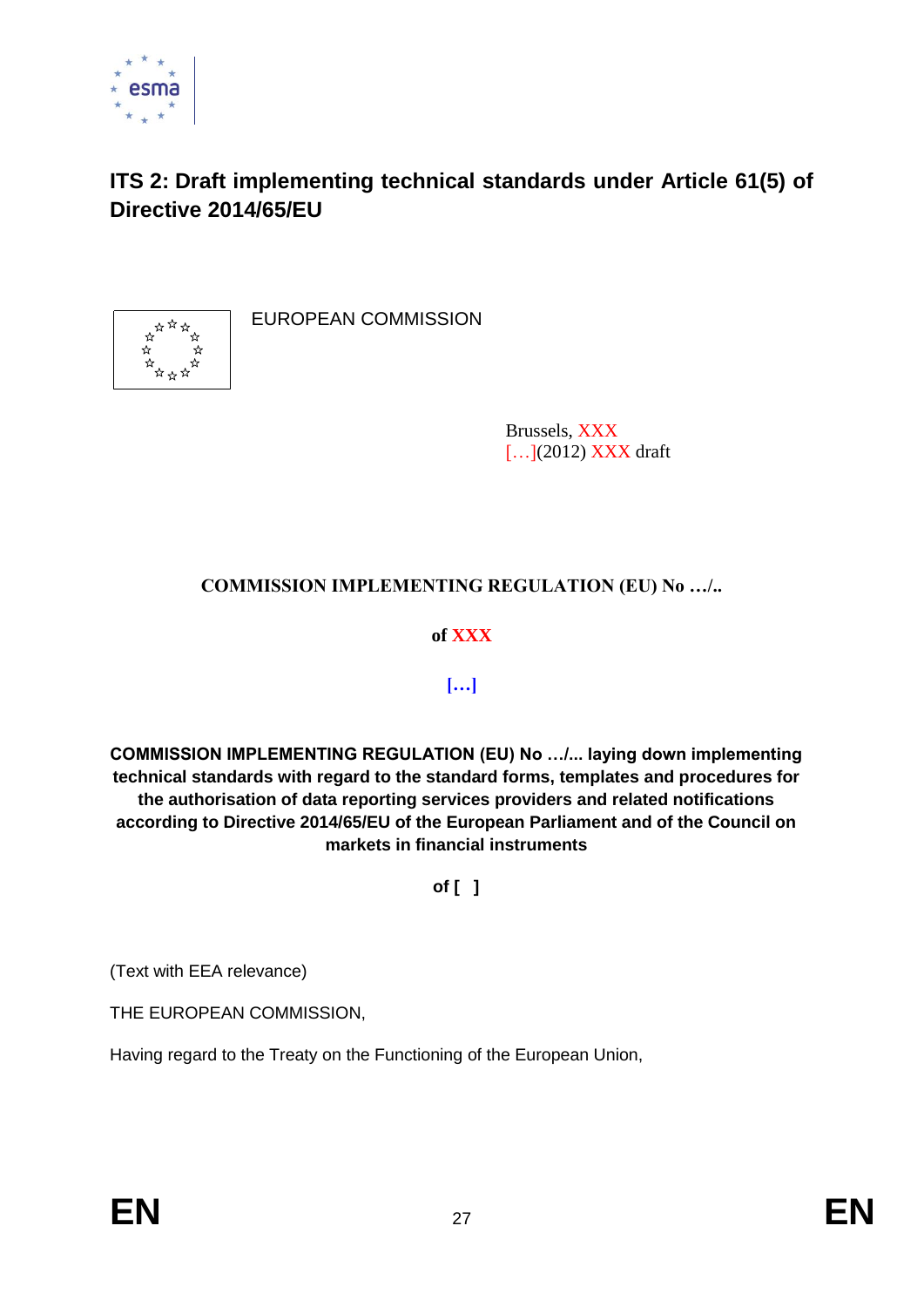

Having regard to Directive 2014/65/EU of 15 May 2014 of the European Parliament and of the Council on markets in financial instruments and amending Directive 2002/92/EC and Directive 2011/61/EU(1), and in particular Article 61(5) thereof.

Whereas:

- (1)It is appropriate to set out common standard forms, templates and procedures to ensure the common understanding and enforcement among Member States' competent authorities of the authorisation process regarding the provision of data reporting services and ensuring efficient information flows. To facilitate communications between the applicant and the competent authority, competent authorities should designate a contact point specifically for the purpose of the application process and should publish the information on the contact point on their website.
- (2)To facilitate the expeditious handling of data reporting services provider applications, applications should be sent in electronic and/or paper format.
- (3)Clear time limits should be defined for the submission of information on changes to the management body of a data reporting services provider in order to allow competent authorities to assess whether the changes may pose a threat to the effective, sound and prudent management of the data reporting services provider and the adequate consideration of the interests of its clients and the integrity of the market.
- (4)Data reporting services providers should be exempt from the requirement to submit information on a change to the management body before that change takes effect, if the change is due to factors not within the control of the data reporting services provider, such as in the case of the death of a management body member.
- (5)This Regulation sets out requirement to applicants for all types of data reporting services. However, since the organisational requirements for approved publication arrangements (APAs), consolidated tape providers (CTPs) and approved reporting mechanisms (ARMs) differ in some respects, an applicant should only be required to include in its application the information needed for assessing the application for the data reporting service it intends to provide.
- (6)Directive 95/46/EC of the European Parliament and of the Council (2) should apply to the processing of personal data by the Member States in the application of this Regulation.
- (7)The new legislation of the European Parliament and of the Council on markets in financial instruments set out in Directive 2014/65/EU and Regulation (EU) No 600/2014(3) applies

1

<sup>1</sup> OJ L 173, 12.6.2014, p. 173

<sup>2</sup> Directive 95/46/EC of the European Parliament and of the Council of 24 October 1995 on the protection of individuals with regard to the processing of personal data and on the free movement of such data (OJ L 281, 23.11.1995, p. 31).<br><sup>3</sup> Regulation (EU) No 600/2014 of the European Parliament and of the Council" with the following footnote: "Re

<sup>600/2014</sup> of the European Parliament and of the Council of 15 May 2014 on markets in financial instruments and amending Regulation (EU) No 648/2012 (OJ L 173, 12.6.2014, p. 84).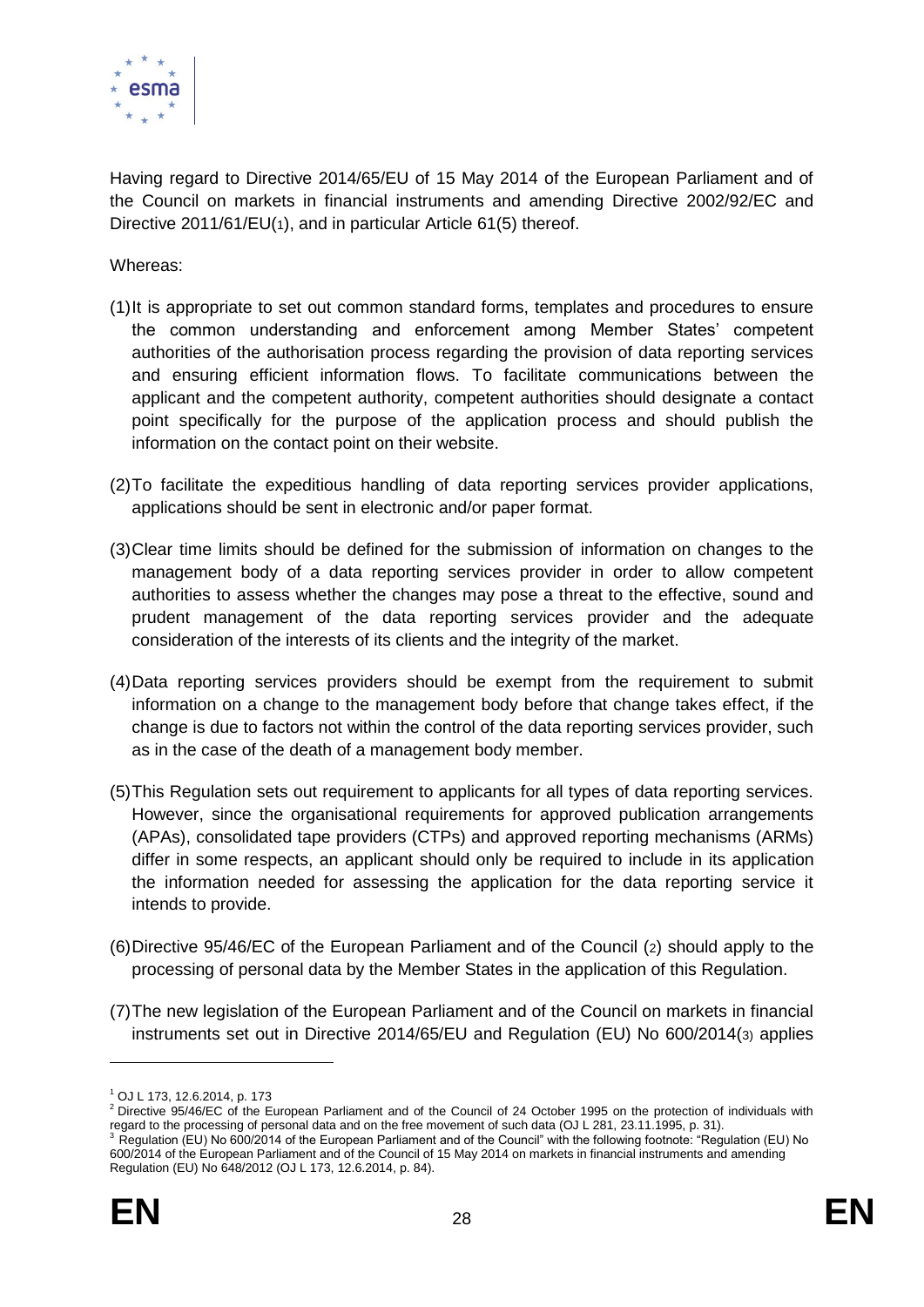

from 3 January 2017. To ensure consistency and legal certainty, this Regulation should apply from the same date.

- (8)This Regulation is based on the draft implementing technical standards submitted by the European Securities and Markets Authority (ESMA) to the Commission.
- (9)ESMA has conducted open public consultations on the draft implementing technical standards on which this Regulation is based, analysed the potential related costs and benefits and requested the opinion of the Securities and Markets Stakeholder Group established in accordance with Article 37 of Regulation (EU) No 1095/2010 of the European Parliament and of the Council(4),

HAS ADOPTED THIS REGULATION:

# Article 1 **Designated contact point and format**

1. Competent authorities shall designate a contact point for handling all information received from applicants seeking authorisation as a data reporting services provider or notifying changes of information already provided. Updated information on the contact point shall be made public on the competent authorities' websites.

2. Competent authorities shall publish on their websites whether applications to provide data reporting services, notifications of the members of the management body and any related additional information may be submitted on paper, electronically or both.

# Article 2

# **Submission of the application and notification to the competent authority**

1. An applicant for authorisation to provide data reporting services shall provide all necessary information to the competent authority by filling in the application form set out in Annex I.

2. An applicant for authorisation to provide data reporting services shall notify the competent authority of all members of its management body by filling in the notification form set out in Annex II.

1

<sup>4</sup> Regulation (EU) No 1095/2010 of the European Parliament and of the Council of 24 November 2010 establishing a European Supervisory Authority (European Securities and Markets Authority), amending Decision No 716/2009/EC and repealing Commission Decision 2009/77/EC (OJ L 331, 15.12.2010, p. 84).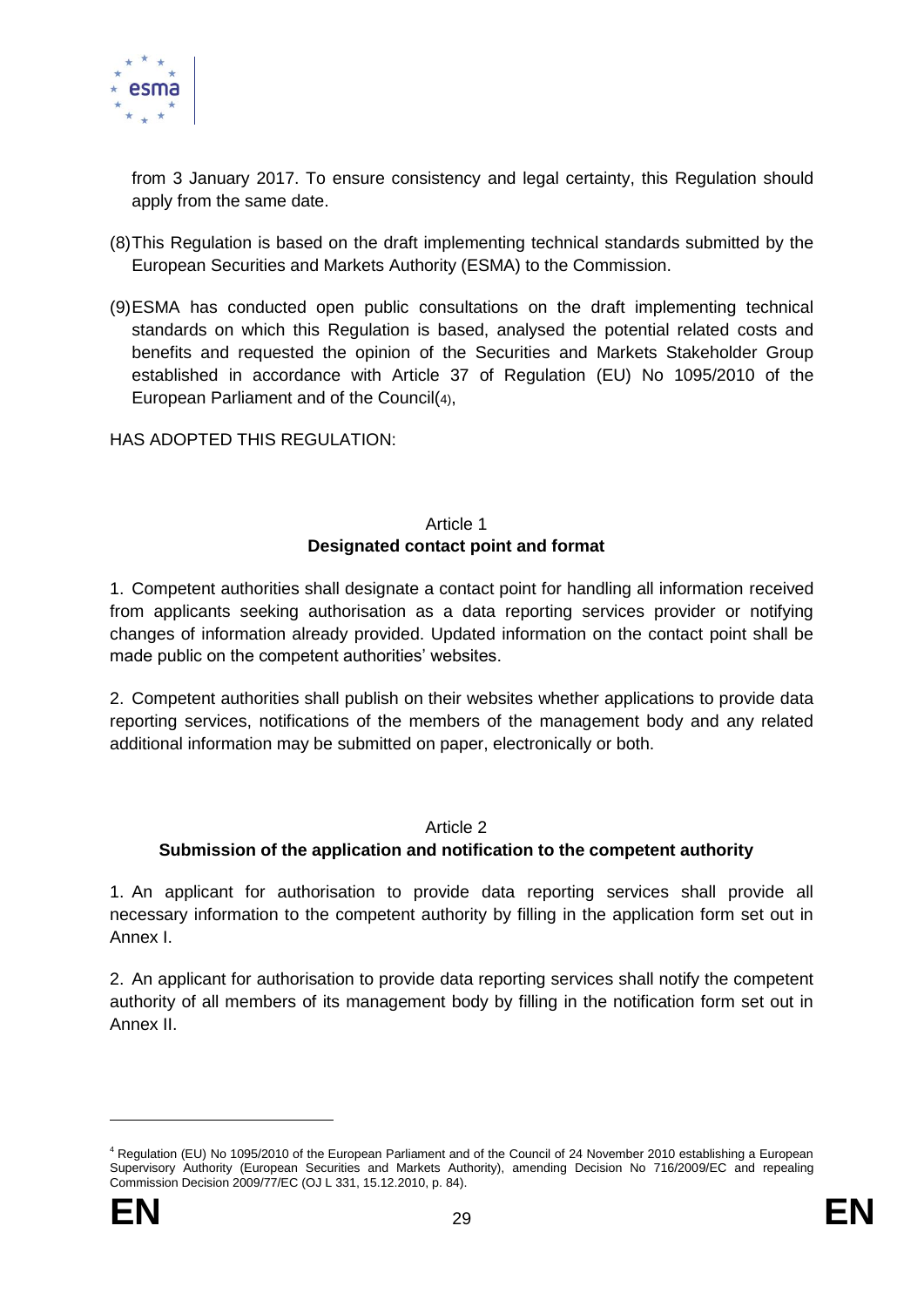

3. An applicant for authorisation to provide data reporting services shall ensure that the submitted information clearly identifies which specific requirement of this Regulation it refers to and in which document that information is provided.

4. Where a requirement of this Regulation or Regulation (EU) on **[Insert reference to DRSP** RTS is not applicable to the data reporting service that the applicant is applying for, the applicant shall state this in the application form set out in Annex I.

# Article 3 **Receipt of the application form and acknowledgement of receipt**

Within 10 working days from the receipt of the application, the competent authority shall send in paper or by electronic means an acknowledgement of receipt to the applicant, including the contact details of the department or section or person within the competent authority to whom the applicant can direct further queries regarding the application.

# Article 4 **Notification of changes to the membership of the management body**

A data reporting services provider shall notify the competent authority of any change to the membership of its management body before such change takes effect, or when this is materially impossible, within 10 working days after the change by filling in the notification form set out in Annex III.

# Article 5 **Request for additional information**

When additional information is required to proceed with the assessment of the application, the competent authority shall send a request to the applicant indicating the information to be provided.

# Article 6 **Entry into force and application**

This Regulation shall enter into force on the day following that of its publication in the Official Journal of the European Union.

It shall apply from 3 January 2017.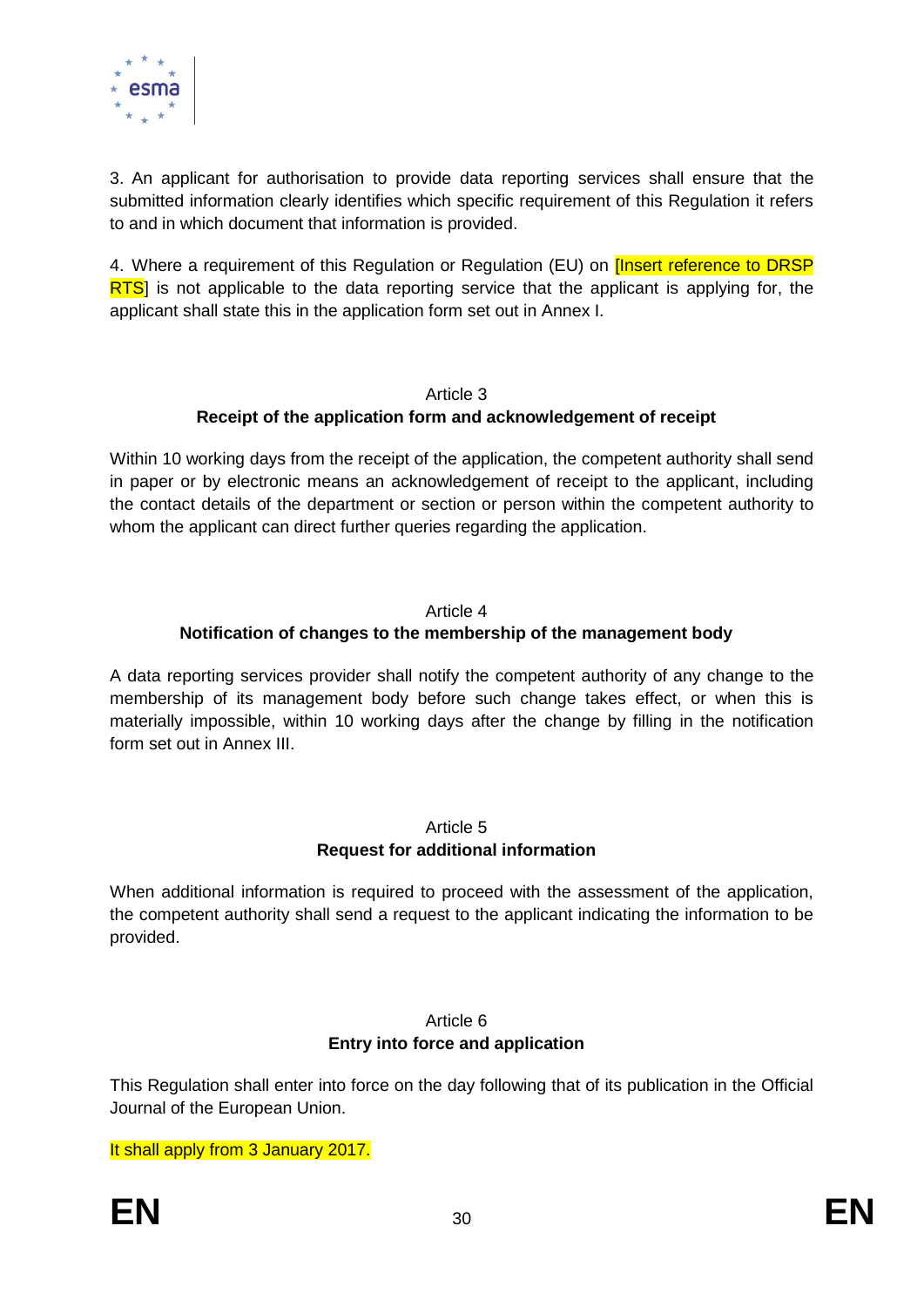

This Regulation shall be binding in its entirety and directly applicable in all Member States.

Done at Brussels, [ ]

For the Commission

The President

On behalf of the President

[Position]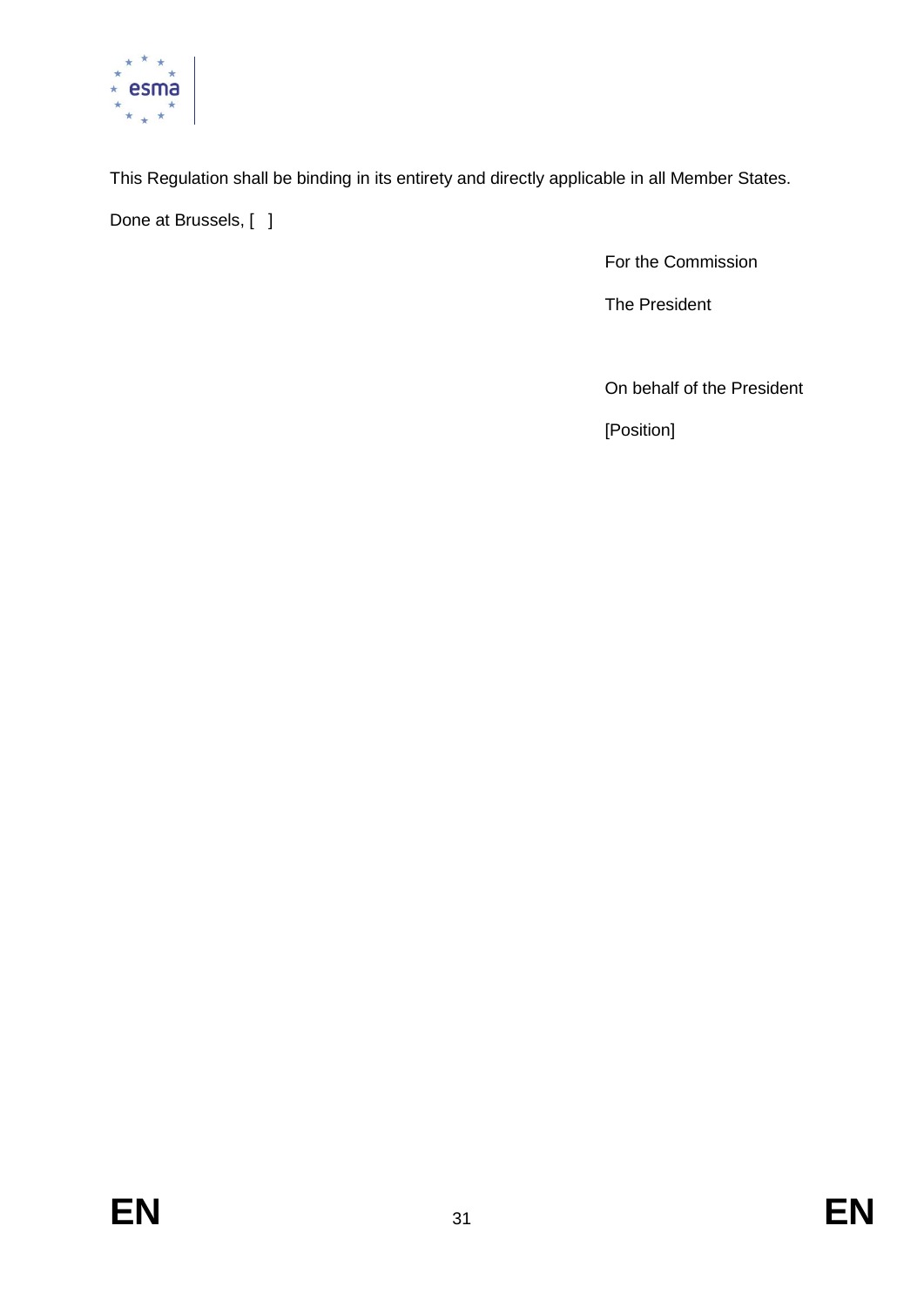

# ANNEX I **Application form for a data reporting services provider**

| Reference number:                                                            |
|------------------------------------------------------------------------------|
|                                                                              |
|                                                                              |
|                                                                              |
| FROM:                                                                        |
| Name of the applicant:                                                       |
| Address:                                                                     |
| Legal Entity Identifier(where applicable):                                   |
|                                                                              |
| (Contact details of the designated contact person at the applicant)          |
| Full Name:                                                                   |
| Telephone:                                                                   |
| Email:                                                                       |
|                                                                              |
| TO:                                                                          |
| Member State:                                                                |
| Competent authority:                                                         |
| Address:                                                                     |
|                                                                              |
| (Contact details of the designated contact point at the competent authority) |
| Address:                                                                     |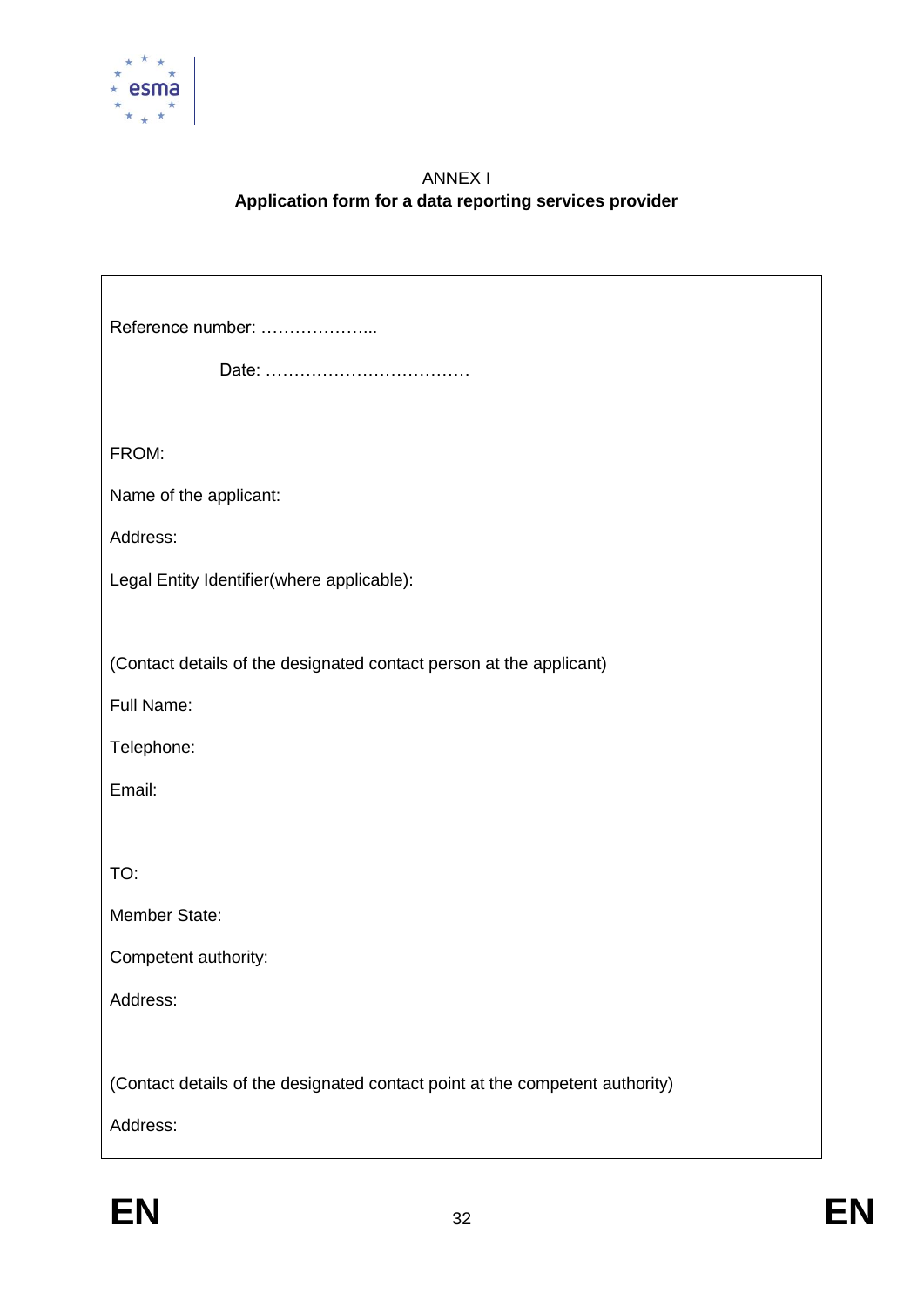

| Telephone: |  |  |  |
|------------|--|--|--|
|            |  |  |  |

Email:

Dear [insert appropriate name]

In accordance with **Article 2** of the Commission Implementing Regulation (EU) No .../... laying down implementing technical standards with regard to standard forms, templates and procedures for the authorisation of data reporting services providers please find attached the authorisation application.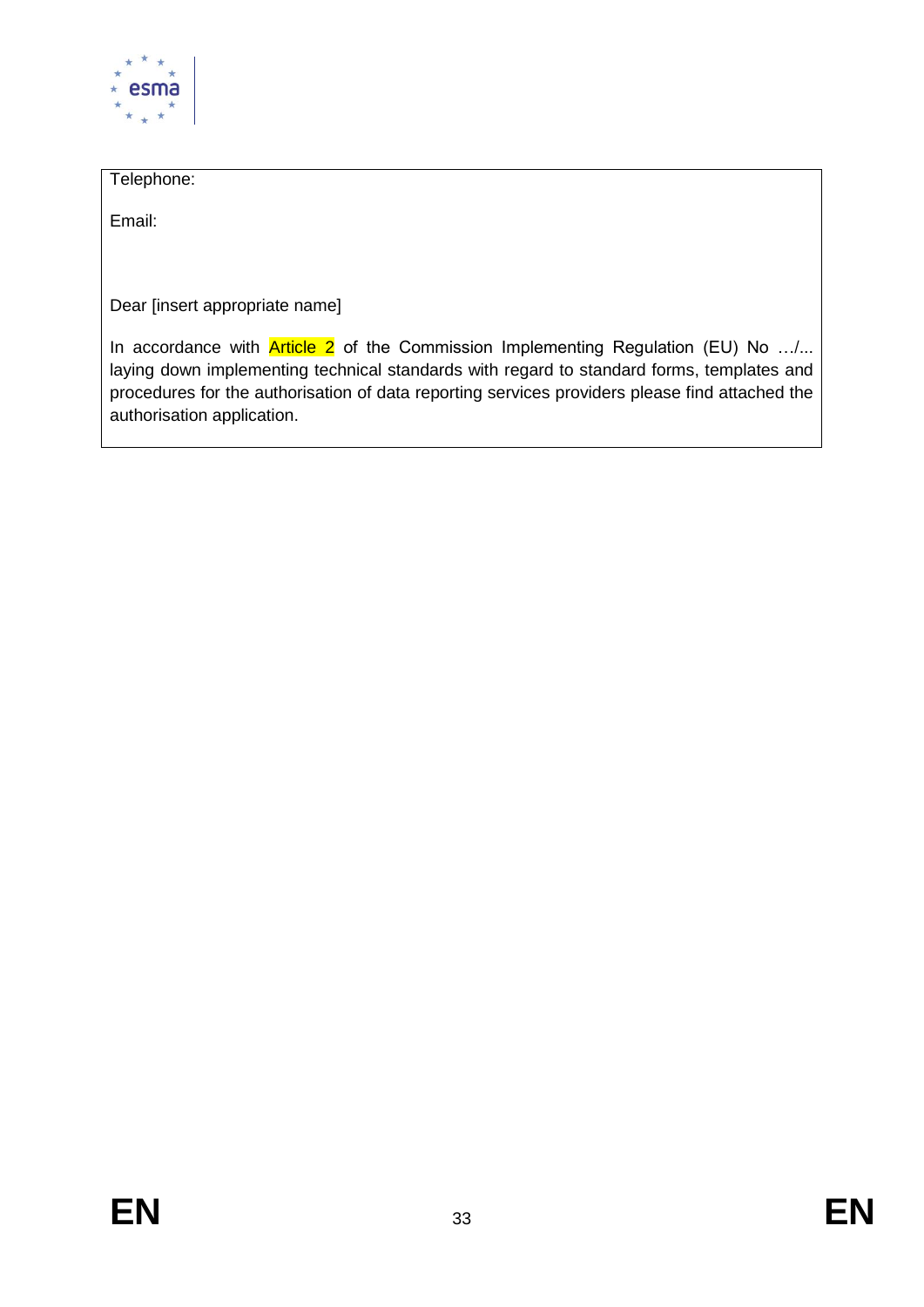

|  | • Person at the applicant in charge of preparing the application: |  |
|--|-------------------------------------------------------------------|--|
|--|-------------------------------------------------------------------|--|

Full Name:

Status/position:

Telephone:

E-mail:

Date:

Signature:

• Nature of the application (tick the relevant box(es)):

 $\Box$  Authorisation – Approved Reporting Mechanism (ARM)

 $\Box$  Authorisation – Approved Publication Arrangement (APA)

 $\Box$  Authorisation – Consolidated Tape Provider (CTP)

CONTENT

Please insert the information referred to under Commission Delegated Regulation [RTS on **DRSPs**]. Please set out that information under the appropriate section or make reference to the relevant annexes containing the information.

Information on the organisation (Article 2 of Commission Implementing Regulation [RTS on DRSPs])

……………………………………………………………………………………………………………

Information on corporate governance (Article 3 of Commission Delegated Regulation [RTS]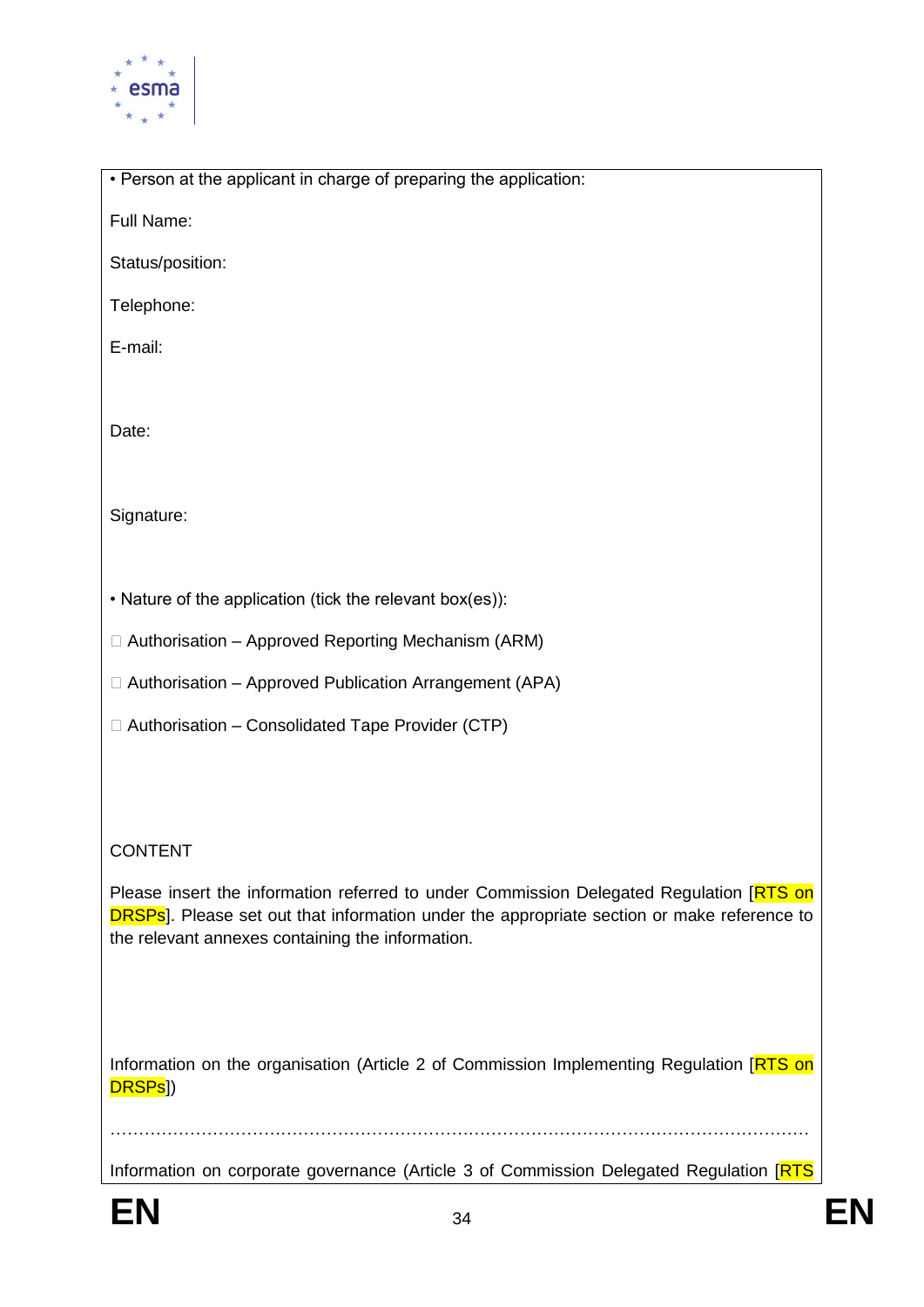

| on DRSPs])                                                                                                                                                      |
|-----------------------------------------------------------------------------------------------------------------------------------------------------------------|
| Information on conflicts of interest (Article 5 of Commission Delegated Regulation [RTS on<br>DRSPs <sup>1</sup>                                                |
| Information on organisational requirements regarding outsourcing (Article 6 of Commission<br>Delegated Regulation [RTS on DRSPs])                               |
| Information on business continuity and back-up facilities (Article 7 of Commission Delegated<br>Regulation [RTS on DRSPs])                                      |
| Information on testing and capacity (Article 8 of Commission Delegated Regulation [RTS on<br>DRSPs])                                                            |
| Information on security (Article 9 of Commission Delegated Regulation [RTS on DRSPs])                                                                           |
| Information on management of incomplete or potentially erroneous information by APAs and<br>CTPs (Article 10 of Commission Delegated Regulation [RTS on DRSPs]) |
| Information on management of incomplete or potentially erroneous information by ARMs<br>(Article 11 of Commission Delegated Regulation [RTS on DRSPs)]          |
| Information on connectivity of ARMs (Article 12 of Commission Delegated Regulation [RTS<br>on DRSPs])                                                           |
| Information on other services provided by CTPs (Article 13 of Commission Delegated<br>Regulation [RTS on DRSPs])                                                |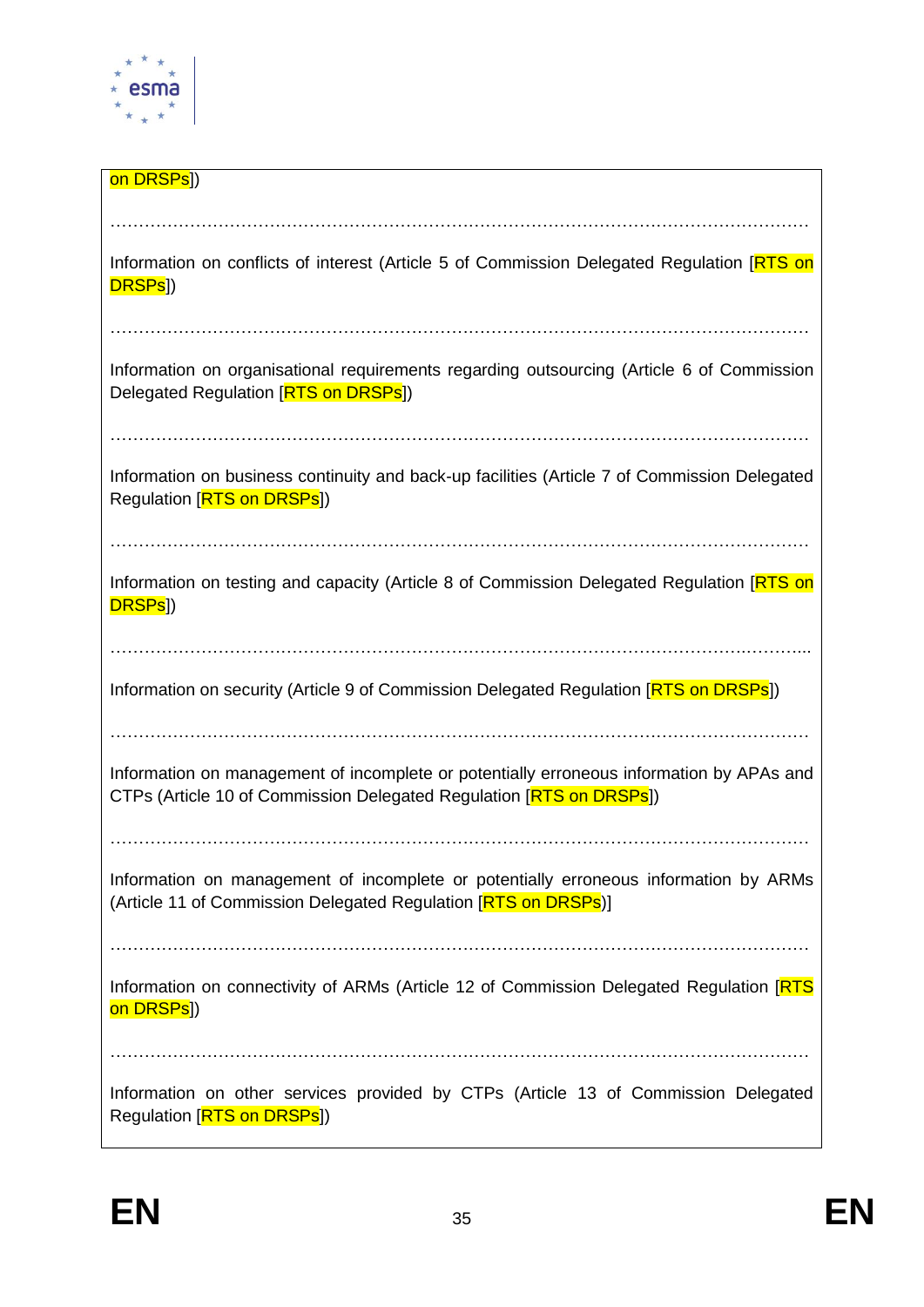

# ……………………………………………………………………………………………………………

Information on publication arrangements (Chapter 3 of Commission Delegated Regulation [RTS on DRSPs])

……………………………………………………………………………………………………………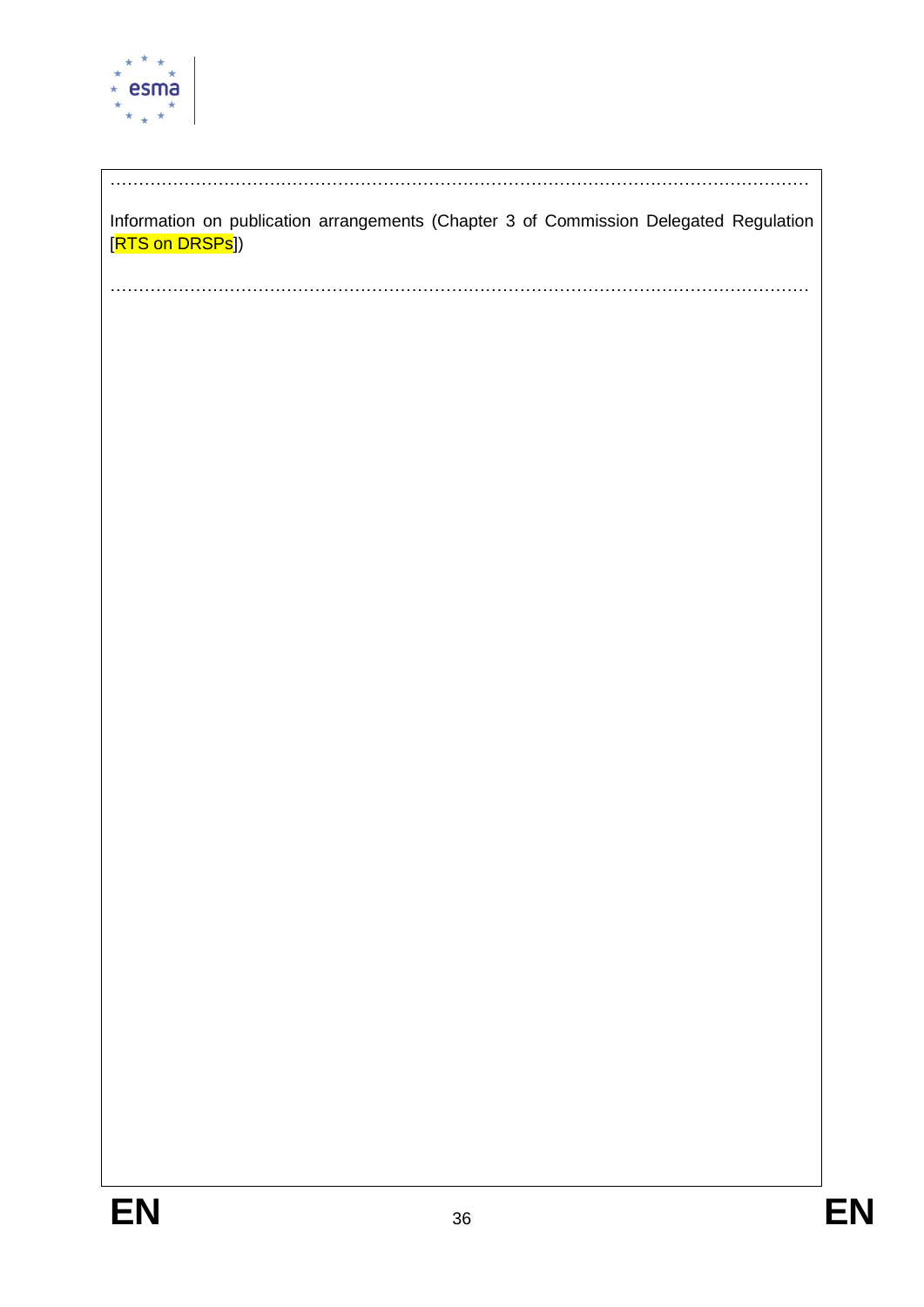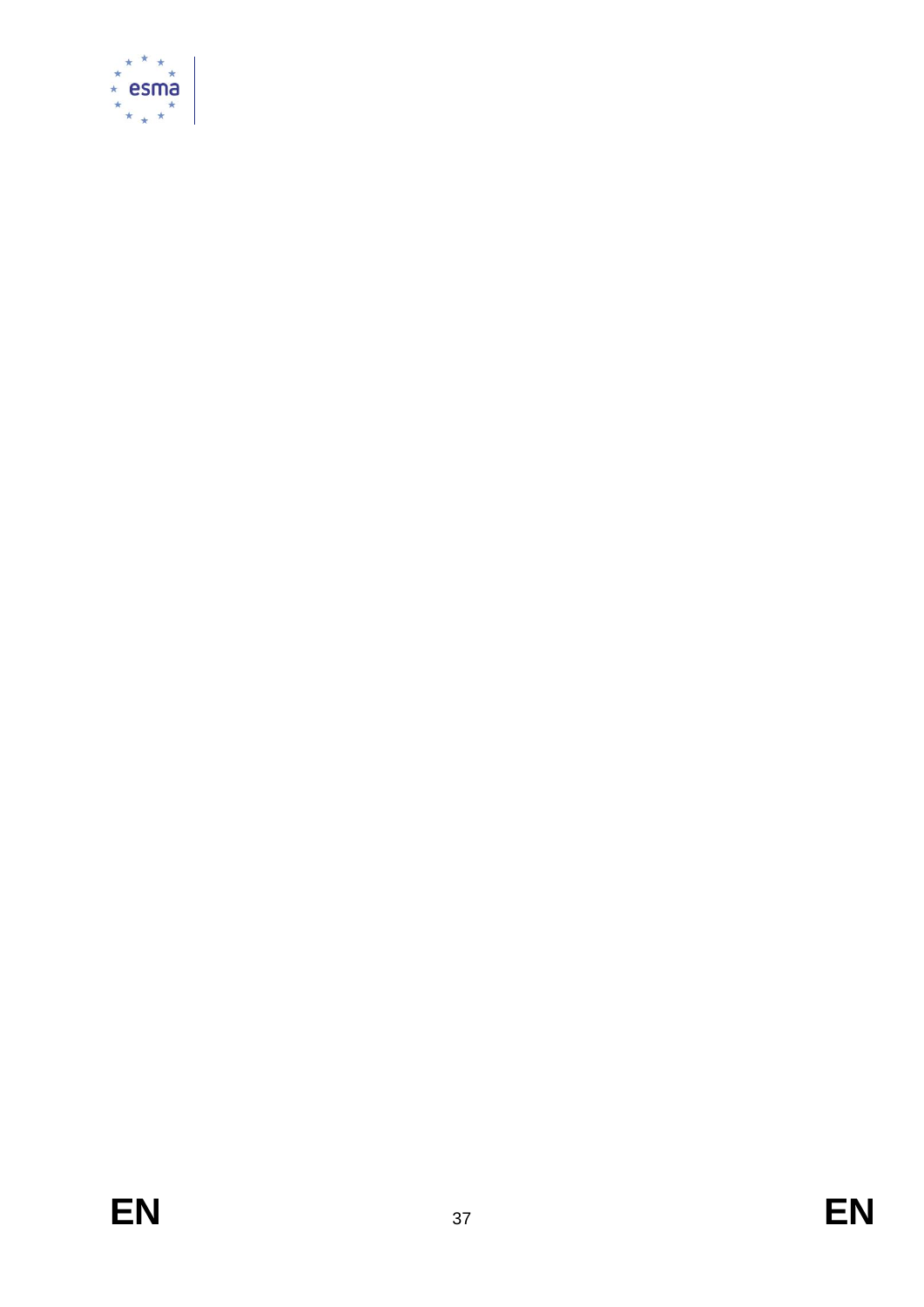

# ANNEX II **Notification form for the list of members of the management body**

| Reference number:                                                            |
|------------------------------------------------------------------------------|
|                                                                              |
| FROM:                                                                        |
| Name of the applicant:                                                       |
| Address:                                                                     |
| Legal Entity Identifier (where applicable):                                  |
|                                                                              |
| (Contact details of the designated contact person at the applicant)          |
| Full Name:                                                                   |
| Telephone:                                                                   |
| Email:                                                                       |
|                                                                              |
| TO:                                                                          |
| Member State:                                                                |
| Competent authority:                                                         |
| Address:                                                                     |
|                                                                              |
| (Contact details of the designated contact point at the competent authority) |
| Address:                                                                     |
| Telephone:                                                                   |
| Email:                                                                       |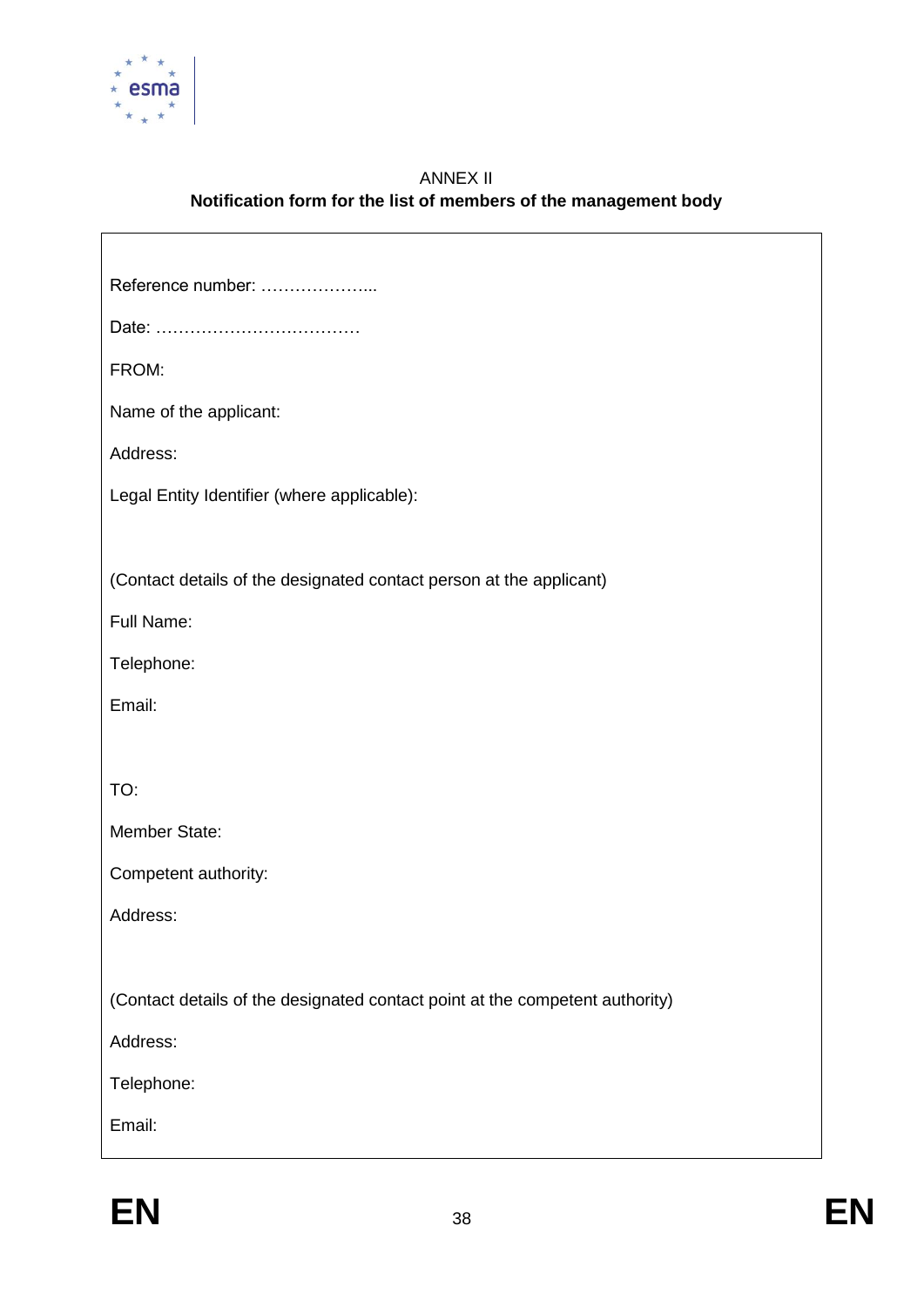

Dear [insert appropriate name]

In accordance with **Article 2** of the Commission Implementing Regulation (EU) No .../... laying down implementing technical standards with regard to standard forms, templates and procedures for the authorisation of data reporting services providers please find attached the notification relating to the members of the management body.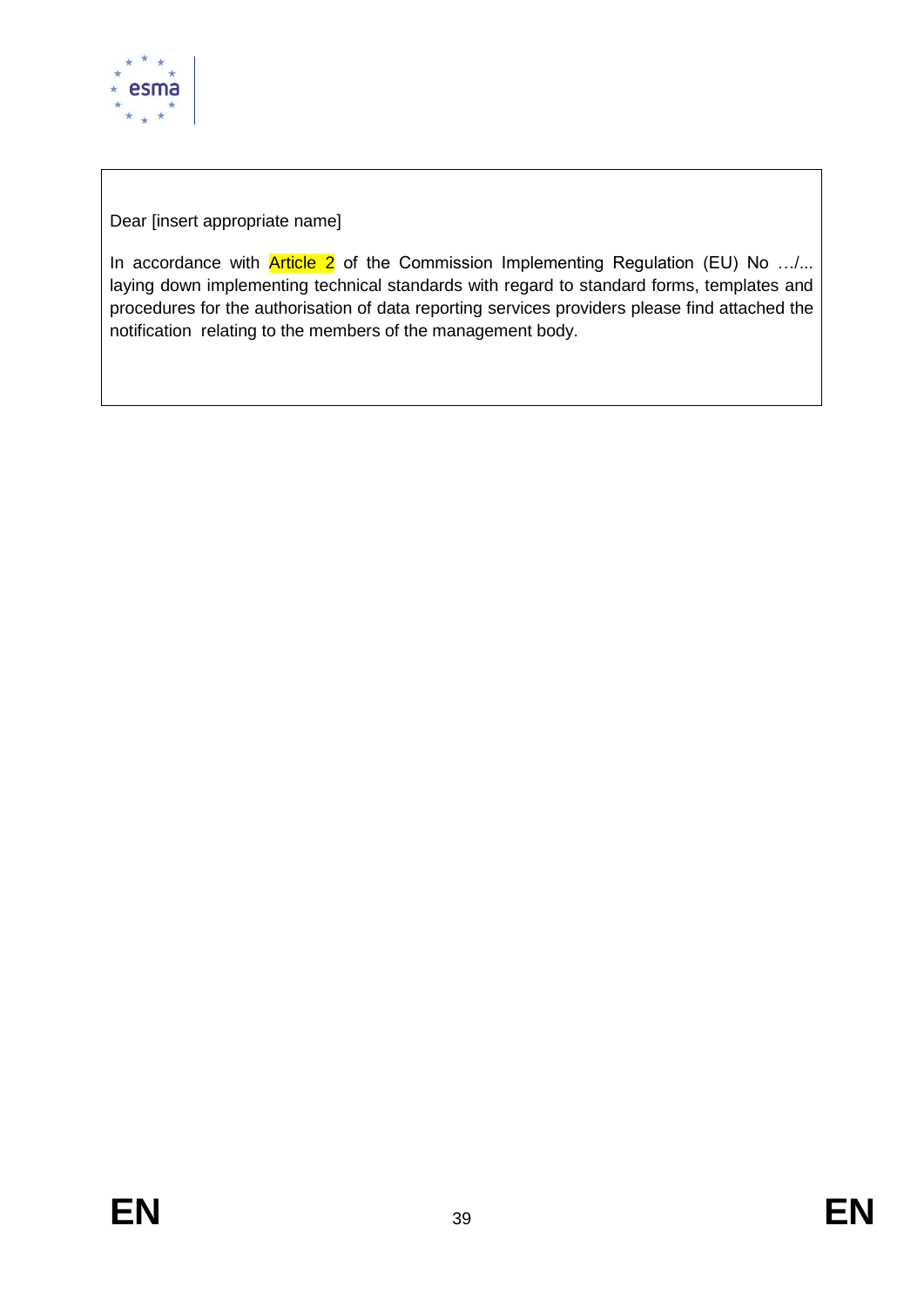

| • Person at the applicant in charge of preparing the application:                                                                                                                     |
|---------------------------------------------------------------------------------------------------------------------------------------------------------------------------------------|
| Full Name:                                                                                                                                                                            |
| Status/position:                                                                                                                                                                      |
| Telephone:                                                                                                                                                                            |
| E-mail:                                                                                                                                                                               |
|                                                                                                                                                                                       |
| Date:                                                                                                                                                                                 |
|                                                                                                                                                                                       |
| Signature:                                                                                                                                                                            |
|                                                                                                                                                                                       |
| List of members of the management body                                                                                                                                                |
|                                                                                                                                                                                       |
| Member 1                                                                                                                                                                              |
|                                                                                                                                                                                       |
|                                                                                                                                                                                       |
|                                                                                                                                                                                       |
|                                                                                                                                                                                       |
|                                                                                                                                                                                       |
|                                                                                                                                                                                       |
| Curriculum vitae attached to application: Yes / No                                                                                                                                    |
|                                                                                                                                                                                       |
|                                                                                                                                                                                       |
|                                                                                                                                                                                       |
| Criminal records attached to this application OR self-declaration of good repute and<br>authorisation to the competent authority to make enquiries under Article $4(d)$ of Commission |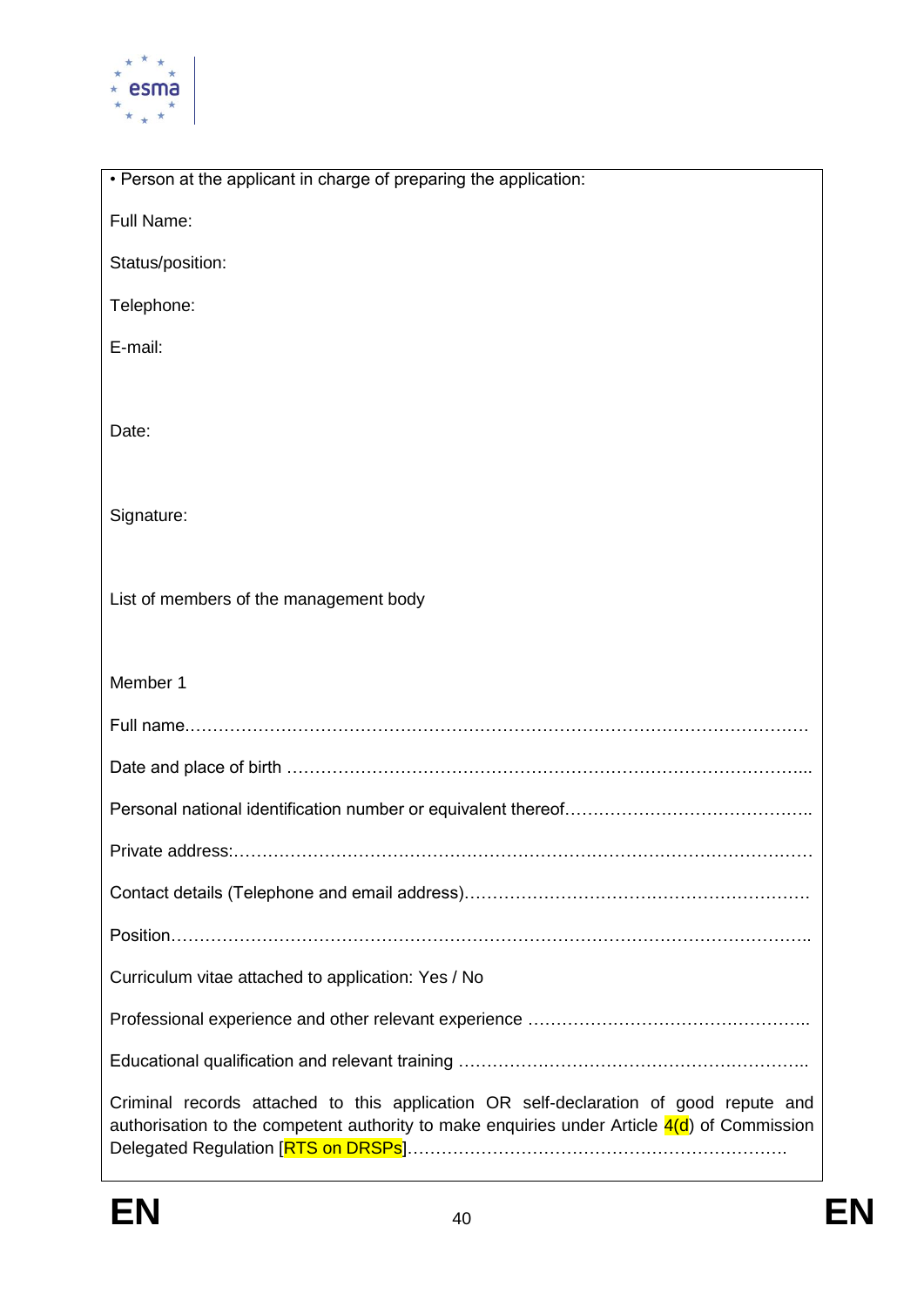

| Self-declaration of good repute and authorisation to the competent authority to make                                                                                                                                                                                                                                                                                                                                                                                 |  |  |  |  |  |
|----------------------------------------------------------------------------------------------------------------------------------------------------------------------------------------------------------------------------------------------------------------------------------------------------------------------------------------------------------------------------------------------------------------------------------------------------------------------|--|--|--|--|--|
| enquiries under Article 4(e) of Commission Delegated Regulation [RTS on DRSPs]                                                                                                                                                                                                                                                                                                                                                                                       |  |  |  |  |  |
|                                                                                                                                                                                                                                                                                                                                                                                                                                                                      |  |  |  |  |  |
| Minimum time (approximate) that will be devoted to the performance of the person's                                                                                                                                                                                                                                                                                                                                                                                   |  |  |  |  |  |
|                                                                                                                                                                                                                                                                                                                                                                                                                                                                      |  |  |  |  |  |
| Declaration of any potential conflicts of interest that may exist or arise in performing the                                                                                                                                                                                                                                                                                                                                                                         |  |  |  |  |  |
|                                                                                                                                                                                                                                                                                                                                                                                                                                                                      |  |  |  |  |  |
| Information pursuant to the guidelines developed under Article 63 (3) of Directive<br>2014/65/EU and any additional information necessary for the assessment that the member is<br>of sufficiently good repute, possesses sufficient knowledge, skills and experience and<br>sufficient<br><b>Example 10</b> and time<br>perform<br>commits<br>to the state of the state of the state of the state of the state of the state of the state of the state of the<br>the |  |  |  |  |  |
|                                                                                                                                                                                                                                                                                                                                                                                                                                                                      |  |  |  |  |  |
| .                                                                                                                                                                                                                                                                                                                                                                                                                                                                    |  |  |  |  |  |
|                                                                                                                                                                                                                                                                                                                                                                                                                                                                      |  |  |  |  |  |
|                                                                                                                                                                                                                                                                                                                                                                                                                                                                      |  |  |  |  |  |
| [Please set out that information here or provide an explanation of how it will be provided, or<br>make reference to the relevant annexes containing the information]                                                                                                                                                                                                                                                                                                 |  |  |  |  |  |
| Member [n]                                                                                                                                                                                                                                                                                                                                                                                                                                                           |  |  |  |  |  |
|                                                                                                                                                                                                                                                                                                                                                                                                                                                                      |  |  |  |  |  |
|                                                                                                                                                                                                                                                                                                                                                                                                                                                                      |  |  |  |  |  |
|                                                                                                                                                                                                                                                                                                                                                                                                                                                                      |  |  |  |  |  |
|                                                                                                                                                                                                                                                                                                                                                                                                                                                                      |  |  |  |  |  |
|                                                                                                                                                                                                                                                                                                                                                                                                                                                                      |  |  |  |  |  |
|                                                                                                                                                                                                                                                                                                                                                                                                                                                                      |  |  |  |  |  |
| Curriculum vitae attached to application: Yes / No                                                                                                                                                                                                                                                                                                                                                                                                                   |  |  |  |  |  |
|                                                                                                                                                                                                                                                                                                                                                                                                                                                                      |  |  |  |  |  |
|                                                                                                                                                                                                                                                                                                                                                                                                                                                                      |  |  |  |  |  |
| Criminal records attached to application OR self-declaration of good repute and authorisation<br>to the competent authority to make enquiries under Article $4(d)$ of Commission Delegated                                                                                                                                                                                                                                                                           |  |  |  |  |  |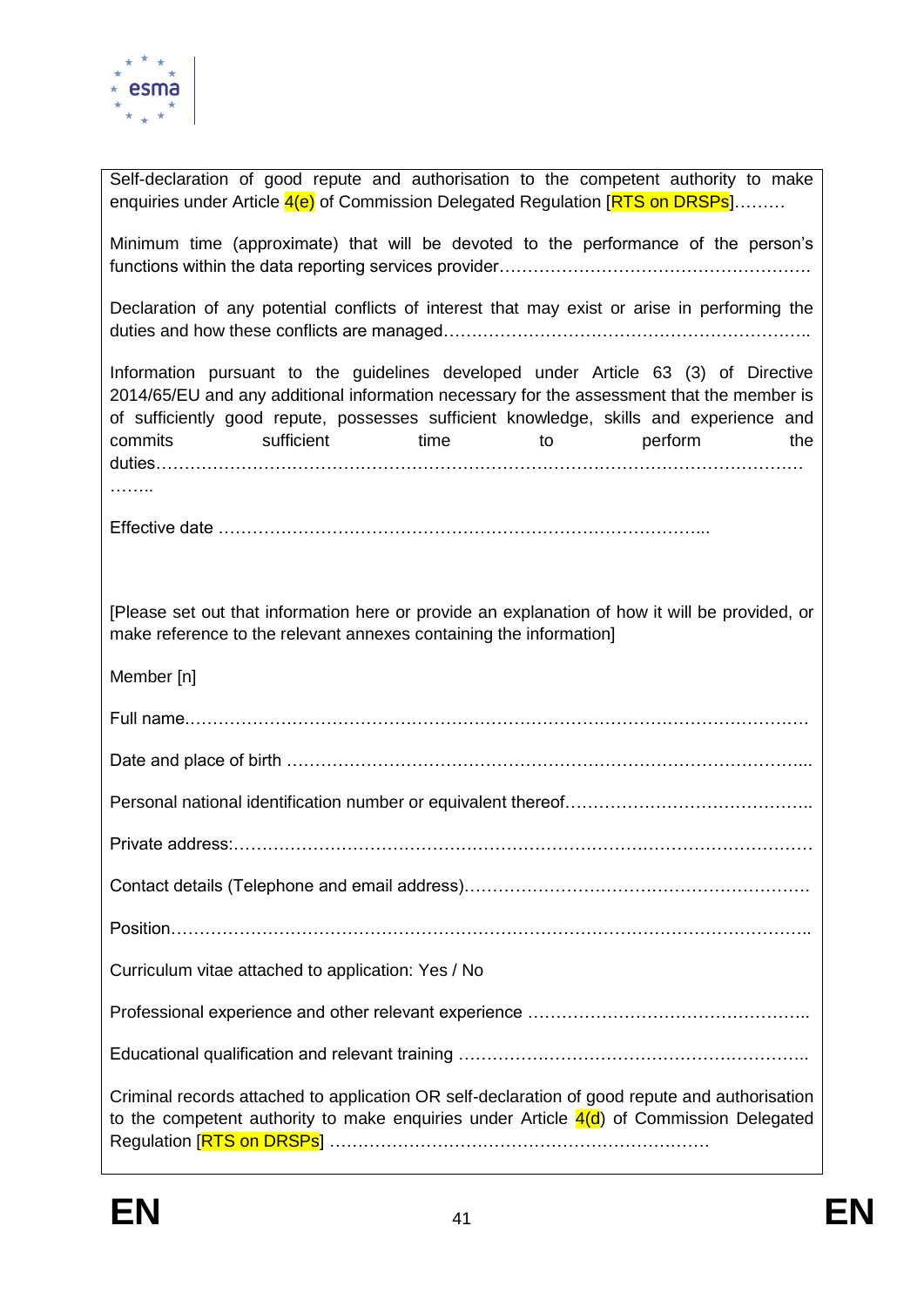

Self-declaration of good repute and authorisation to the competent authority to make enquiries under Article 4(e) of Commission Delegated Regulation [RTS on DRSPs]........

Minimum time (approximate) that will be devoted to the performance of the person's functions within the data reporting services provider………………………………………………………………………

Declaration of any potential conflicts of interest that may exist or arise in performing the duties and how these conflicts are managed………………………………………………………..

Information pursuant to the guidelines developed under Article 63 (3) of Directive 2014/65/EU and any additional information necessary for the assessment that the member is of sufficiently good repute, possesses sufficient knowledge, skills and experience and commits sufficient time to perform the duties…………………………………………………………………………………………………… ………

…………………………………………………………………………………………………………..

Effective date …………………………………………………………………………...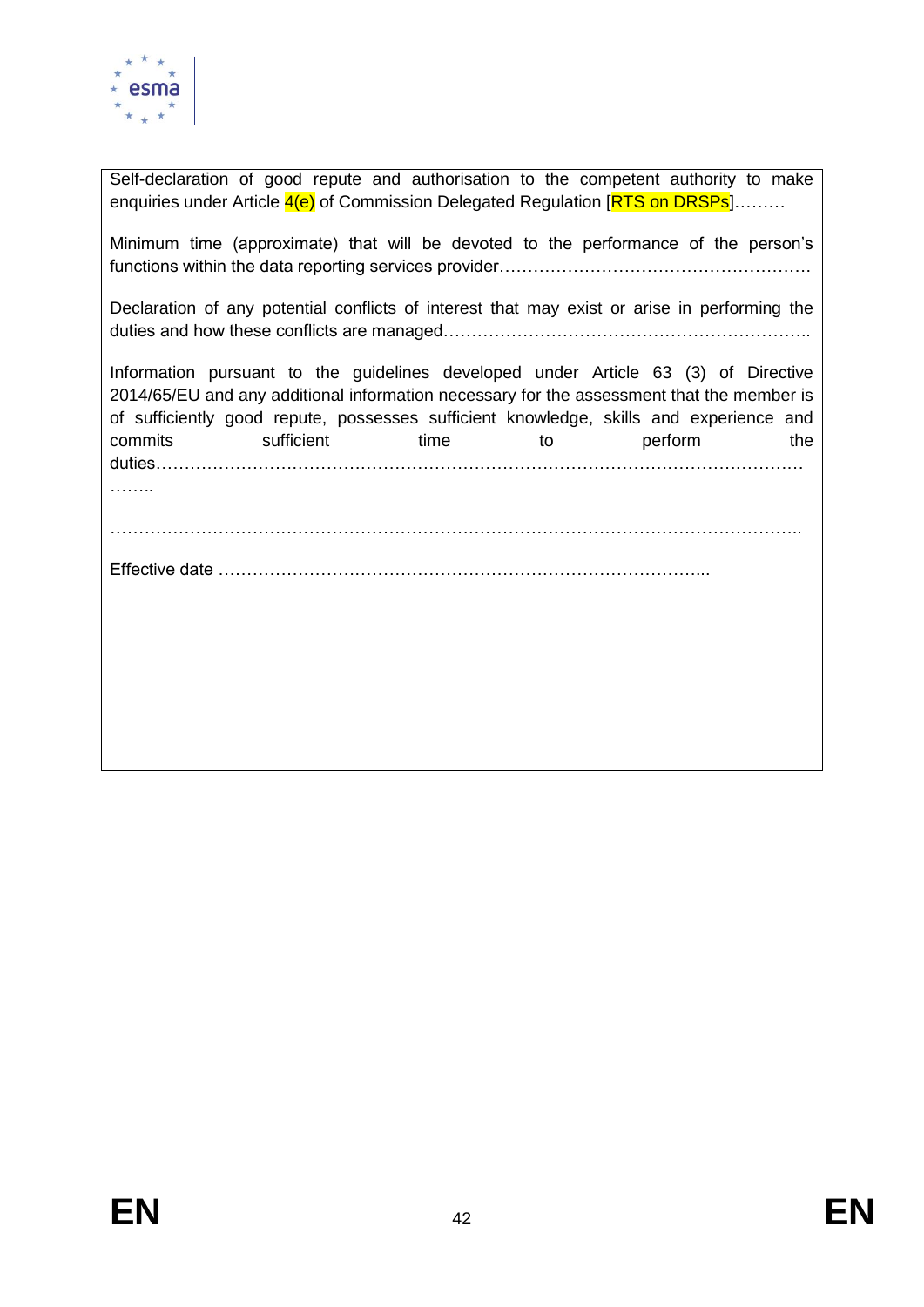

# ANNEX III **Notification form for changes to the membership of the management body**

| Reference number:                                                                          |
|--------------------------------------------------------------------------------------------|
|                                                                                            |
| FROM:                                                                                      |
| Name of the data reporting services provider:                                              |
| Address:                                                                                   |
| Legal Entity Identifier (where applicable):                                                |
|                                                                                            |
| (Contact details of the designated contact person at the data reporting services provider) |
| Full name:                                                                                 |
| Telephone:                                                                                 |
| Email:                                                                                     |
|                                                                                            |
| TO:                                                                                        |
| Member State:                                                                              |
| <b>Competent Authority:</b>                                                                |
| Address:                                                                                   |
|                                                                                            |
| (Contact details of the designated contact point at the competent authority)               |
| Address:                                                                                   |
| Telephone:                                                                                 |
|                                                                                            |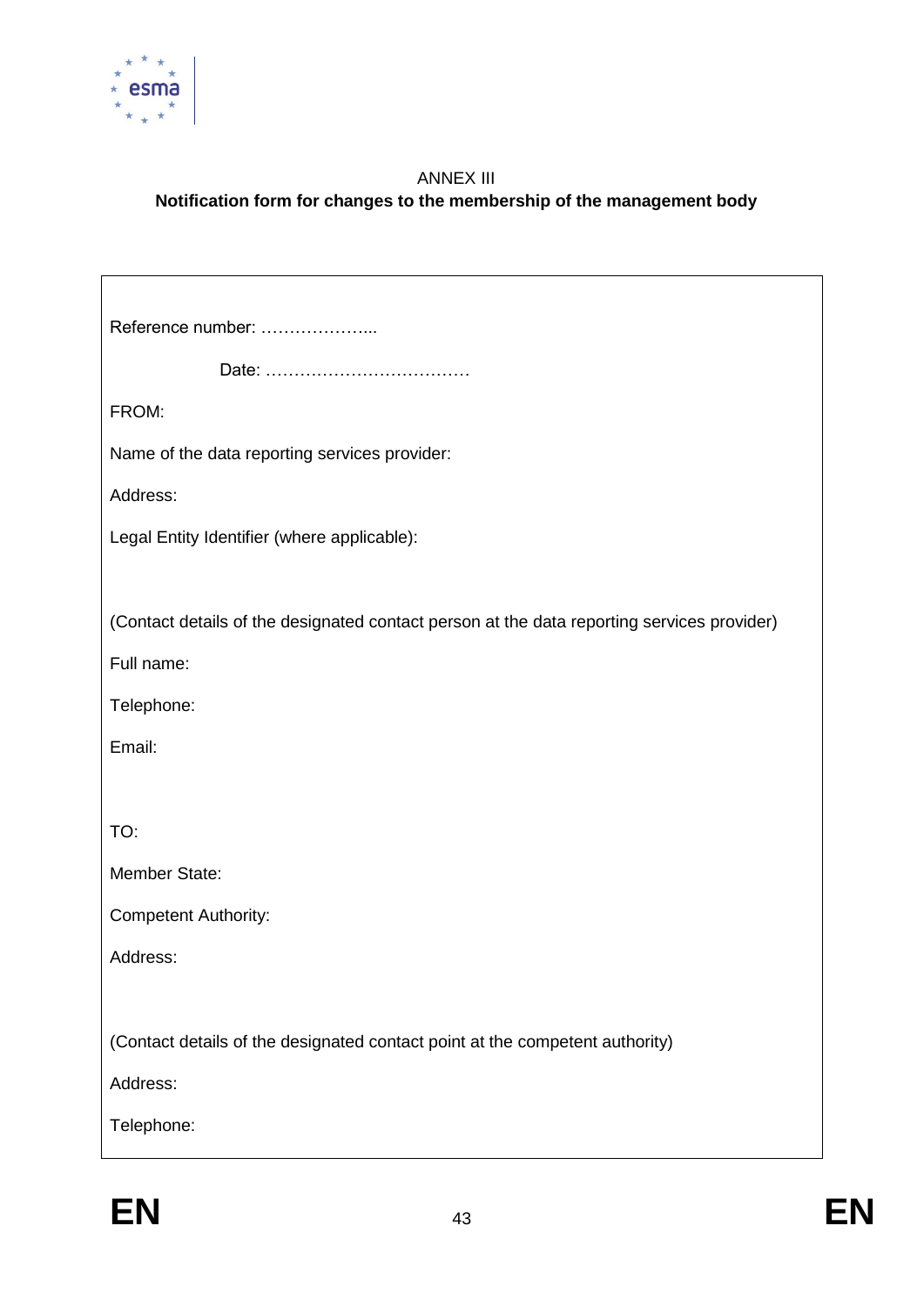

| Email:                                                                                                                                                                                                                                                                                                                                               |
|------------------------------------------------------------------------------------------------------------------------------------------------------------------------------------------------------------------------------------------------------------------------------------------------------------------------------------------------------|
|                                                                                                                                                                                                                                                                                                                                                      |
| Dear [insert appropriate name]                                                                                                                                                                                                                                                                                                                       |
| In accordance with Article 4 of the Commission Implementing Regulation (EU) No /<br>laying down implementing technical standards with regard to standard forms, templates and<br>procedures for the authorisation of data reporting services providers please find attached the<br>notification on changes to the membership of the management body. |
| . Person at the data reporting services provider in charge of preparing the notification:                                                                                                                                                                                                                                                            |
| Full name:                                                                                                                                                                                                                                                                                                                                           |
| Status/position:                                                                                                                                                                                                                                                                                                                                     |
| Telephone:                                                                                                                                                                                                                                                                                                                                           |
| E-mail:                                                                                                                                                                                                                                                                                                                                              |
|                                                                                                                                                                                                                                                                                                                                                      |
| Date:                                                                                                                                                                                                                                                                                                                                                |
| Signed:                                                                                                                                                                                                                                                                                                                                              |
|                                                                                                                                                                                                                                                                                                                                                      |
| Information on member(s) leaving the management body                                                                                                                                                                                                                                                                                                 |
|                                                                                                                                                                                                                                                                                                                                                      |
| Member 1                                                                                                                                                                                                                                                                                                                                             |
|                                                                                                                                                                                                                                                                                                                                                      |
|                                                                                                                                                                                                                                                                                                                                                      |
|                                                                                                                                                                                                                                                                                                                                                      |
|                                                                                                                                                                                                                                                                                                                                                      |
|                                                                                                                                                                                                                                                                                                                                                      |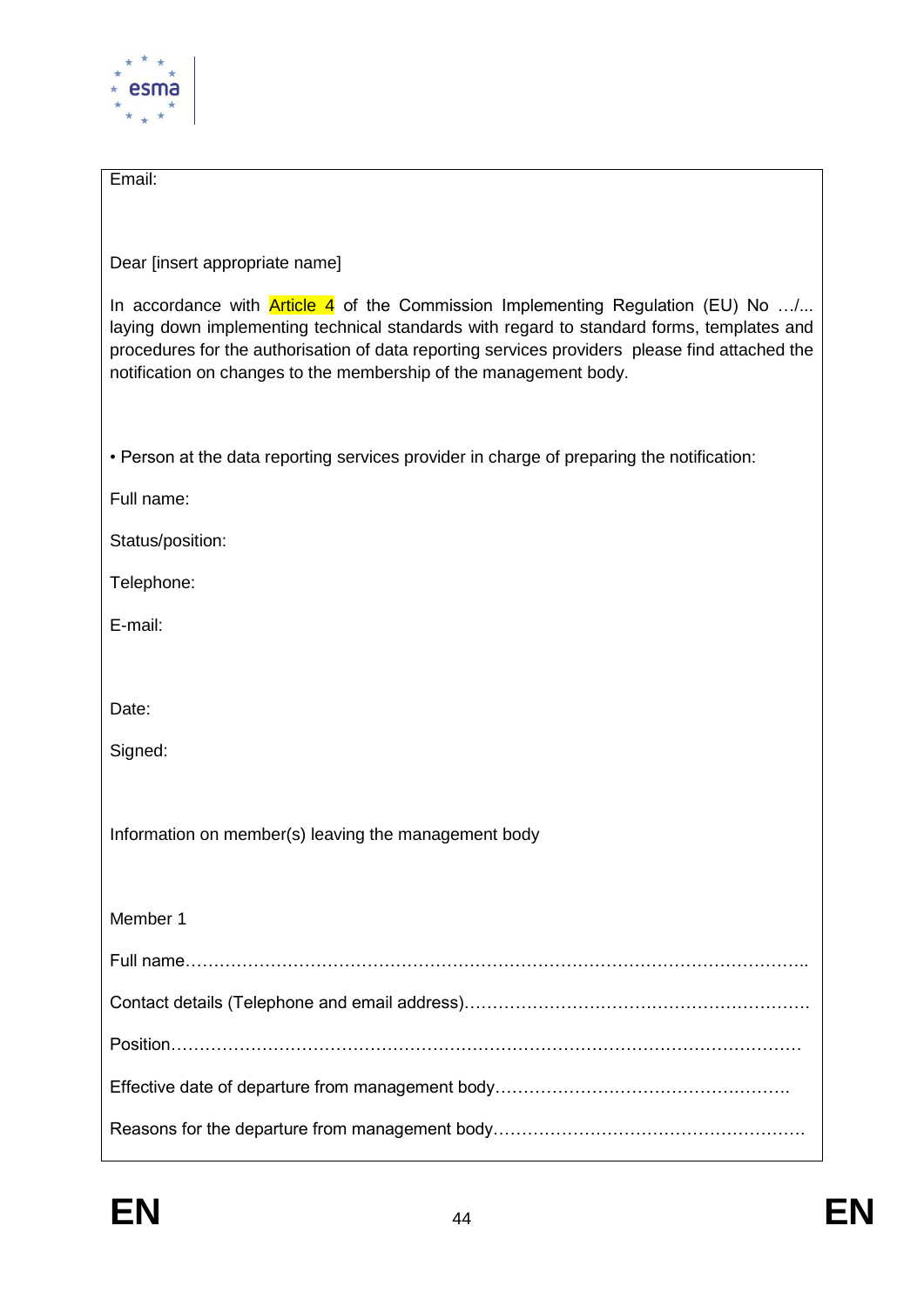

| Member [n]                                                                                                                                                                          |
|-------------------------------------------------------------------------------------------------------------------------------------------------------------------------------------|
|                                                                                                                                                                                     |
|                                                                                                                                                                                     |
|                                                                                                                                                                                     |
|                                                                                                                                                                                     |
|                                                                                                                                                                                     |
|                                                                                                                                                                                     |
|                                                                                                                                                                                     |
| Information on new member(s) of the management body                                                                                                                                 |
|                                                                                                                                                                                     |
| Member 1                                                                                                                                                                            |
|                                                                                                                                                                                     |
|                                                                                                                                                                                     |
|                                                                                                                                                                                     |
|                                                                                                                                                                                     |
|                                                                                                                                                                                     |
|                                                                                                                                                                                     |
| Curriculum vitae attached to application: Yes / No                                                                                                                                  |
|                                                                                                                                                                                     |
|                                                                                                                                                                                     |
| Criminal records attached to this application OR self-declaration of good repute and<br>authorisation to the competent authority to make enquiries under Article 4(d) of Commission |
| Self-declaration of good repute and authorisation to the competent authority to make<br>enquiries under Article 4(e) of Commission Delegated Regulation [RTS on DRSPs]              |
| Minimum time (approximate) that will be devoted to the performance of the person's                                                                                                  |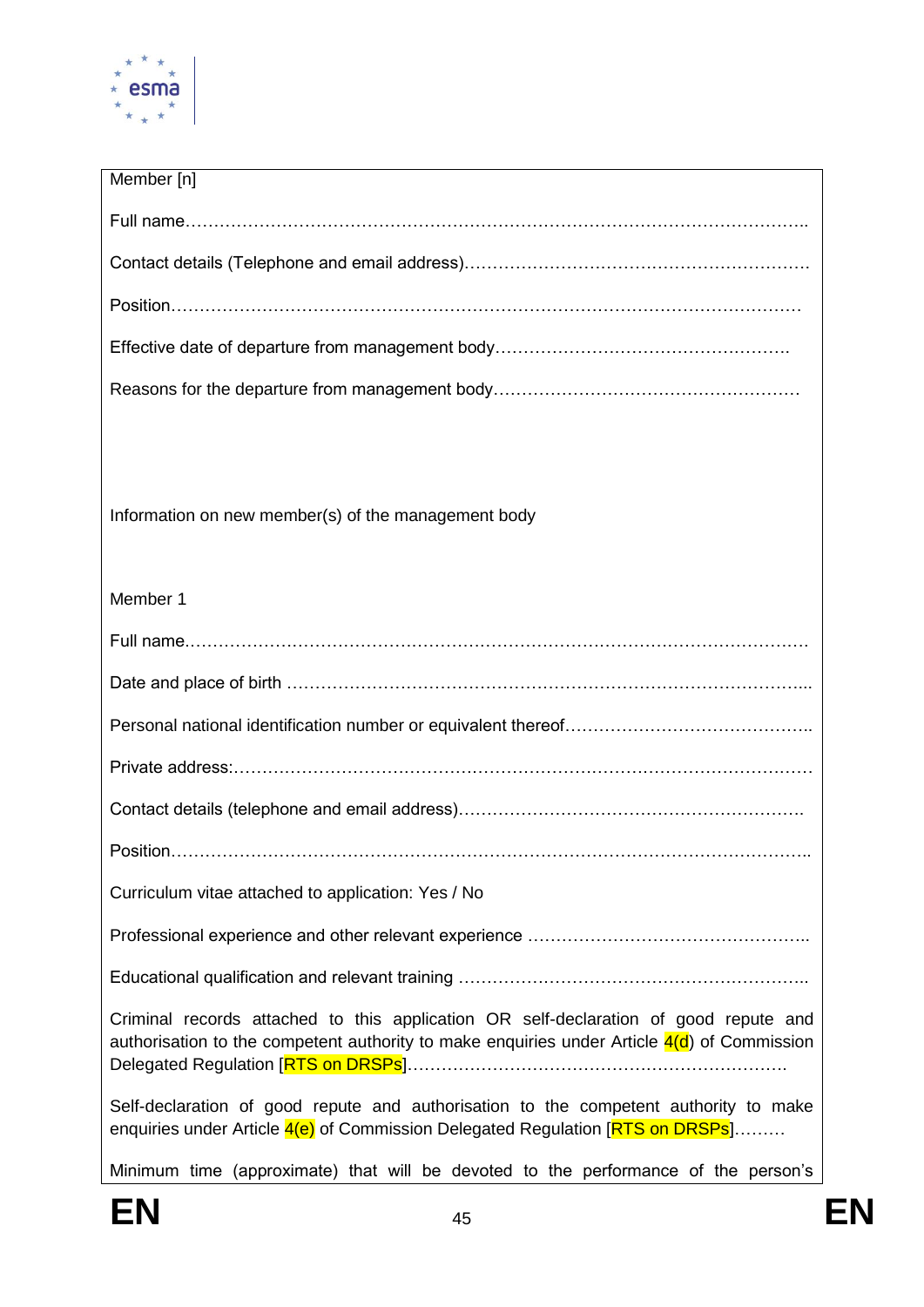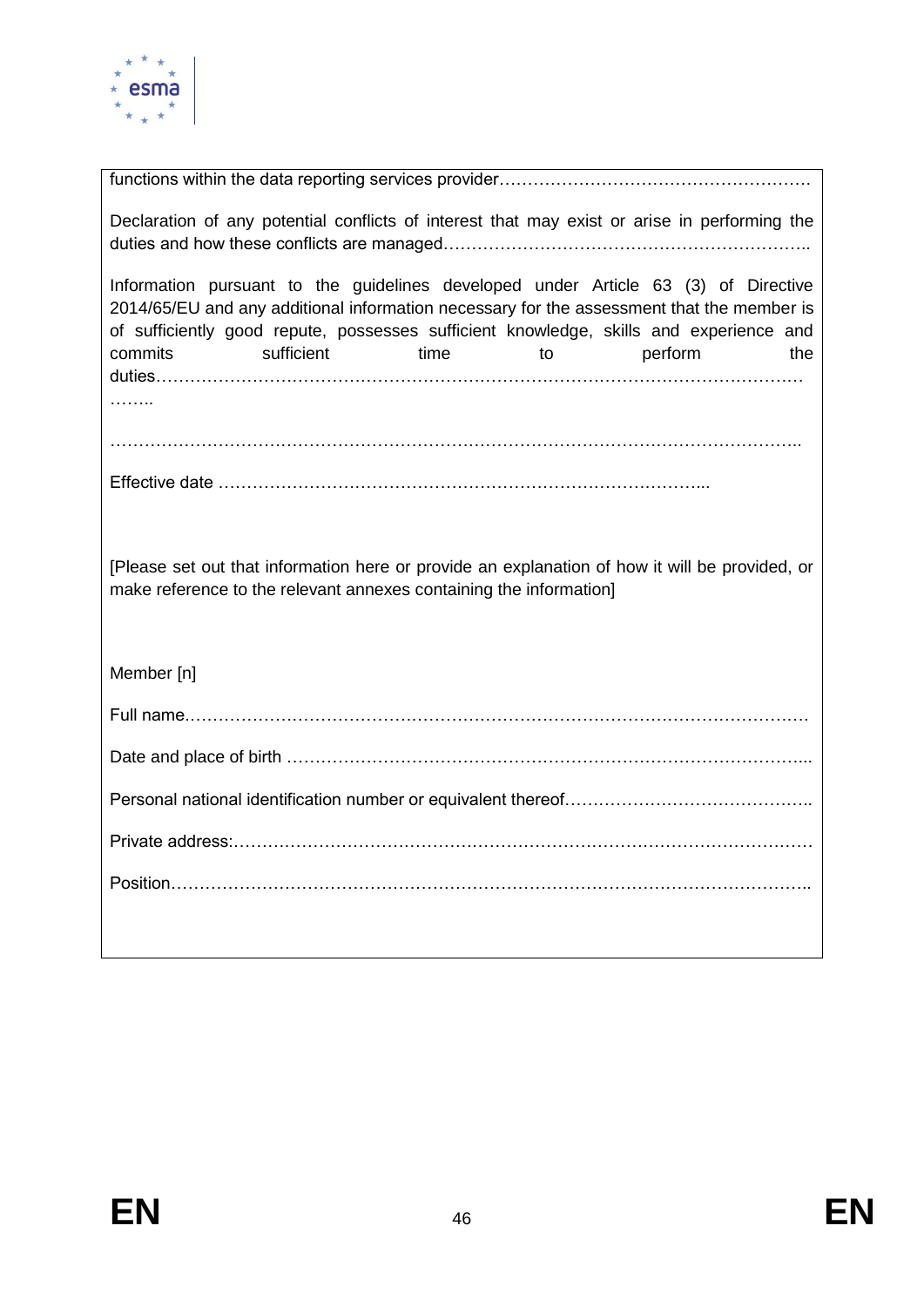

| Curriculum vitae attached to application: Yes / No                                                                                                                                                                                                                                                                                                                                                                                             |          |                       |  |  |  |  |
|------------------------------------------------------------------------------------------------------------------------------------------------------------------------------------------------------------------------------------------------------------------------------------------------------------------------------------------------------------------------------------------------------------------------------------------------|----------|-----------------------|--|--|--|--|
|                                                                                                                                                                                                                                                                                                                                                                                                                                                |          |                       |  |  |  |  |
|                                                                                                                                                                                                                                                                                                                                                                                                                                                |          |                       |  |  |  |  |
|                                                                                                                                                                                                                                                                                                                                                                                                                                                |          |                       |  |  |  |  |
| Criminal records attached to this application OR self-declaration of good repute and<br>authorisation to the competent authority to make enquiries under Article $4(d)$ of Commission                                                                                                                                                                                                                                                          |          |                       |  |  |  |  |
| Self-declaration of good repute and authorisation to the competent authority to make<br>enquiries under Article 4(e) of Commission Delegated Regulation [RTS on DRSPs]                                                                                                                                                                                                                                                                         |          |                       |  |  |  |  |
| Minimum time (approximate) that will be devoted to the performance of the person's                                                                                                                                                                                                                                                                                                                                                             |          |                       |  |  |  |  |
| Declaration of any potential conflicts of interest that may exist or arise in performing the                                                                                                                                                                                                                                                                                                                                                   |          |                       |  |  |  |  |
| Information pursuant to the guidelines developed under Article 63 (3) of Directive<br>2014/65/EU and any additional information necessary for the assessment that the member is<br>of sufficiently good repute, possesses sufficient knowledge, skills and experience and<br>sufficient<br>time<br>perform<br>commits<br>to the state of the state of the state of the state of the state of the state of the state of the state of the<br>the |          |                       |  |  |  |  |
| .                                                                                                                                                                                                                                                                                                                                                                                                                                              |          |                       |  |  |  |  |
|                                                                                                                                                                                                                                                                                                                                                                                                                                                |          |                       |  |  |  |  |
|                                                                                                                                                                                                                                                                                                                                                                                                                                                |          |                       |  |  |  |  |
| [Please set out that information here or provide an explanation of how it will be provided, or<br>make reference to the relevant annexes containing the information]                                                                                                                                                                                                                                                                           |          |                       |  |  |  |  |
| Complete updated list of members of the management body                                                                                                                                                                                                                                                                                                                                                                                        |          |                       |  |  |  |  |
|                                                                                                                                                                                                                                                                                                                                                                                                                                                |          |                       |  |  |  |  |
| Name                                                                                                                                                                                                                                                                                                                                                                                                                                           | Position | <b>Effective date</b> |  |  |  |  |
|                                                                                                                                                                                                                                                                                                                                                                                                                                                |          |                       |  |  |  |  |
|                                                                                                                                                                                                                                                                                                                                                                                                                                                |          |                       |  |  |  |  |
|                                                                                                                                                                                                                                                                                                                                                                                                                                                |          |                       |  |  |  |  |
|                                                                                                                                                                                                                                                                                                                                                                                                                                                |          |                       |  |  |  |  |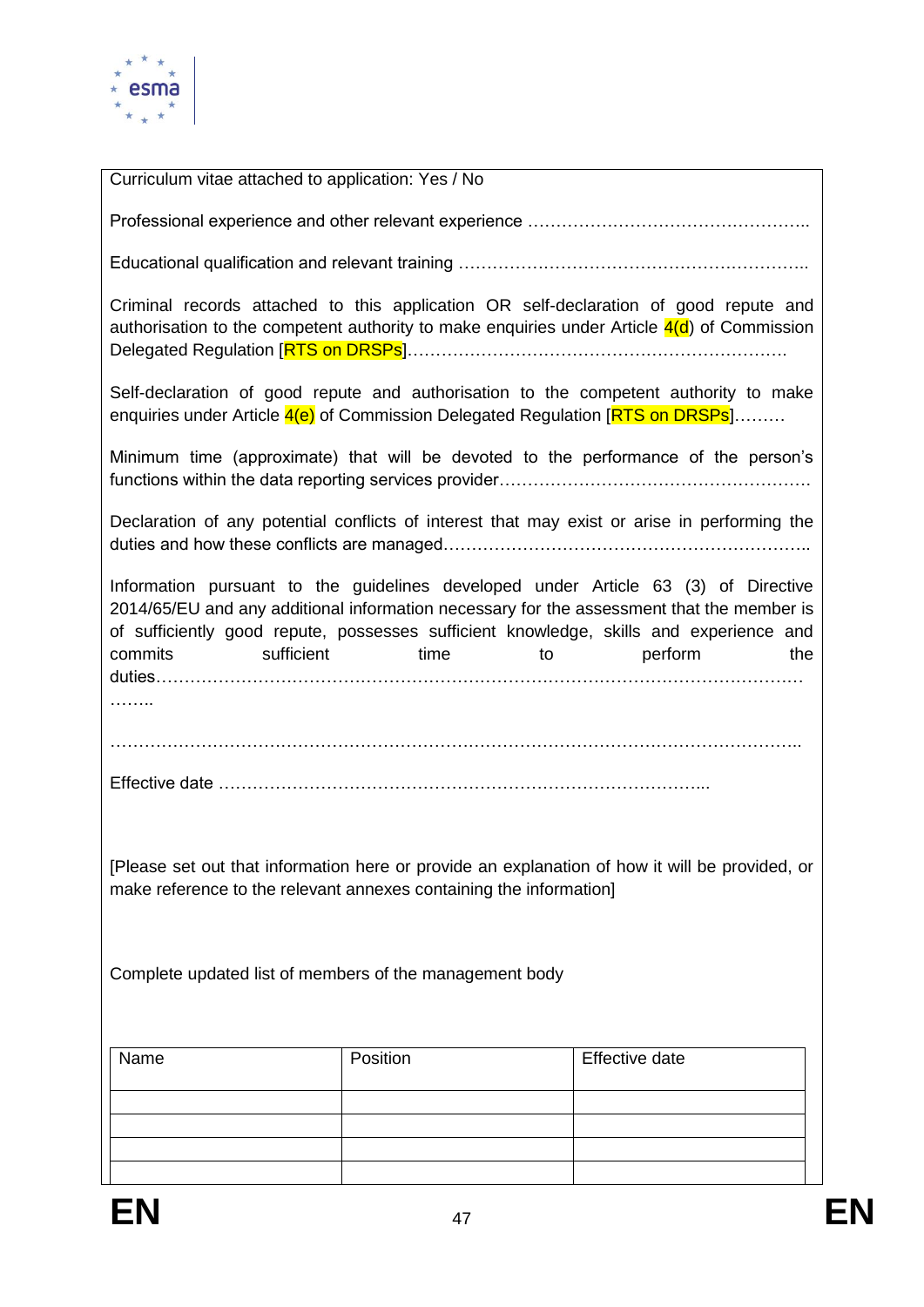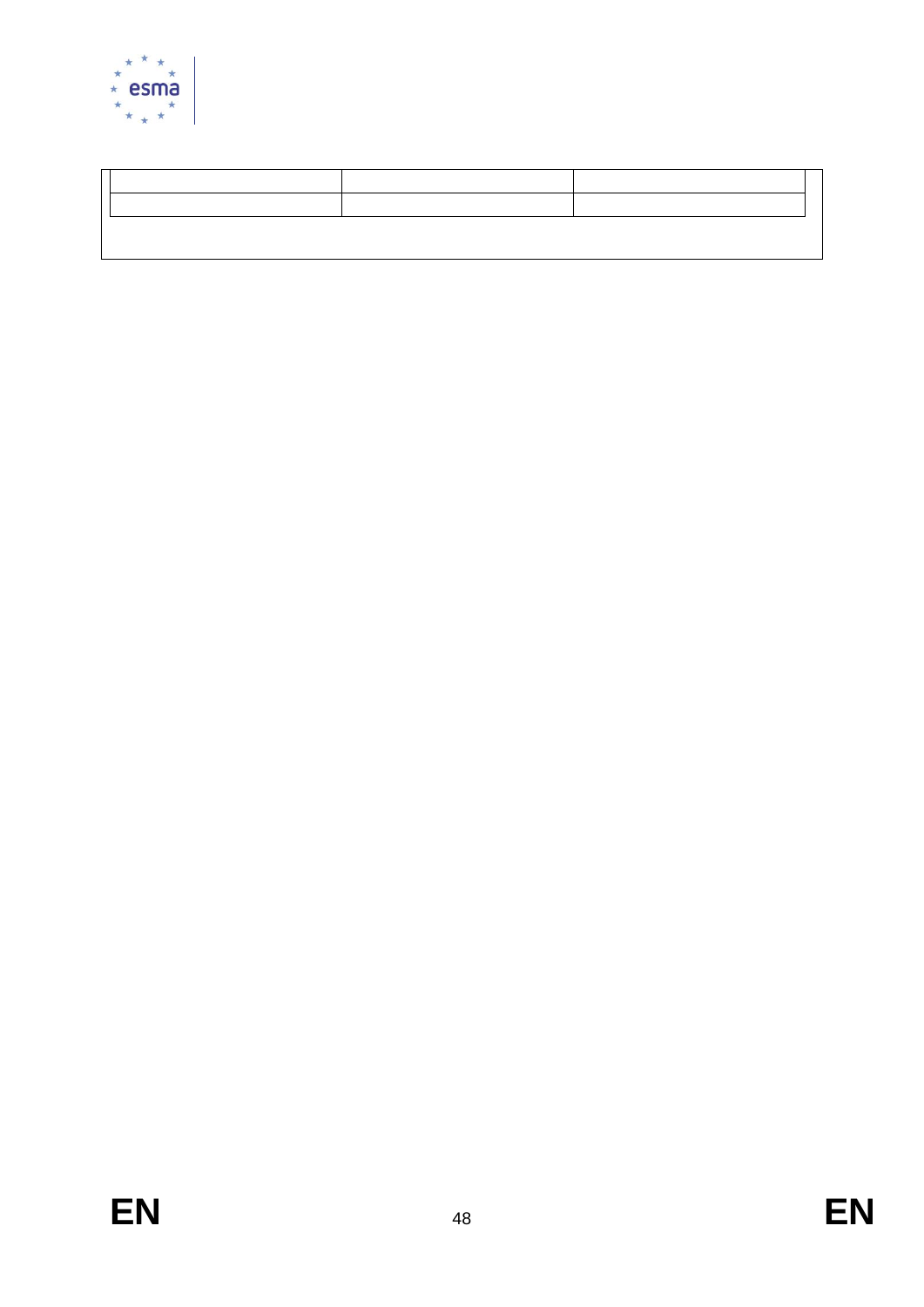

# <span id="page-48-0"></span>**ITS 3: Draft implementing technical standards on the format and timing of weekly position reports**



EUROPEAN COMMISSION

Brussels, XXX [...](2012) **XXX** draft

# **COMMISSION IMPLEMENTING REGULATION (EU) No …/..**

# **of XXX**

# **[…]**

**COMMISSION IMPLEMENTING REGULATION (EU) No …/... laying down implementing technical standards with regard to the format and the timing of position reports by investment firms and market operators of trading venues according to Directive 2014/65/EU of the European Parliament and of the Council on markets in financial instruments**

**of [ ]** 

(Text with EEA relevance)

THE EUROPEAN COMMISSION,

Having regard to the Treaty on the Functioning of the European Union,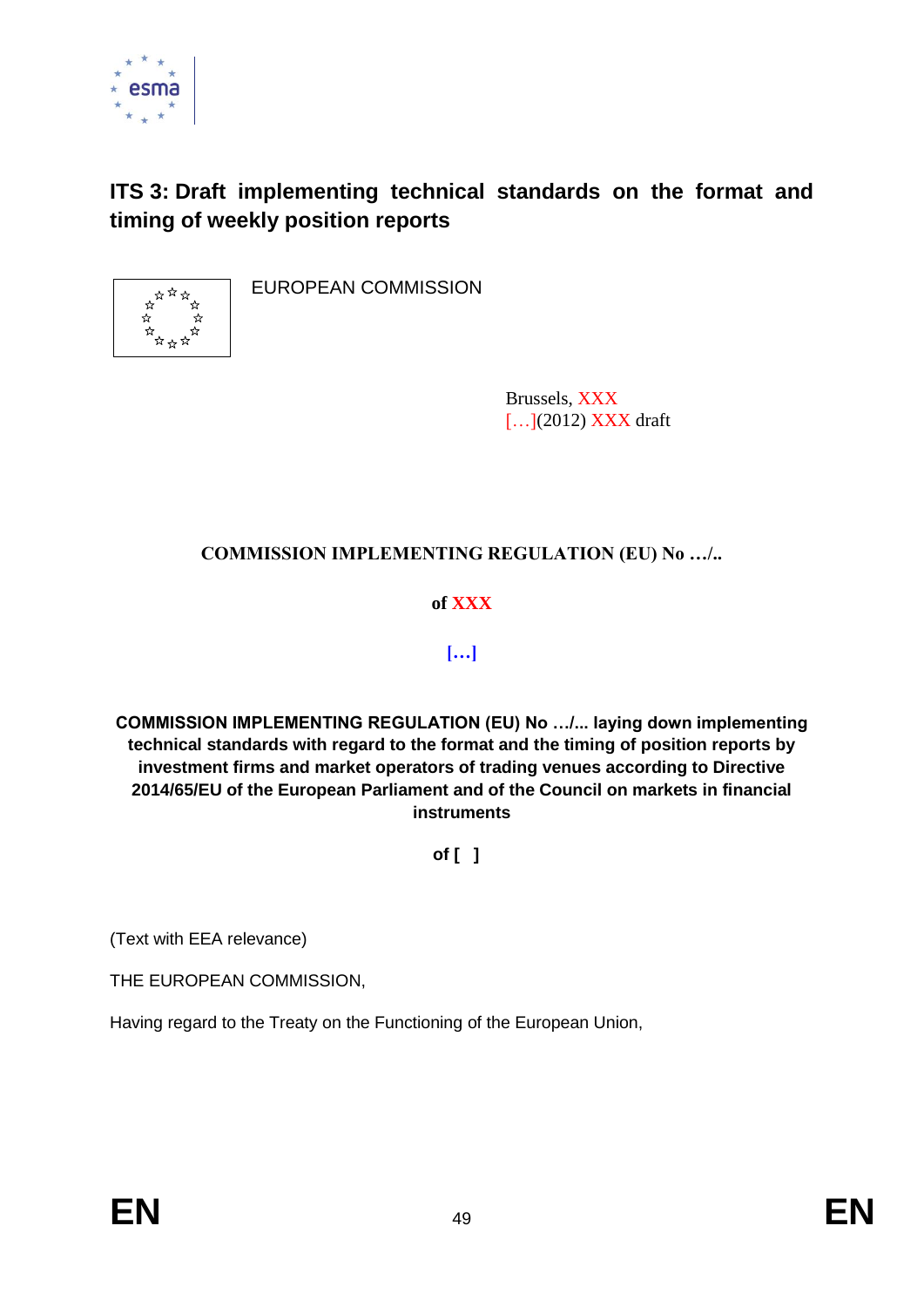

Having regard to Directive 2014/65/EU of 15 May 2014 of the European Parliament and of the Council on markets in financial instruments and amending Directive 2002/92/EC and Directive 2011/61/EU<sup>1</sup>), and in particular Article 58(7) thereof,

Whereas:

- (1)In order to bring greater transparency to markets in commodity derivatives, emission allowances and derivatives thereof, market operators and investment firms operating a trading venue on which these financial instruments trade should submit a weekly report to the European Securities and Markets Authority (ESMA) showing the aggregate number of persons holding the contract and the total open position for each commodity derivative, emission allowance or derivative thereof which exceeds the thresholds specified in [insert reference to the regulation on thresholds].
- (2)Market operators and investment firms operating a trading venue should provide the weekly reports to ESMA in a standard machine-readable format by a set time to facilitate the publishing of the reports by ESMA.
- (3)Market operators and investment firms operating a trading venue should submit these reports to ESMA in respect of the positions held at the close of business of the previous calendar week by 23.59 CET of the Monday of each successive week to ensure a timely aggregate publication of all reports in the Union in respect of the previous calendar week. If the Monday of the successive week is not a working day market operators and investment firms may submit those reports later in order not to impose overly burdensome requirements. ESMA should in any case not publish these reports before they have been published individually by the respective trading venues.
- (4)The new legislation of the European Parliament and of the Council on markets in financial instruments set out in Directive 2014/65/EU and Regulation (EU) No 600/2014<sup>2</sup> applies from 3 January 2017. To ensure consistency and legal certainty, this Regulation should apply from the same date.
- (5)This Regulation is based on the draft implementing technical standards submitted by ESMA to the Commission.
- (6)ESMA has conducted open public consultations on the draft implementing technical standards on which this Regulation is based, analysed the potential related costs and benefits and requested the opinion of the Securities and Markets Stakeholder Group

1

 $1$  OJ L 173, 12.6.2014, p. 173.

<sup>2</sup> Regulation (EU) No 600/2014 of the European Parliament and of the Council of 15 May 2014 on markets in financial instruments and amending Regulation (EU) No 648/2012 (OJ L 173, 12.6.2014, p. 84).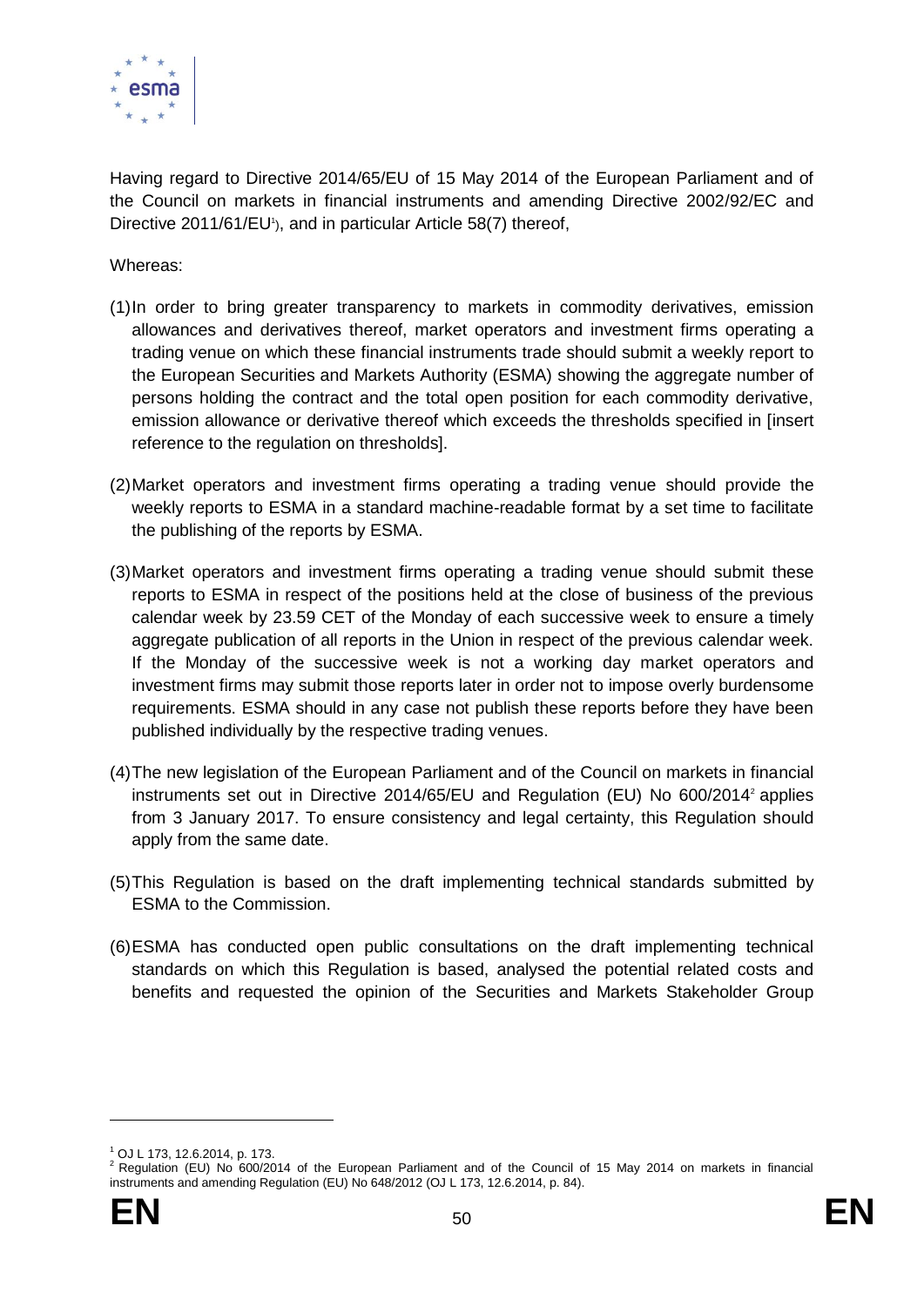

established in accordance with Article 37 of Regulation (EU) No 1095/2010 of the European Parliament and of the Council<sup>3</sup>,

HAS ADOPTED THIS REGULATION:

# Article 1 **Reporting formats**

Market operators and investment firms operating a trading venue which trades commodity derivatives, emission allowances or derivatives thereof shall submit the reports required by Article 58(1)(a) of Directive 2014/65/EU in a common standard XML format and by using the template set out in Annex I to [insert reference to position reporting ITS].

# Article 2 **Aggregated position reporting deadlines**

1. Market operators and investment firms operating a trading venue which trades commodity derivatives, emission allowances or derivatives thereof shall send the weekly aggregated position report required by Article 58(1)(a) of Directive 2014/65/EU to ESMA no later than 23.59 CET on Monday of each successive week.

2. In derogation to paragraph 1, if that Monday is not a working day for the reporting market operator or investment firm, that market operator or investment firm shall submit the report as soon as possible and no later than 23.59 CET on the next working day.

#### Article 3 **Entry into force and application**

This Regulation shall enter into force on the twentieth day following that of its publication in the Official Journal of the European Union.

It shall apply from 3 January 2017.

This Regulation shall be binding in its entirety and directly applicable in all Member States.

Done at Brussels, [...]

For the Commission

1

 $3$  Regulation (EU) No 1095/2010 of the European Parliament and of the Council of 24 November 2010 establishing a European Supervisory Authority (European Securities and Markets Authority), amending Decision No 716/2009/EC and repealing Commission Decision 2009/77/EC (OJ L 331, 15.12.2010, p. 84).